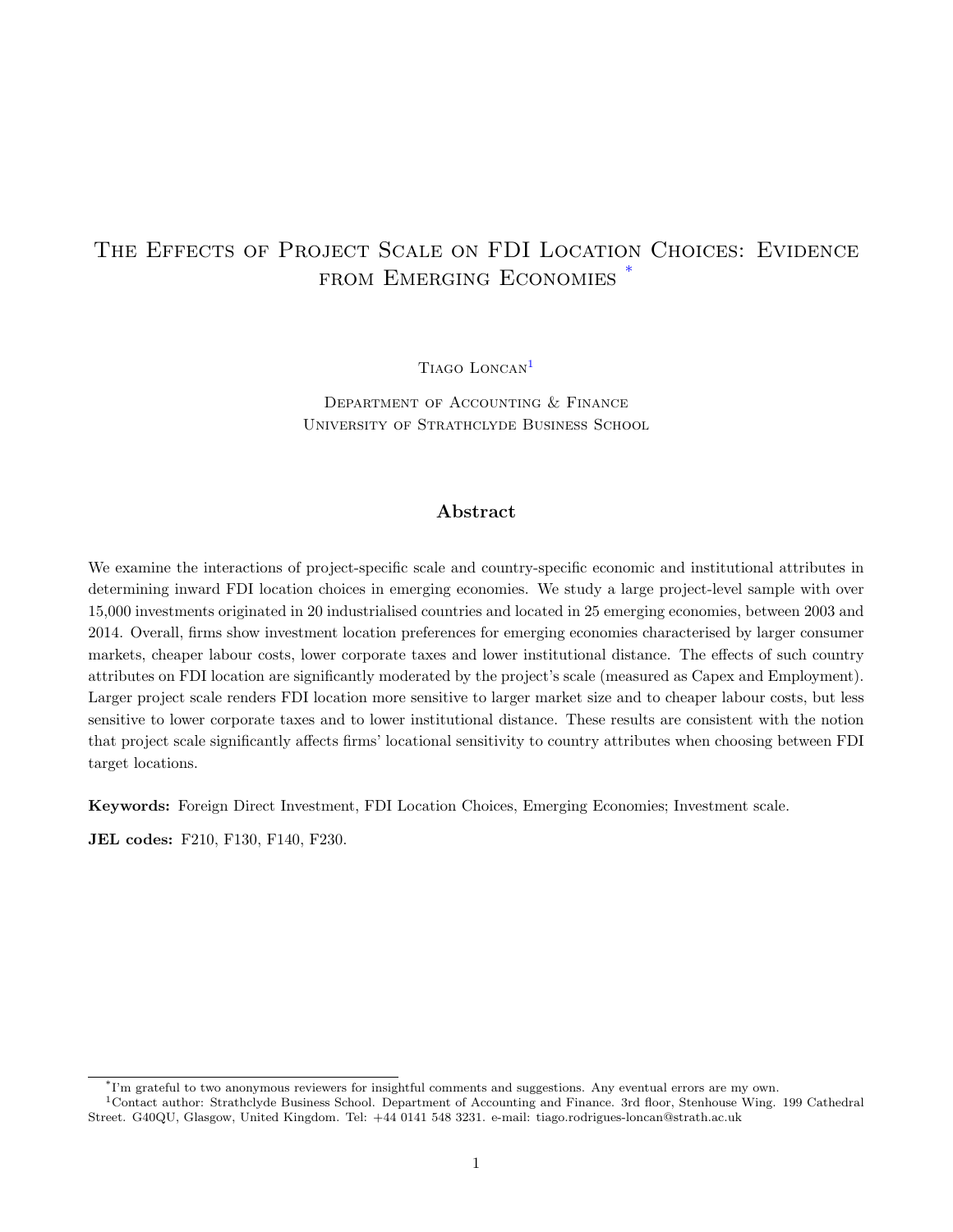# 1 Introduction

FDI (Foreign Direct Investment) is a strategic source of finance for emerging economies, exerting beneficial impacts on employment, technological upgrading, productivity and economic growth [\(Alfaro,](#page-35-0) [2017;](#page-35-0) [Wei & Liu,](#page-44-0) [2006\)](#page-44-0). Given its importance for both private sector development and public policies, research analysing the factors affecting FDI location choices gained prominence in the international business literature. While a voluminous body of research has uncovered a number of country and firm-level attributes affecting FDI attractiveness, studies emphasising a micro-based approach, as to consider project heterogeneous characteristics, are much scarcer [\(Blonigen,](#page-37-0) [2005\)](#page-37-0).

In this paper, we examine the effects of project scale on multinational enterprises' (MNEs) location choice sensitivity to four important determinants of FDI: market size, labour costs, corporate taxes and institutional quality. Our choice for these determinants is motivated by recent comprehensive review articles summarising the extensive literature on location choice by [Nielsen](#page-42-0) [et al.](#page-41-1)  $(2017)$ ; [Kim & Aguilera](#page-41-0)  $(2016)$ ; Jain et al.  $(2016)$ , which show that these country attributes are among the key determinants of MNEs' location selection. In broad lines, these four locational traits are purely economic or institutional factors exerting direct impacts on foreign revenues, costs and on investment risk, thus affecting FDI location decisions. However, a gap exists in the extant international business literature in linking country locational factors to project characteristics.

As well noted by [Nielsen](#page-42-0) *et al.* [\(2017\)](#page-42-0), most studies treat country locational determinants in a somewhat atomistic way, paying limited attention to how they interact with other factors driving firms to a particular host market. In synergy with this view, [Kim & Aguilera](#page-41-0) [\(2016\)](#page-41-0) also remark the importance of digging deeper into MNEs' operations, as to allow for a more birds-eye view of MNEs' FDI decisions. Moreover, [Nielsen](#page-42-0) *et al.* [\(2017\)](#page-42-0) also highlight a paucity of location studies which have considered the role of investment scale. For instance, a recent theoretical model presented by Jain [et al.](#page-41-1) [\(2016\)](#page-41-1) provides clear predictions regarding how firm and industry characteristics might interact with country determinants of FDI location. However, the role of project scale, which is a crucial characteristic of any FDI project, remains under-researched. Therefore, the main contribution of our paper is to derive and empirically test hypotheses predicting interactive effects between project scale and several important country-level determinants of FDI location. In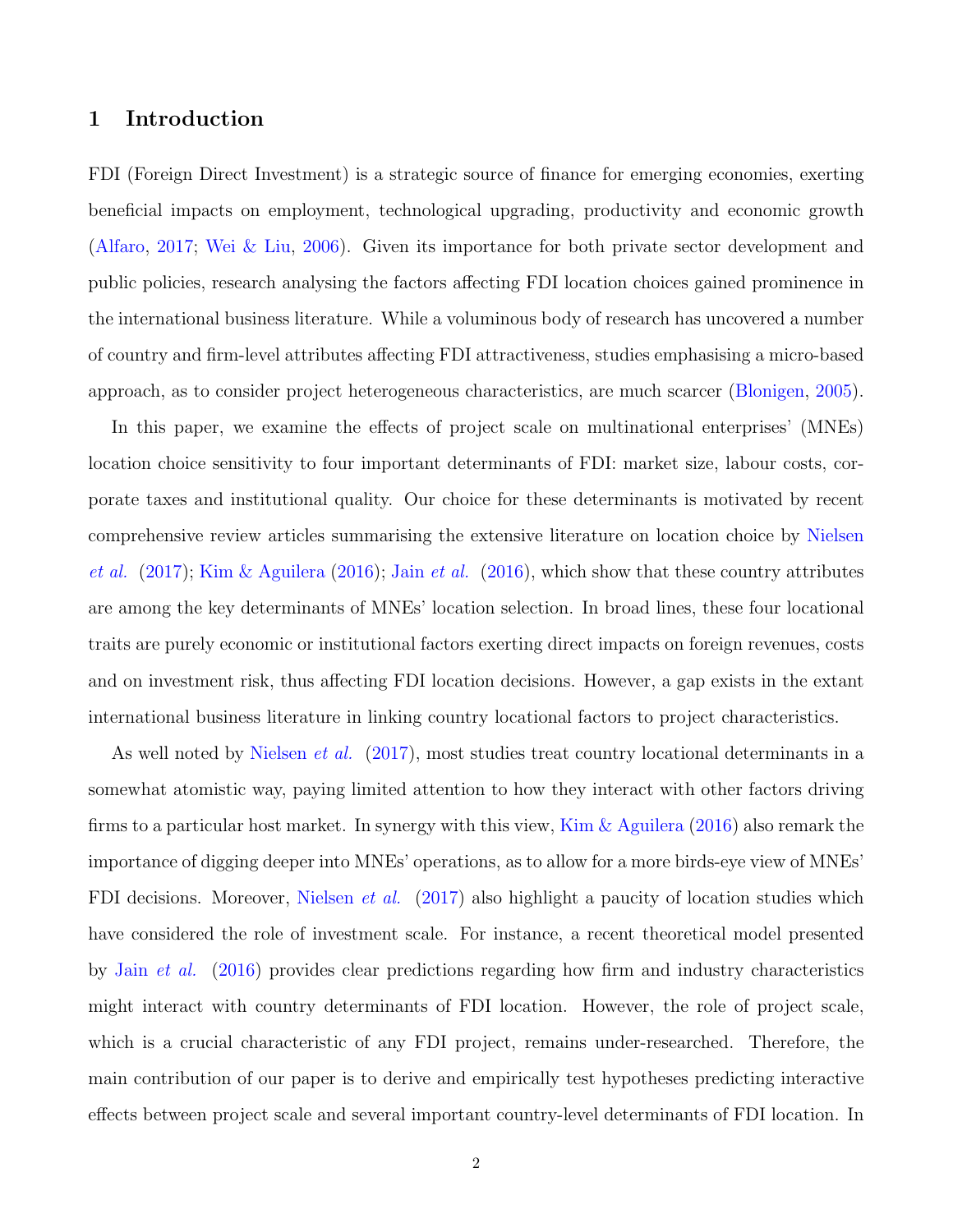doing so, we shed light on how the salience of country locational factors might change contingent on micro-level determinants, such as it is the case of the scale of FDI projects.

Our analysis employs a large project-level dataset with over 15,000 greenfield manufacturing investments from 5,182 multinational enterprises. These FDIs are originated in 20 industrialised countries and are located in 25 emerging economies, covering a time period from 2003 until 2014. We empirically estimate FDI location models employing conditional logistic regressions. By including interactions between project scale (measured in financial terms by Capex and in labour terms by Employment) and market size, labour costs, taxation and institutional distance, we analyse if project scale and country attributes jointly affect MNEs' FDI location decisions.

Our sample includes top FDI destinations in the emerging world, like China, India, Brazil, Mexico and Russia, as well as Asian fast-growing economies like Singapore, Thailand, Malaysia, Indonesia and Vietnam. We also cover transition economies, like Poland, Czech Republic, Hungary and Romania (among others). As to the senders of FDI, all the major developed economies are present in our sample: the US and Canada, Japan, Western European countries and Australia. Our empirical study boasts great diversity in terms of numbers of recipients and senders of FDI. However, it is important to clearly set up the boundaries of our examination. Our sample does not cover M&As, nor technological and knowledge-intensive FDI, further being restricted to location choice and not covering other entry modes and internationalisation decisions.

While taking stock of the boundaries of our work, our empirical design adds valuable insights nevertheless. The most common design in the location literature analyses outward FDI from one sender country going to a limited number of recipient countries, typically within a geographic region, or from multiple senders going to one recipient country. For example, reviewing 153 studies, [Nielsen](#page-42-0) et al. [\(2017\)](#page-42-0) find a considerable bias towards studies based on US and Japan as senders of FDI, and towards China as main FDI recipient. We offer empirical evidence that considerably expands extant studies by analysing FDI location choices of MNEs from multiple sender countries in industrialised economies investing in multiple recipient countries in emerging economies. This gives a good scope for generalisation of our results in the context of emerging economies.

Although studies focussing on investment scale are scarce, a few papers have examined the issue.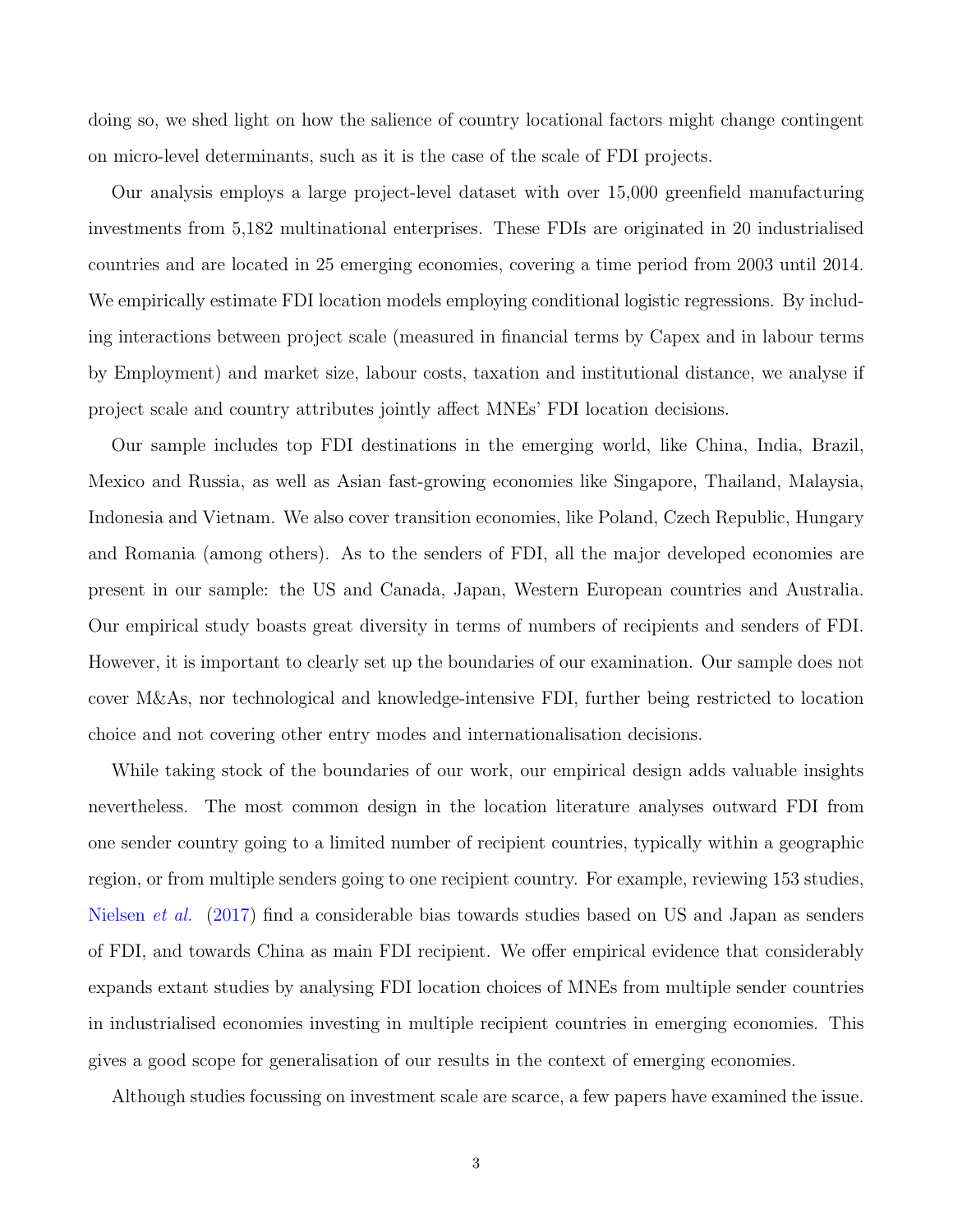For instance, larger projects involving more capital are considered to be inherently riskier than smaller projects [\(Chadee](#page-37-1) *et al.*, [2003\)](#page-37-1). In line with this view, some evidence suggests MNEs are more likely to locate subsidiaries with larger scale in countries characterised by lower risk [\(Duanmu,](#page-39-0) [2014;](#page-39-0) [Pak & Park,](#page-43-0) [2005\)](#page-43-0). However, this research stream remains somewhat fragmented, with the role of investment scale yet to be streamlined into a more coherent theoretical framework. Our work differs from and contributes to these studies in many ways. First, building on insights from the economics literature [\(Halvorsen,](#page-40-0) [2012;](#page-40-0) [Defever,](#page-38-0) [2012;](#page-38-0) [Chen & Moore,](#page-38-1) [2010;](#page-38-1) [Tomiura,](#page-43-1) [2007\)](#page-43-1), we establish a pathway linking micro-level factors, such as project scale heterogeneity, to country-level locational factors. The main insight we borrow from this literature is that investment (project) heterogeneity can shift the salience of FDI location to country-level determinants. Second, our empirical examination goes beyond country risk, as we analyse the interplay between scale and a wider set of country-level locational factors potentially affecting expected revenues and costs. Third, regarding the role of scale, [Duanmu](#page-39-0) [\(2014\)](#page-39-0) analyses how expropriation risk influences the scale of Chinese outward FDI. While, like [Duanmu](#page-39-0) [\(2014\)](#page-39-0), we use Capex as a proxy for the investment's scale, our analysis differs from the former in that by examining the impact of country expropriation risk on Capex *directly*, [Duanmu](#page-39-0) [\(2014\)](#page-39-0) seems to embed the location and the capital commitment decision as jointly determined. We examine whether the scale of the investment affects location sensitivity to country determinants, instead, analysing a cross-country sample of FDI senders and not only a single sender. Fourth, the locational role of scale was analysed in the context of joint-ventures [\(Chadee](#page-37-1) et al. , [2003\)](#page-37-1), whereas we look into greenfield FDI.

Furthermore, our study is important from theoretical and conceptual perspectives, adding a more granular view on how location decisions are made by MNEs. Most of FDI location studies, for being unable to account for project scale in the empirical design (usually due to data restrictions), intrinsically assume that firms pick their target locations either neglecting the scale of the project, or assuming that the scale (how much capital is to be committed) will be determined sequentially after the target market is selected. But it is very likely that the capital budgeting process of strategically relevant ventures, like FDI, occurs either before or concomitantly with foreign market choice. Our paper provides evidence that this is exactly the case: projects with different scales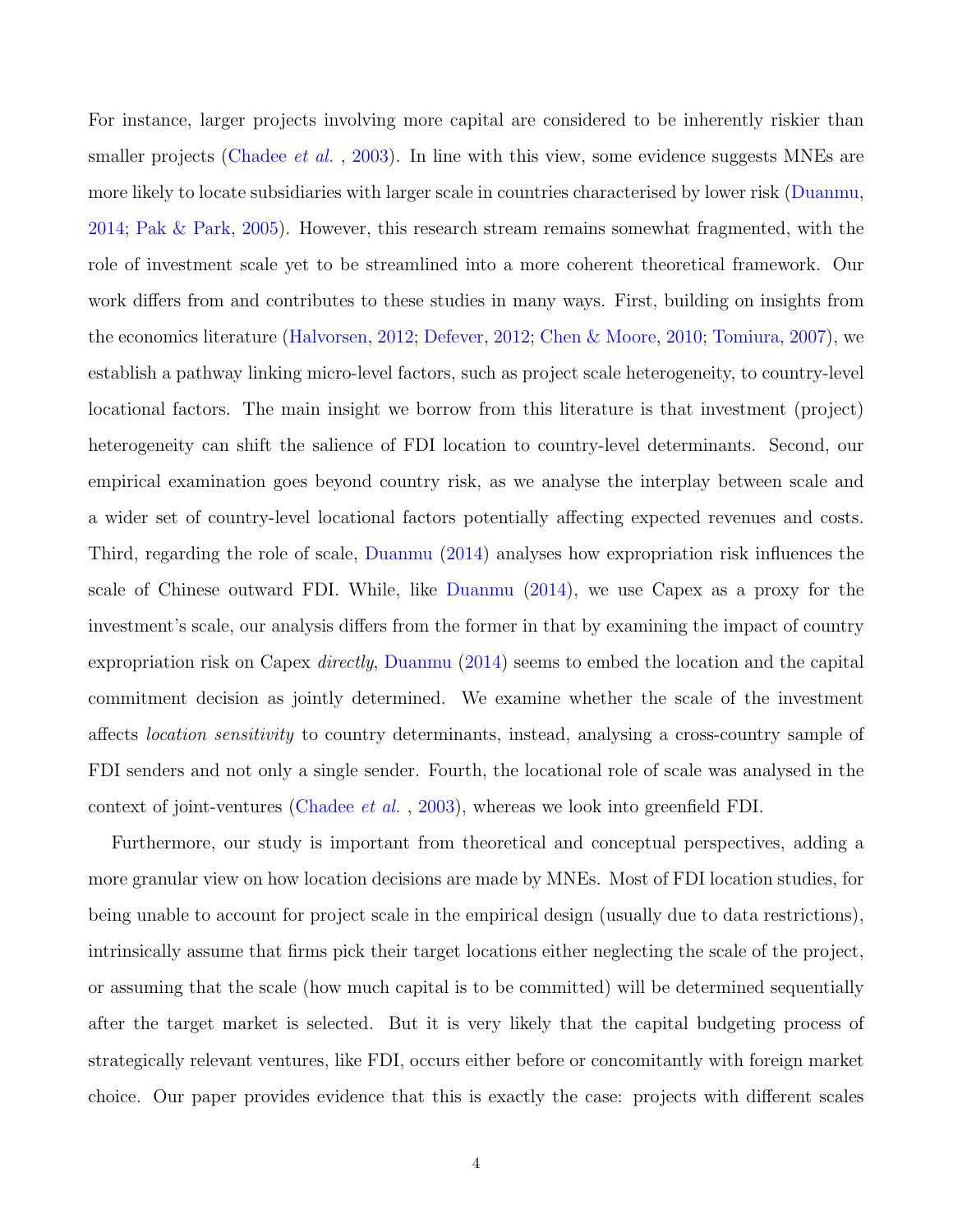might end up located in target countries with different economic and institutional characteristics.

The paper continues as follows. In Section Two, the literature is reviewed and empirically testable hypotheses are proposed. Section Three describes the dataset employed in the empirical test and the empirical methods. In Section Four the main empirical results are presented and discussed, followed by sensitivity checks in Section Five. Section Six discusses our findings with the extant international business literature, whereas Section Seven concludes.

# 2 Literature review and hypotheses development

This section discusses the literature and proposes testable hypotheses. We begin by discussing the extant International Business (IB) literature on FDI location choices. Building on recent valuable and comprehensive reviews, we discuss the current boundaries in the literature and propose the need to dig deeper into investment-specific characteristics, like scale, as to further expand location choice theory. In doing so, we propose ways to integrate the micro-level approach typically employed in the economics literature into IB. We then streamline project scale in a cohesive theoretical framework, where the size of the investment might interplay with important locational factors well established in the field. We propose hypotheses linking project scale, market size, labour costs, taxation and institutional quality distance with FDI location attractiveness.

## 2.1 An overview of location studies in the International Business (IB) literature

FDI location choice has been a subject of vigorous research in many disciplines, such as international economics, economic geography, international business, and strategic management. The field was initially rooted in the economics discipline, mostly led by the early seminal works by [Coase](#page-38-2) [\(1937\)](#page-38-2), [Hymer](#page-41-2) [\(1976\)](#page-41-2) and [Buckley & Casson](#page-37-2) [\(1976\)](#page-37-2). The core concepts from these studies are that multinational firms explore foreign investment opportunities as to arbitrage from market imperfections across jurisdictions and thus maximise returns [\(Hymer,](#page-41-2) [1976\)](#page-41-2), and as ways to minimise transaction costs by internalising cross-border activities within the umbrella of the same firm as opposed to conducting arms-length transactions [\(Coase,](#page-38-2) [1937\)](#page-38-2). In seeking such benefits, MNEs would locate optimally as to pursue cost-efficient locations [\(Buckley & Casson,](#page-37-2) [1976\)](#page-37-2).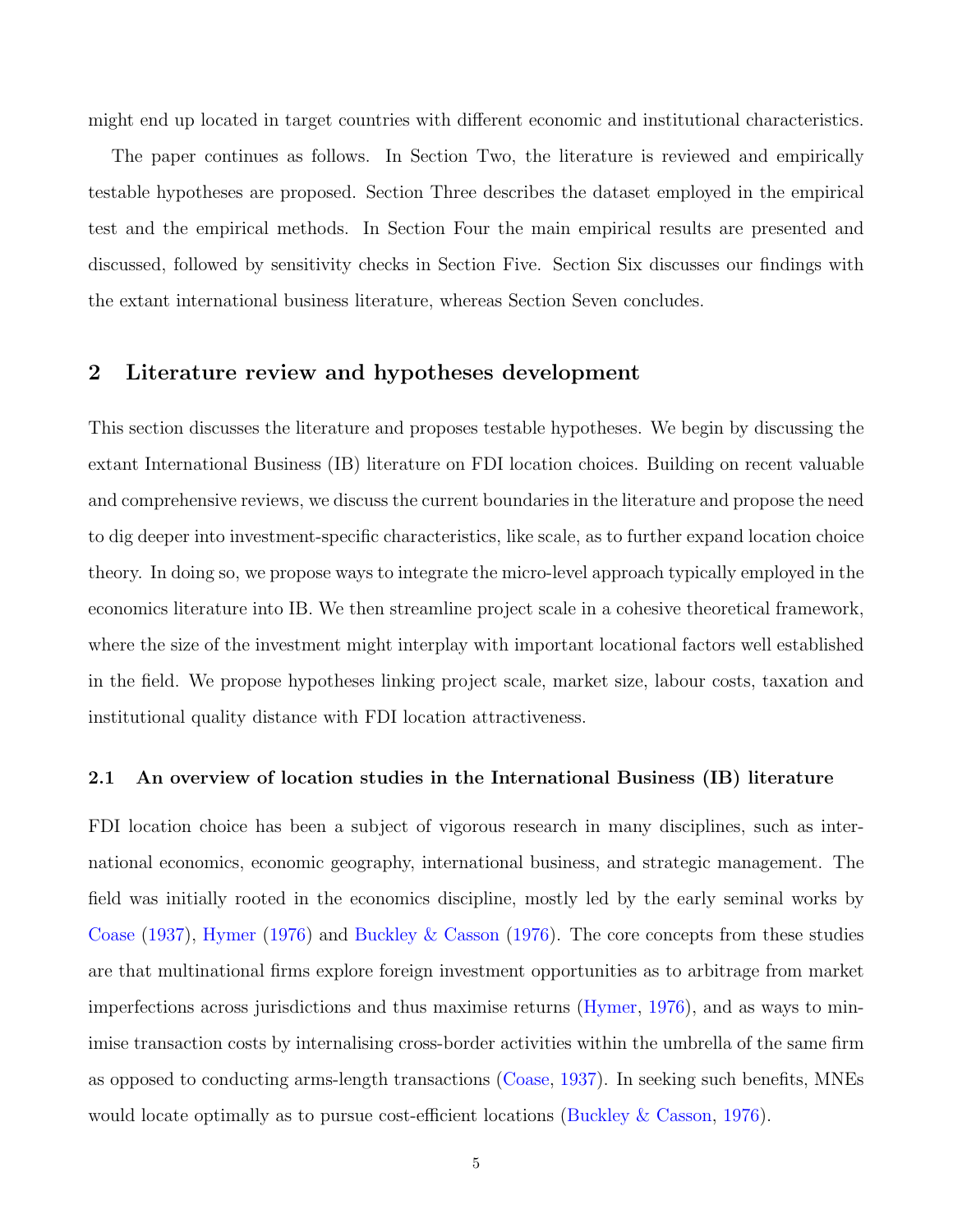These early concepts were expanded and integrated into a more cohesive conceptual framework in the seminal work by [Dunning](#page-39-1) [\(1980\)](#page-39-1). In the spirit of the OLI paradigm, the extent to which the firm will serve the foreign market through local production by undertaking FDI depends critically on Ownership, Locational and Internalisation advantages possessed by the firm. If the firm owns valuable proprietary assets (like technology, organisational skills, brands, etc), if it is more valuable to internalise activities as opposed to conduct arms-length transactions, and if the foreign economy offers locational-specific advantages, then FDI is an attractive choice. While locational theory grew more robust following the OLI paradigm, the geography of foreign investment lost space to issues like the ownership and governance of multinational firms [\(Kim & Aguilera,](#page-41-0) [2016\)](#page-41-0). It was even suggested that location has been mostly neglected in the IB discipline [\(Dunning,](#page-39-2) [1998\)](#page-39-2).

Since then, location choice theory has experienced a surge and revival, with hundreds of studies devoted to understanding how MNEs locate their FDIs. In order to coherently and rigorously summarise the vast contributions in the field (since one can hardly cover so much work), we rely on the valuable and comprehensive recent review studies by [Nielsen](#page-42-0) *et al.* [\(2017\)](#page-42-0), [Kim & Aguilera](#page-41-0)  $(2016)$  and Jain *[et al.](#page-41-1)*  $(2016)$ . In doing so, we discuss how location theory can be expanded.

The review conducted by [Nielsen](#page-42-0) *et al.* [\(2017\)](#page-42-0) analysed 153 quantitative studies, examining mostly how location choice theory evolved in terms of the theories of FDI, methodological issues and the key findings in the literature. From a theoretical perspective, they highlight the focus of extant studies on three levels of analysis, namely destination location, parent firm and the interaction parent firm-location, and on six major theoretical branches, namely purely economic factors, institutions, industrial clusters, global cities, resource-based view and liability of foreignness. Focussing on locational factors as the prime interest of our study, their review reveals that several hypotheses were formulated, among the most important being the role of market size, wages (labour costs), taxation and institutional quality. In terms of the empirical findings, there is consistently reliable evidence indicating that locations with large market size (74% of studies) and with better institutional quality (75% of studies) typically receive more FDI. The conclusions on wages and taxation are ambiguous. About 49% of studies report a significantly negative association of wages and FDI location, whereas for taxation about 50% of studies show negative effects on location.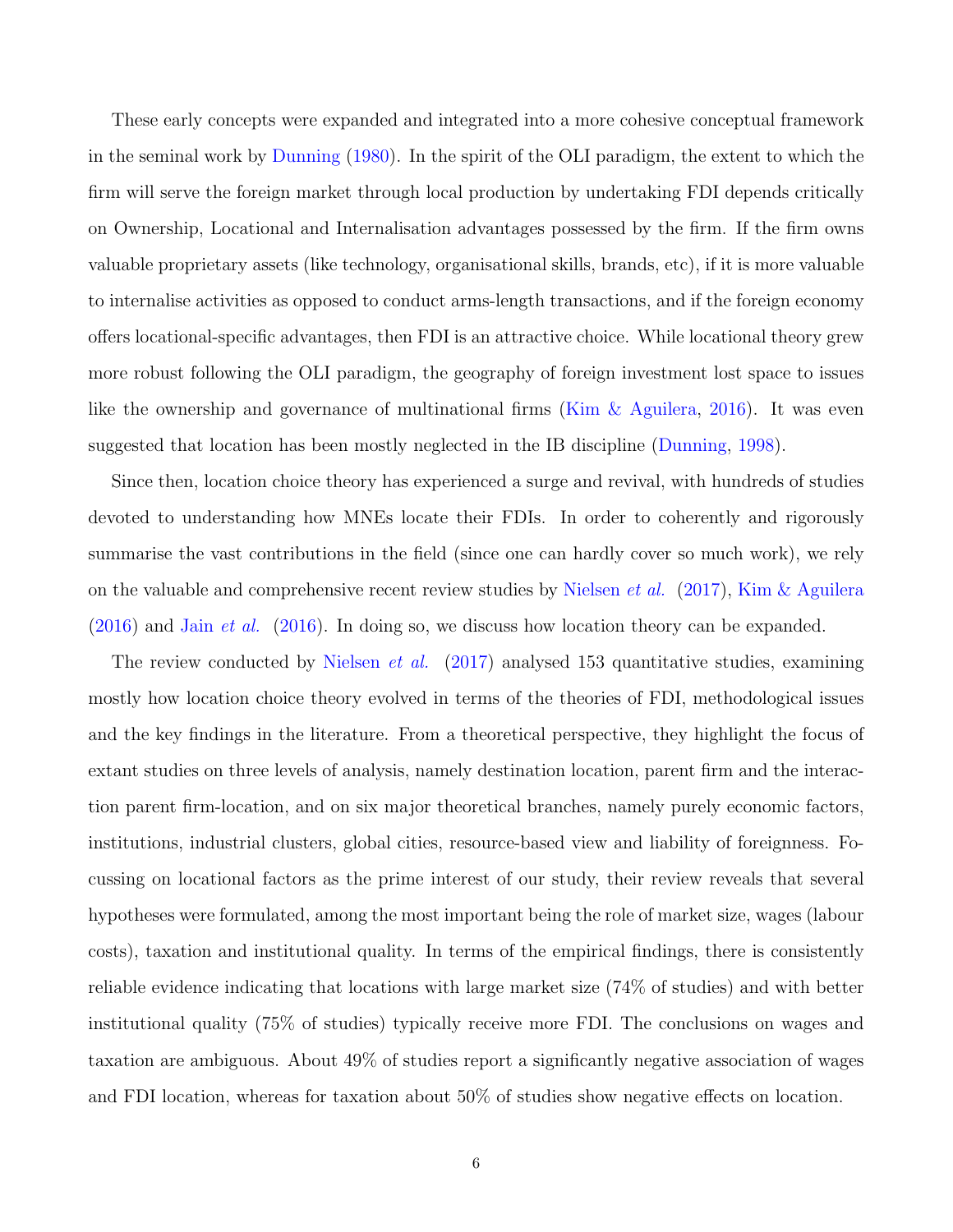From a methodological perspective, the study of [Nielsen](#page-42-0) *et al.* [\(2017\)](#page-42-0) uncovers interesting patterns in the literature. The vast majority of papers look into country, industry and firm dimensions, with a clear bias towards FDI originating in the US and in Japan, and located in China. Thus, papers encompassing a larger number of both home and host economies are welcome to further expand the empirical reliability and generalisation of findings. Our paper contributes to enrich the literature with a comprehensive empirical setup with FDI originated in 20 countries and flowing to 25 locations. The same holds regarding the scarcity of studies looking at the micro-level on a more granular dimension than firm level determinants, such as it is the case of investment (project) level data. Our study, by examining FDI location at the project level, contributes towards understanding more about this overlooked layer of locational decisions. Furthermore, and crucially linked to our paper, the authors report a significant scarcity of papers examining the role played by the scale of the investment. Thus, our focus on the importance of incorporating investment scale in location choice theory helps bridging another important gap in the literature.

Although, as well noted by [Nielsen](#page-42-0) et al. [\(2017\)](#page-42-0), the role of investment scale received limited attention in the literature, we identify a few studies which shed some light on the issue. The concept of investment scale has appeared in some IB/management studies, although it has not yet been cohesively streamlined into an integrated conceptual framework. Such studies suggest that there might be an important role to be played by project scale in shaping FDI location decisions. From a transaction costs perspective and from the ownership-specific and locational advantages achievable from engaging in FDI, the scale of the investment should interplay with the selection of foreign target markets [\(Dunning,](#page-39-2) [1998;](#page-39-2) [Root,](#page-43-2) [1994;](#page-43-2) [Hennart,](#page-40-1) [1991\)](#page-40-1). Studies looking at project (subsidiary) scale mostly agree that projects with larger scale carry higher financial risks [\(Pak](#page-43-0) [& Park,](#page-43-0) [2005\)](#page-43-0). Consistent with the view that risk-exposure is proportional to total investment, [Chadee](#page-37-1) et al. [\(2003\)](#page-37-1) find that MNEs locate larger investments in Chinese areas providing policy and economic incentives. Also in line with the notion of risk-exposure, [Duanmu](#page-39-0) [\(2014\)](#page-39-0) finds that Chinese MNEs reduce investment scale in countries with higher expropriation risks, though this effect can be mitigated by the strength of home-host political relations.

In their rich review article, [Kim & Aguilera](#page-41-0) [\(2016\)](#page-41-0) summarise the findings of 137 studies on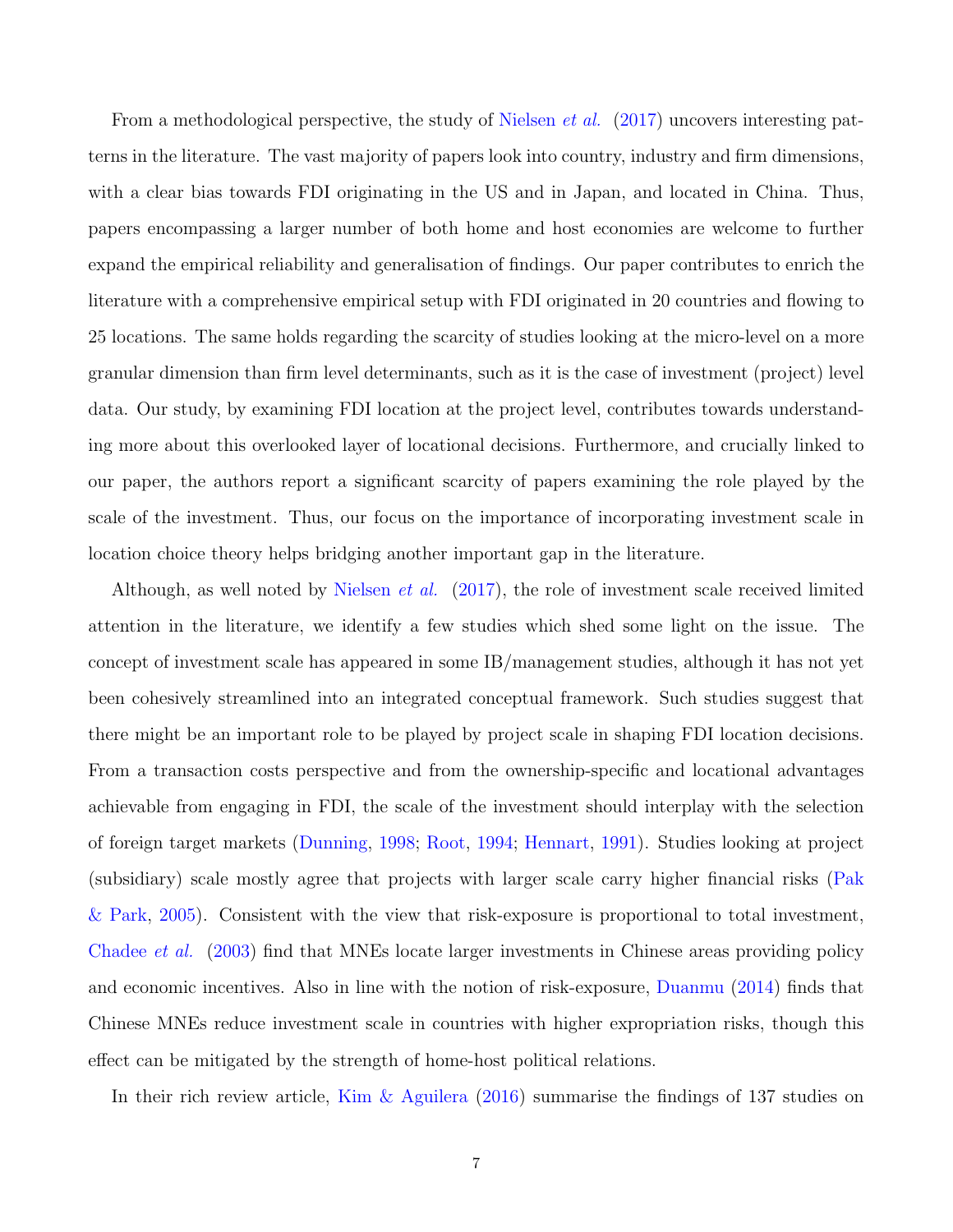FDI location choices. The authors begin by providing a comprehensive historical overview on how different theoretical perspectives combined to forge the contemporary location theory, from the early contributions from economics and the behavioural tradition to the neglect and revival of the discipline in more recent years. Next, they categorise the main findings of the literature into 8 main topics that received most attention: institutions (like culture, corruption, etc), emerging markets (studies on China, India, Transition economies, etc), new economic geography (agglomeration economies, cities, geography), strategic asset seeking (knowledge-seeking FDI, R&D investments, etc), regions (economic integration, regionalisation vs globalisation, subnational spaces, etc), networks (social ties, immigrant networks, etc), offshoring (outsourcing of activities) and others.

Several interesting insights emerge from [Kim & Aguilera](#page-41-0) [\(2016\)](#page-41-0)'s review. For instance, the authors note that while the institutional environment is one of the most researched topics, the literature indicates that firms are heterogeneous in their perception of institutional constraints. In effect, firms with specific governance and ownership structures might evaluate institutional quality differently when making locational decisions. Furthermore, the renewed focus on location choices into and by emerging market firms has expanded the boundaries of the discipline by combining insights from Institutional and Organisational theories. Yet, going forward, [Kim & Aguilera](#page-41-0) [\(2016\)](#page-41-0) suggest two particularly fruitful avenues for further research: to consider institutions as configurations (that is, systems of interrelated components governing social actions as opposed to a continuum of good/bad institutions), and to consider MNEs as networks of activities in multiple spaces (as opposed to conceptualising activities and locational decisions in isolation). In sum, [Kim & Aguilera](#page-41-0) [\(2016\)](#page-41-0) encourage researchers to dig deeper into MNEs' operations as to uncover a sharper birds-eye view of MNEs' FDI decisions. Following this recommendation, we propose a more granular analysis focussing on project characteristics, such as the investment scale, to uncover newer mechanisms expanding beyond country, industry and firm level locational determinants.

While recognising the stupendous progress achieved by the IB literature in identifying the determinants of FDI location choices at several levels and dimensions, Jain *[et al.](#page-41-1)* [\(2016\)](#page-41-1) argue that such determinants have been employed in such disparate ways as to produce a somewhat fragmented theoretical framework. To bridge this organisational gap in the literature, they propose a two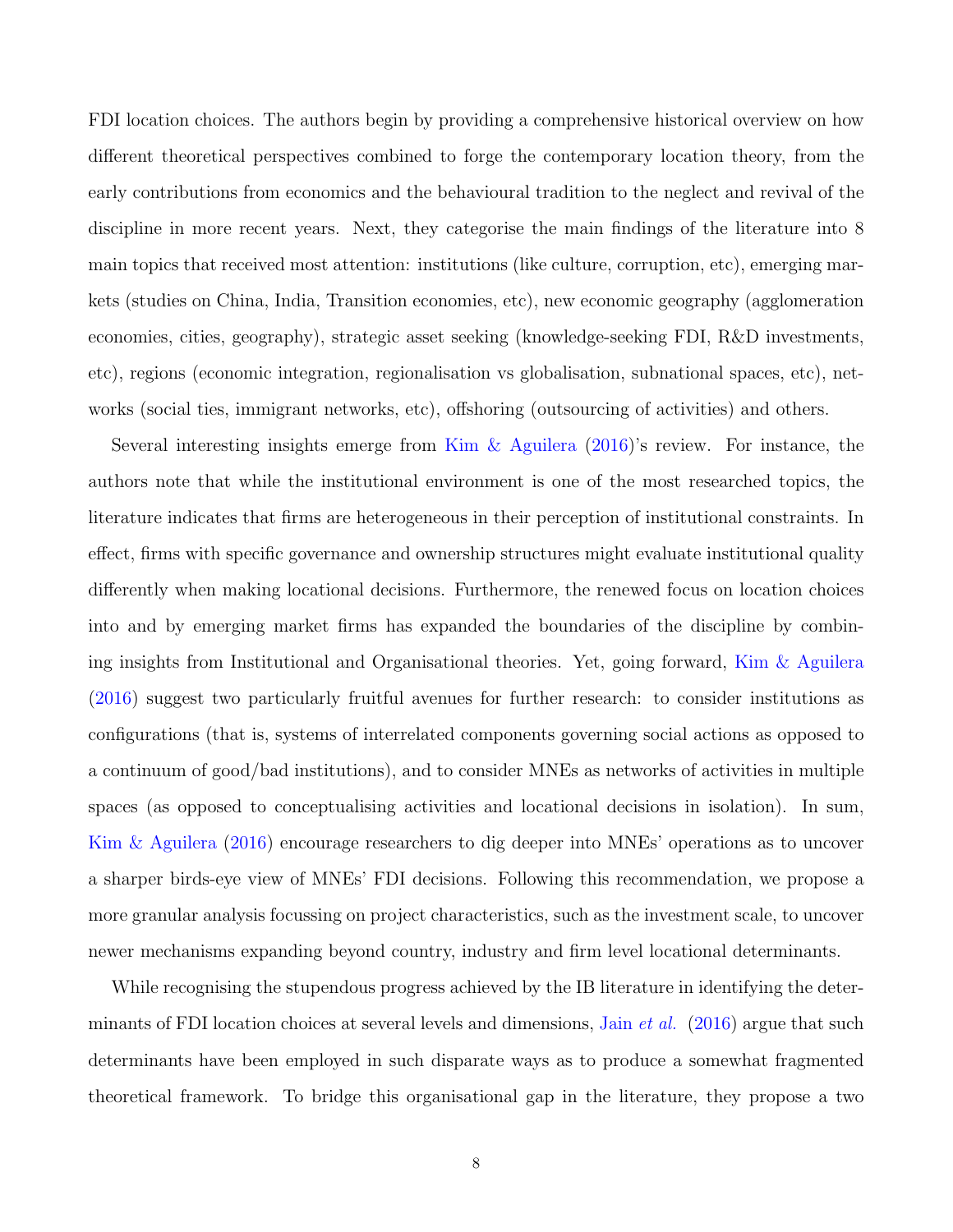steps comprehensive model whereby the FDI location determinants are systematically categorised and unified in a comprehensive model. The authors categorise locational factors into two broad categories: firm and industry-specific determinants, and country-specific determinants.

Step 1 of Jain *[et al.](#page-41-1)* [\(2016\)](#page-41-1)'s model includes the firm-level determinants that facilitate resource deployment internationally for exploration or exploitation, being comprised by four main dimensions: The firm's degree of experiential learning, top management's background and networks, customer relationships and industry structure. In Step 2 of the model, informed by the first step, firms examine country-specific location determinants to evaluate the attractiveness for FDI. The country locational factors include mainly the macroeconomic environment, inter-regional ties, distance between home and host country, availability of natural resources and agglomeration economies. In summary, FDI location choices combine firm, industry and country locational factors, whereby firms with specific characteristics might choose to invest in countries with specific advantageous locational traits. This relationship seems to entail an interactive effect of firm and country determinants in shaping location choice. While the model coherently streamlines firm, industry and country locational factors, the model does not encompass the project-level dimension. But this can be important. Since not all FDI projects are equal nor pursue the same objective, the same firm might evaluate the attractiveness of candidate locations differently depending on the heterogeneity of singular FDI projects, such as scale, FDI type, resource dependence, etc. Furthermore, Jain [et al.](#page-41-1) [\(2016\)](#page-41-1) highlight the importance of examining the factors causing changes in the salience of location to country determinants. While the authors remark the role of time, we position project scale as an important factor potentially affecting location salience.

In summary, after reflecting upon the boundaries in location theory as highlighted in the reviews by [Nielsen](#page-42-0) *[et al.](#page-41-1)* [\(2017\)](#page-42-0), [Kim & Aguilera](#page-41-0) [\(2016\)](#page-41-1) and Jain *et al.* (2016), we view a potential interaction of project characteristics, like the scale of the investment, with country locational traits as an interesting way to expand IB's location choice theoretical framework. Yet, as we shall discuss, in order to propose ways in which such micro-level project dimension can be embedded into IB locational theory, we rely on solid concepts from the international economics literature, which has recently developed a particularly insightful focus on micro-level heterogeneities.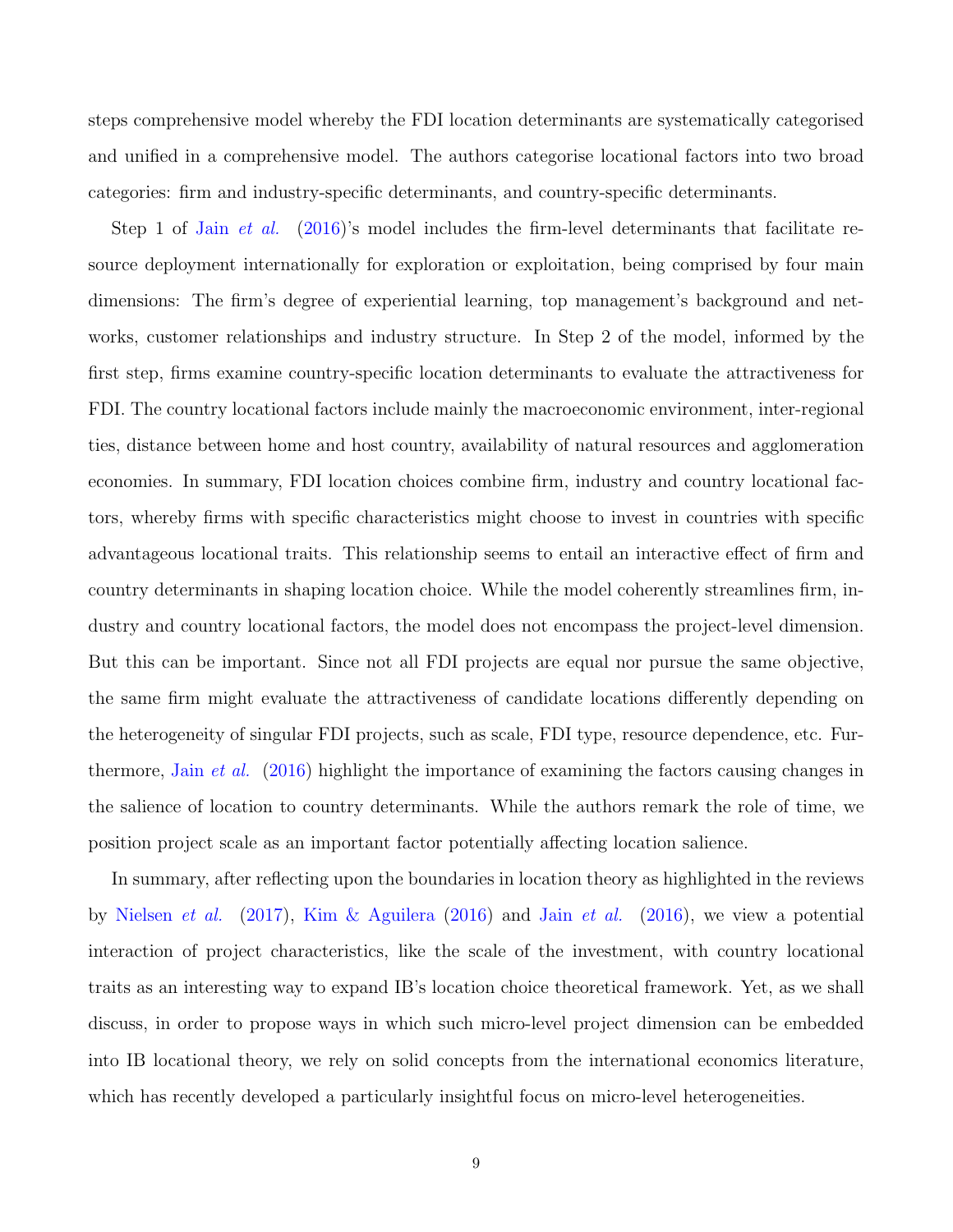### 2.2 Investment heterogeneity: Some insights from Economics

A solid international economics literature emphasises the influence of investment and firm heterogeneity on the proclivity to undertake FDI and on FDI location as well. When firms and their investments are heterogeneous, optimal FDI decisions differ across firms [\(Tomiura,](#page-43-1) [2007\)](#page-43-1).

Investment heterogeneity is manifested from multiple factors, such as the size (scale) of the FDI [\(Halvorsen,](#page-40-0) [2012;](#page-40-0) [Markusen,](#page-42-1) [2004;](#page-42-1) [Yeaple,](#page-44-1) [2009\)](#page-44-1), FDI typology or category [\(Defever,](#page-38-0) [2012\)](#page-38-0), the expected productivity of the investment [\(Chen & Moore,](#page-38-1) [2010;](#page-38-1) [Aw & Lee,](#page-36-0) [2008;](#page-36-0) [Tomiura,](#page-43-1) [2007;](#page-43-1) [Helpman](#page-40-2) et al. , [2004\)](#page-40-2). [Halvorsen](#page-40-0) [\(2012\)](#page-40-0) find that investment size is affected by several locational variables, such as market attractiveness, taxation, labour costs and agglomeration. For instance, the author highlights that market determinants might be relatively more important for larger investments for they are more dependent on high turnover. [Defever](#page-38-0) [\(2012\)](#page-38-0) shows that the spatial organisation of multinational firms and therefore their locational choices depend on how heterogeneous investments are regarding FDI type (production, services, R&D, headquarters, etc).

[Chen & Moore](#page-38-1) [\(2010\)](#page-38-1) find that investments undertaken by firms with higher productivity levels are more likely to be located in tougher and more competitive host markets, characterised by smaller market size and lower trade barriers. Head  $\&$  Ries [\(2003\)](#page-40-3) find that firms making less productive investments are more likely to locate in countries with lower costs. Scale economies at both investment (plant) and firm levels are known to affect both the proclivity to invest abroad [\(Brainard,](#page-37-3) [1993\)](#page-37-3) and the potential gains from FDI exploitable through optimally locating foreign plants in host economies with advantageous locational factors [\(Yeaple,](#page-44-2) [2003;](#page-44-2) [Helpman,](#page-40-4) [2006;](#page-40-4) [Markusen,](#page-42-1) [2004;](#page-42-1) [Guimaraes](#page-40-5) *et al.*, [2004\)](#page-40-5). What is common to many studies in this literature is that the characteristic of the investment at hand, being scale, productivity or technology, as well as the characteristics of the investing firm, affect location choice sensitivity to country determinants.

In summary, the main insight we gain from these studies is that investment heterogeneity can influence how multinational firms evaluate locational factors when making FDI locational decisions. In what follows, building on the insights mostly borrowed from economics, we articulate how investment scale, a particularly important heterogeneous characteristic, might affect FDI location choices by increasing or decreasing the salience of locational advantages/disadvantages. In doing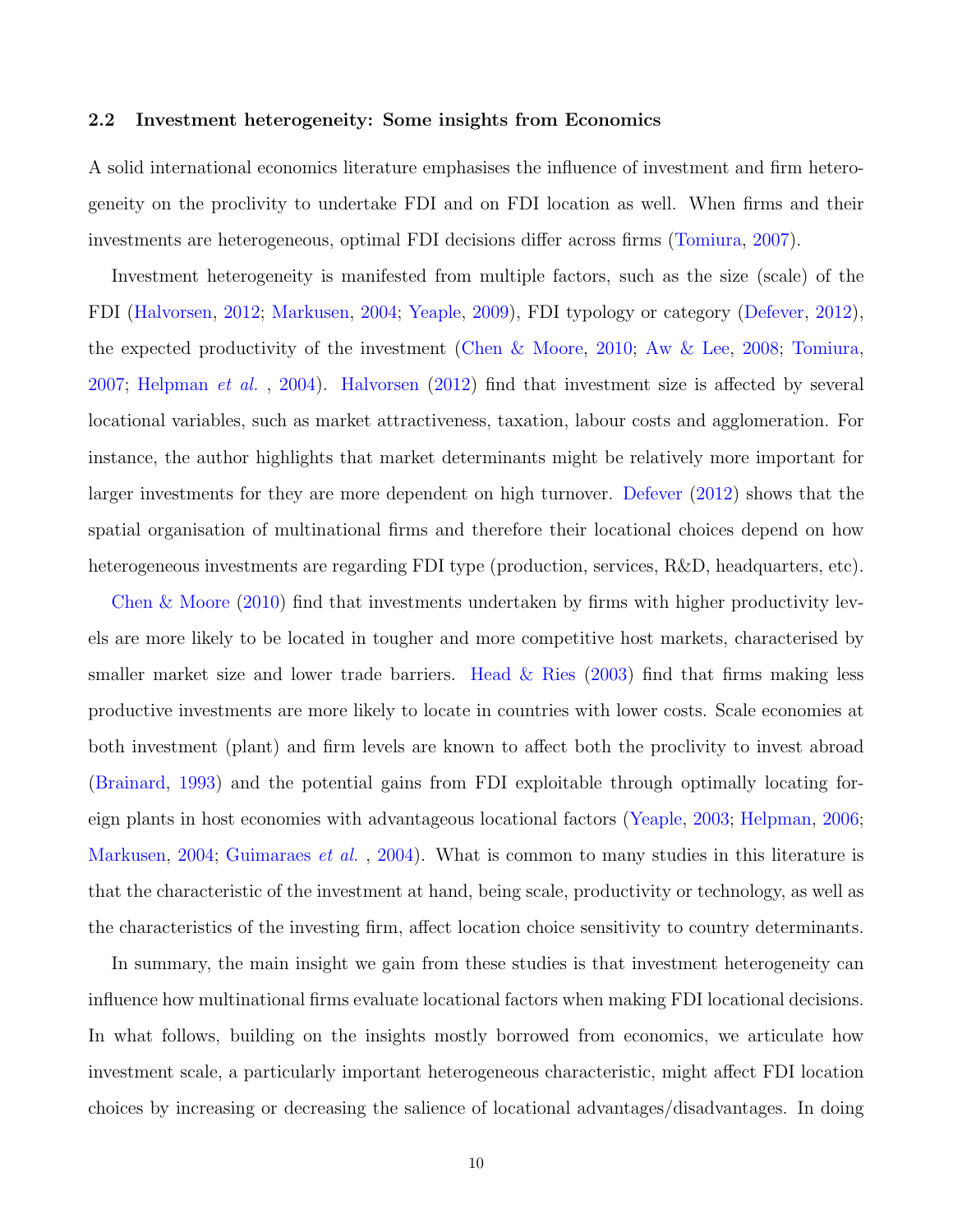so, we propose an important role for investment scale in the development of location theory in the IB literature, which has thus far uncovered key findings relating FDI location to country, firm and industry dimensions, while overlooking project-level characteristics, such as investment scale.

### 2.3 The influence of project scale on the salience of FDI to locational factors

The literature on the locational factors affecting FDI location choice is vast, with numerous characteristics and advantages of host economies having been considered, both in the IB and in the economics literatures. Having already discussed the IB literature on locational determinants in section 2.1, and further considering that our main inspiration to expand locational theory as to encompass project heterogeneity in terms of scale is borrowed from economics, we study the interplay between scale and some locational traits with an established influence on FDI in the economics literature. It is noteworthy that there is a significant overlap with the studies in the IB domain which also looked at some of these locational factors. However, in order to avoid an overly encompassing yet unclear theoretical setup and underdeveloped arguments, we focus predominantly on the studies in economics as to derive our testable hypotheses. Such choice is motivated by the clearer conceptual pathways in the economics literature linking project heterogeneity with locational factors. Yet, we discuss any nuances in the approaches of the two disciplines when needed (such as with institutional quality). Later on, in Section 6, we thoroughly discuss our findings with the extant IB literature and how we seek to expand the existing locational theory.

We discuss the interplay of project scale with four locational factors: market size, labour costs, taxation and institutional quality. Market size and labour costs speak directly to the core of trade theory, as these are locational traits clearly linked with market-seeking and efficiency-seeking FDI typologies [\(Markusen & Venables,](#page-42-2) [1998;](#page-42-2) [Helpman](#page-40-2) et al. , [2004;](#page-40-2) [Yeaple,](#page-44-1) [2009;](#page-44-1) [Braconier](#page-37-4) et al. , [2005\)](#page-37-4). Taxation is another key locational advantage thoroughly analysed in this literature, with MNEs typically tax shifting into low tax jurisdictions to maximise profits [\(Barrios](#page-36-1) *et al.*, [2012;](#page-36-1) [Wheeler & Mody,](#page-44-3) [1992\)](#page-44-3). Institutional quality is also a key dimension affecting firms' locational choices. Seeking to minimise agency costs and avert expropriation, foreign firms typically locate investments in countries with stronger institutional quality [\(Sen & Sinha,](#page-43-3) [2017;](#page-43-3) [Disdier & Mayer,](#page-38-3)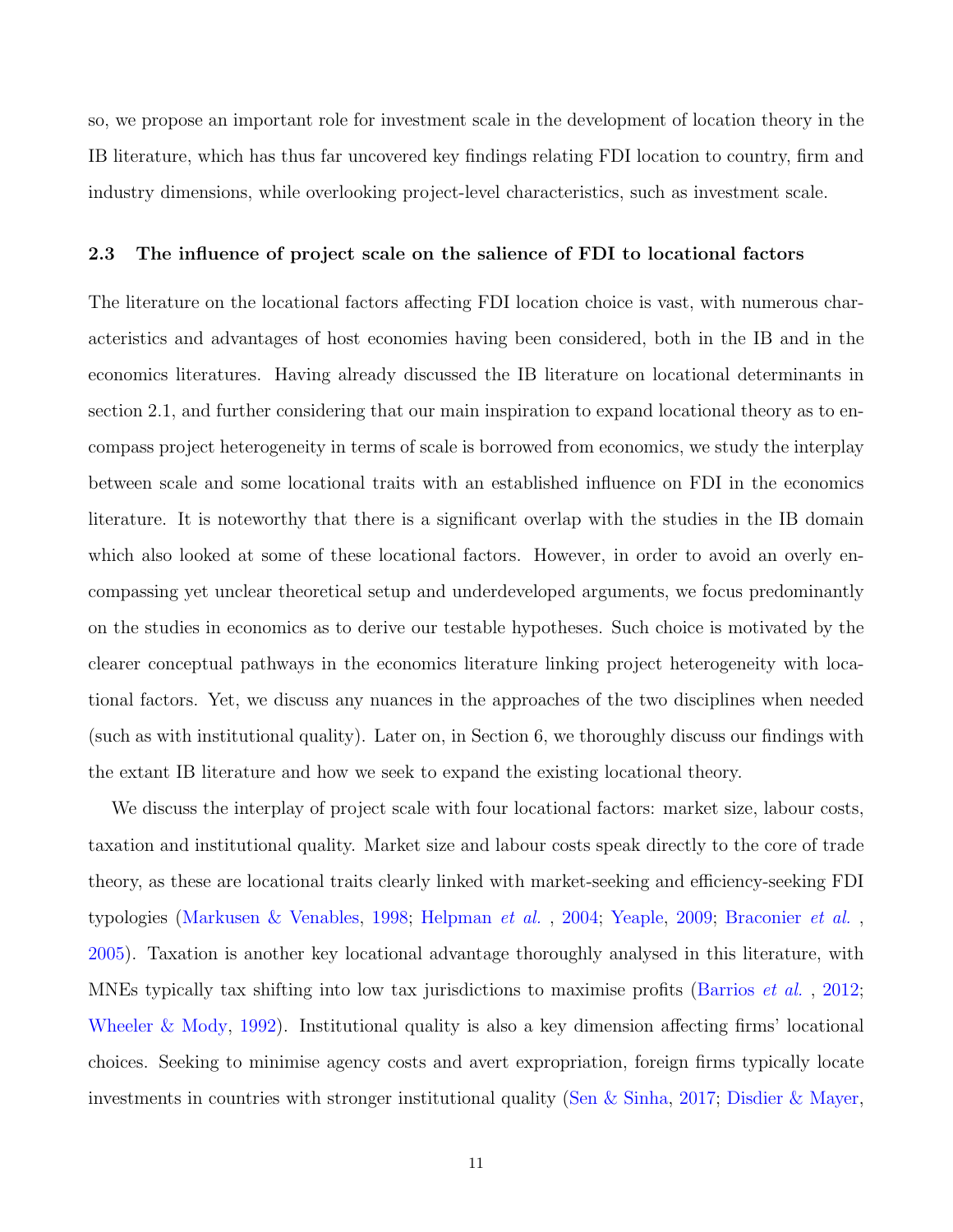[2004;](#page-38-3) [Quere](#page-43-4) et al. , [2007;](#page-43-4) [Bevan & Estrin,](#page-37-5) [2004\)](#page-37-5). Next, we discuss each locational factor in detail.

## 2.3.1 Market size

Market size is an important factor affecting a country's FDI attractiveness. It is widely accepted that larger market size is associated with a higher inflow of inward FDI [\(Markusen & Venables,](#page-42-2) [1998\)](#page-42-2). Market size works as a signal for the host economies' consumer market potential, with larger markets signalling greater volume and consumer demand potential, as well as economies of scale in foreign production [\(Markusen,](#page-42-1) [2004\)](#page-42-1). Moreover, scale economies is a key concept affecting firms' proclivity to undertake market-seeking FDI [\(Helpman,](#page-40-4) [2006;](#page-40-4) [Markusen,](#page-42-1) [2004\)](#page-42-1), with such type of investment typically being located in larger economies [\(Yeaple,](#page-44-1) [2009\)](#page-44-1). In addition, it is well established that larger projects further contribute with economies of scale [\(Haldi & Whit](#page-40-6)[comb,](#page-40-6) [1967\)](#page-40-6), which in turn might dilute costs and therefore mitigate investment risks. Moreover, [Halvorsen](#page-40-0) [\(2012\)](#page-40-0) show that market attractiveness is a more salient factor for larger investments, because the greater the scale of the investment, the more it depends on achieving a higher turnover, which clearly links investment scale to demand potential. This discussion indicates that project scale might affect MNEs' assessment of market size as a locational advantage.

While developing economies are *relatively* more fit to receive efficiency-seeking FDI than industrialised countries, such investments might not be purely efficiency-seeking. Firms might locate in developing economies to minimise labour and input costs and to gain access to the local and surrounding markets, following a more complex integration strategy [\(Yeaple,](#page-44-2) [2003\)](#page-44-2). This is consistent with real world regularities, such as the strong presence of automobile manufacturers from industrialised countries in large emerging consumer markets, like Latin America. The argument is germane since many emerging economies have experienced substantial economic growth which increased the attractiveness of consumer markets, while in many developed economies markets seem saturated [\(Radjou & Prabhu,](#page-43-5) [2012;](#page-43-5) [London & Hart,](#page-42-3) [2004\)](#page-42-3). Thus, firms might be better off and profit more from the FDI by choosing the host economy with the largest domestic market.

Based on this discussion, we propose that FDI location likelihood should be higher in emerging economies with larger markets, with such salience increasing the larger is investment scale.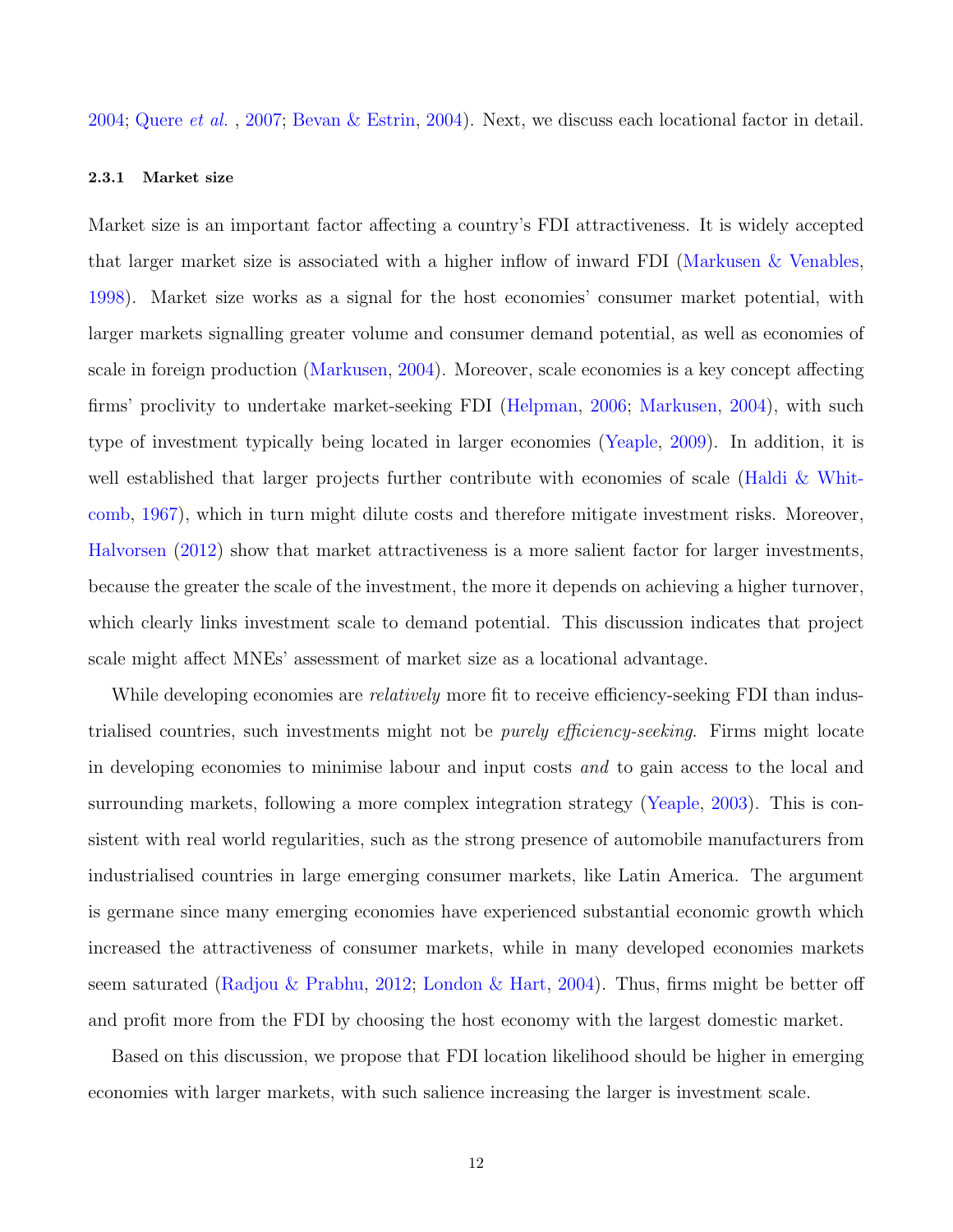Hypothesis Ia (H1a): Market size is positively associated to FDI location likelihood.

Hypothesis Ib (H1b): The effect of market size on FDI location likelihood is positively moderated by project size.

#### 2.3.2 Labour costs

International specialisation led to reallocation of production towards emerging countries [\(Gao,](#page-39-3) [2007\)](#page-39-3), especially to benefit from cheaper labour costs [\(Braconier](#page-37-4) *et al.*, [2005\)](#page-37-4). The knowledgecapital model (Carr [et al.](#page-37-6) , [2001\)](#page-37-6) provides clear predictions indicating that production activities are likely to be located where unskilled labour is cheap, whereas knowledge-intensive activities go to places where skilled labour is cheaper, instead. Labour-intensive FDI is more prevalent in emerging economies [\(Aizenman & Noy,](#page-35-1) [2006\)](#page-35-1), mostly because of a greater availability of cheaper unskilled labour, lower factor prices and overall cheaper production costs [\(de Mello Jr.,](#page-38-4) [1997\)](#page-38-4).

While, as we previously discussed, investments into emerging economies might not be driven purely by efficiency considerations, with market-access also potentially taking on importance, when it comes to labour costs, the gains from locating in host economies where labour is cheaper are notorious in the literature. For instance [Chen & Moore](#page-38-1)  $(2010)$  show that French firms are more likely to locate FDI in countries with lower labour costs. [Braconier](#page-37-4) *et al.* [\(2005\)](#page-37-4) find that more FDI by US firms takes place in countries where unskilled labour is relatively cheaper. Consistent with the view that cheaper labour costs can attract manufacturing FDI, Du *[et al.](#page-38-5)* [\(2008\)](#page-38-5) show that FDI location likelihood is more likely in Chinese regions with lower wages.

Given that labour-intensive investments with larger scale might be even more reliant on labour availability, and considering that cheaper labour reduces costs and cash outflows, investments with larger scale might fit better with locations where labour is cheaper. For instance, since larger investments entail higher risk, and higher risks command higher returns [\(Campbell,](#page-37-7) [1996\)](#page-37-7), it is plausible to expect that the labour bill of larger investments should be as cheap as possible as to reduce cost and boost the investment's profitability. Indeed, Jain *[et al.](#page-41-1)* [\(2016\)](#page-41-1) note that when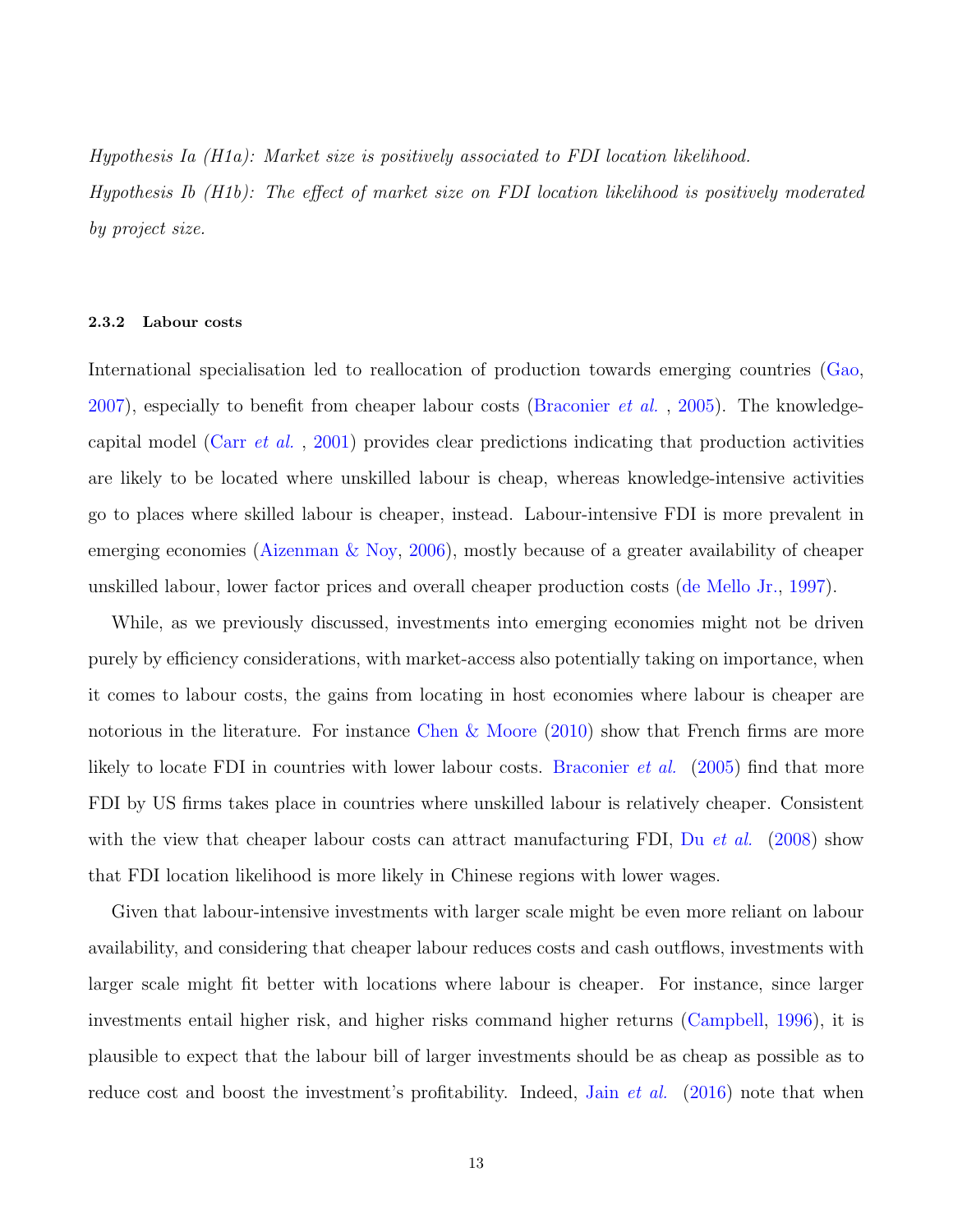firms expand into locations to benefit from low-cost labour, such investments become highly scale sensitive, with substantial capital allocated. This discussion provides an indication that investment scale might affect the salience of FDI location to labour costs. Thus, we conjecture that:

Hypothesis IIa (H2a): Labour costs are negatively associated to FDI location likelihood. Hypothesis IIb (H2b): The effect of labour costs on FDI location likelihood is negatively moderated by project size.

#### 2.3.3 Taxation

Taxation is a strong force affecting FDI, with lower taxes typically encouraging foreign investment [\(Barrios](#page-36-1) *et al.*, [2012\)](#page-36-1). As argued by [Wheeler & Mody](#page-44-3) [\(1992\)](#page-44-3), governments compete in international location tournaments by offering tax and other short-term incentives to increase MNEs' perceived attractiveness of locations. Indeed, in recent years several countries around the world have reduced corporate taxes to stimulate inward FDI [\(Becker](#page-36-2) et al. , [2012\)](#page-36-2).

Yet, the effect of taxation on locational choices is not necessarily homogeneous across firms, with investment and firm heterogeneities playing an important role. For example, [Krautheim &](#page-42-4) [Schmidt-Eisenlohr](#page-42-4) [\(2011\)](#page-42-4) present a theoretical model predicting that the extent to which firms benefit from lower international taxation depends on scale, productivity and on the industry com-petitive structure. In a similar vein, Haufler & Stähler [\(2013\)](#page-40-7) provide evidence that low cost firms are more likely to exploit locational tax advantages, because these firms are more profitable and hence benefit more from a lower tax burden. [Becker](#page-36-2) *et al.* [\(2012\)](#page-36-2) also show that firms making more profitable investments are more likely to locate projects in low tax jurisdictions.

Since investments with larger scale have the potential to reduce costs by generating scale economies, and given the evidence just debated that the lower the cost, the more firms benefit from lower taxes, this discussion indicates that investment scale might affect FDI location salience to taxation. In light of this, on one hand, MNEs will be better off by locating the investment in the host country charging the lowest taxes over profits, while, on the other hand, given economic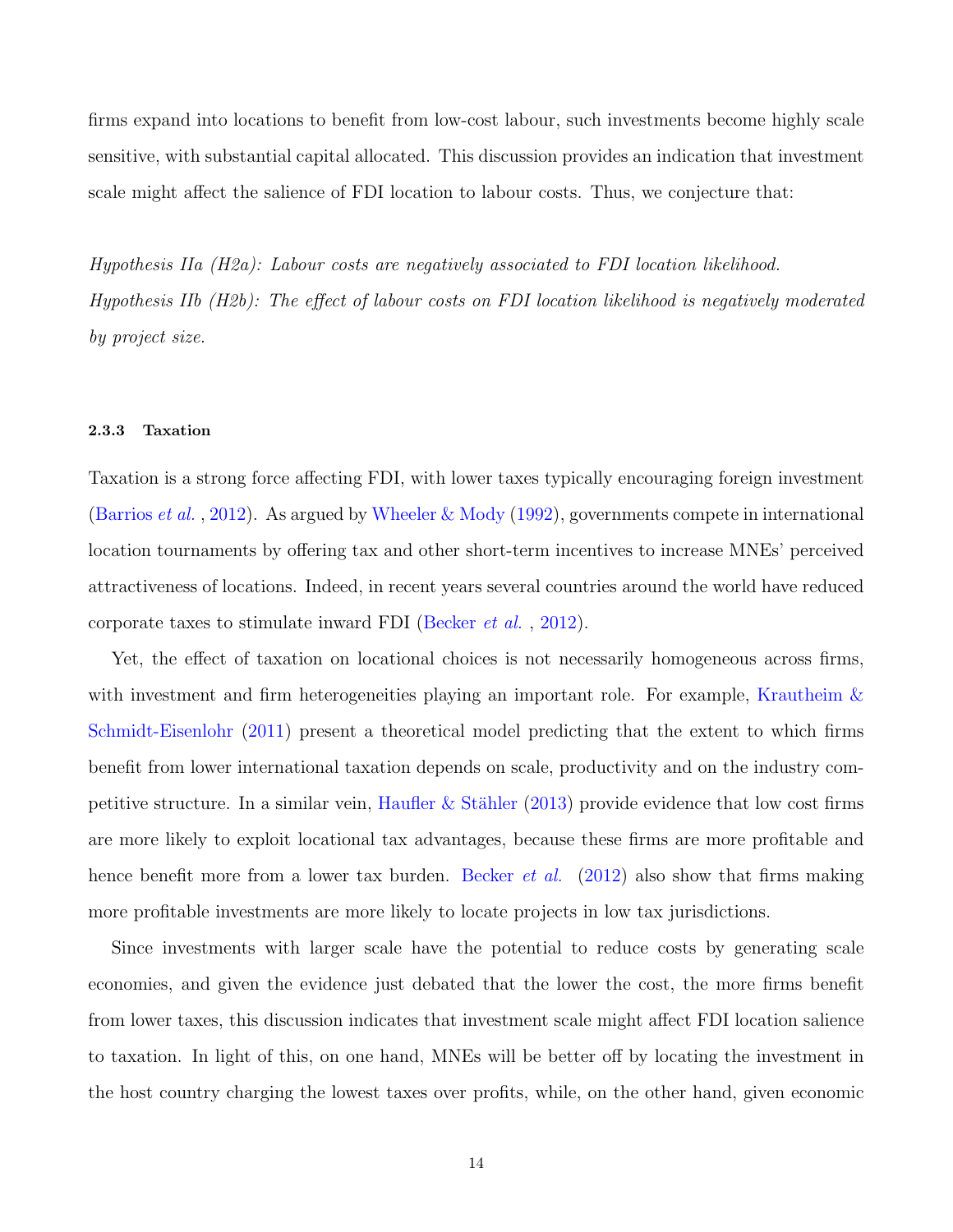and policy incentives (like lower taxes) tend to decrease investment risk, mostly by reducing cash outflows, FDI projects with larger scale might benefit even more from lower corporate taxes.

Hypothesis IIIa (H3a): Corporate taxes are negatively associated to FDI location likelihood. Hypothesis IIIb (H3b): The effect of corporate taxes on FDI location likelihood is negatively moderated by project size.

#### 2.3.4 Institutional quality

Institutional quality has an important impact on internationalisation, in particular for FDI [\(Sen](#page-43-3) [& Sinha,](#page-43-3) [2017\)](#page-43-3). As well pointed by [North](#page-42-5) [\(1991\)](#page-42-5) on his seminal works, economic institutions determine transaction and production costs and therefore the profitability of investments. Good institutional governance enhances productivity prospects, thus attracting more foreign investors [\(Quere](#page-43-4) *et al.*, [2007\)](#page-43-4). In synergy with this argument, the quality of institutions is viewed by MNEs as an important attribute of a location, in particular because foreign investors may be expropriated by local governments [\(Brada](#page-37-8) et al. , [2019;](#page-37-8) [Azzimonti,](#page-36-3) [2018;](#page-36-3) [Kesternich & Schnitzer,](#page-41-3) [2010;](#page-41-3) Du [et al.](#page-38-5) , [2008;](#page-38-5) [Stulz,](#page-43-6) [2005;](#page-43-6) [Bevan & Estrin,](#page-37-5) [2004;](#page-37-5) [Wei,](#page-43-7) [2000\)](#page-43-7). This is especially the case in emerging economies, where agency problems can be acute [\(Asiedu](#page-35-2) et al. , [2009\)](#page-35-2).

Empirical studies mostly corroborate these predictions. For example, [Wei](#page-43-7) [\(2000\)](#page-43-7) finds that corruption is quite taxing to foreign investors, strongly reducing FDI flows. Du *[et al.](#page-38-5)* [\(2008\)](#page-38-5) show that US MNEs investing in China prefer locations that have better protection of intellectual property rights and lower levels of government intervention and corruption. The quality of institutions of host countries influences significantly the location choices of French MNEs' investments in European countries [\(Disdier & Mayer,](#page-38-3) [2004\)](#page-38-3). Institutional quality stimulates international business and FDI flows into transition economies (Bevan  $\&$  Estrin, [2004\)](#page-37-5). More FDI flows into countries enforcing stronger property rights, which increases MNEs' valuations (Lin *[et al.](#page-42-6)*, [2019\)](#page-42-6).

Expropriation risk is a decreasing function of institutional quality, for higher institutional quality enhances monitoring on local governments and firms [\(Stulz,](#page-43-6) [2005\)](#page-43-6). Therefore, MNEs can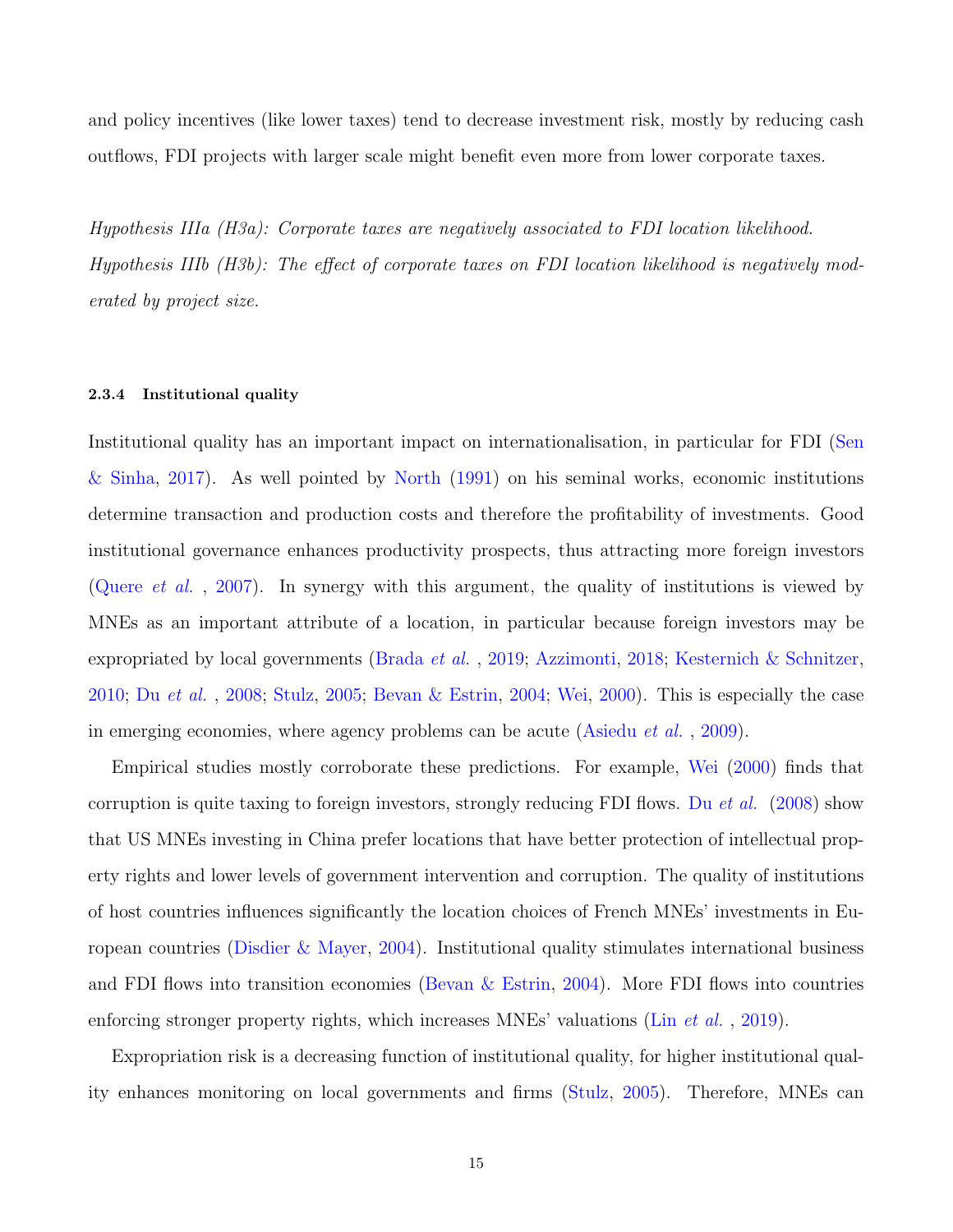minimise expropriation by investing in the country with the highest institutional quality. The benefits from a well-functioning institutional environment go beyond reducing agency conflicts and expropriation risks, also affecting the expected productivity of the investment. Good institutions push entrepreneurial activity towards more productive outputs, as opposed to political and lobbying activities [\(Baumol,](#page-36-4) [1996;](#page-36-4) [Sobel,](#page-43-8) [2008\)](#page-43-8). Such better business environment typically leads to stronger productivity levels [\(Lasagni](#page-42-7) *et al.*, [2015\)](#page-42-7), which attracts more FDI [\(Cheng & Kwan,](#page-38-6) [2000\)](#page-38-6). Therefore, countries with better institutions are likely more attractive locations for FDI.

Given large scale investments are riskier, MNEs can mitigate risk-exposure by locating large scale projects in host economies where strong institutions protect foreign investors against expropriation. Consistent with this, [Pak & Park](#page-43-0) [\(2005\)](#page-43-0) contend that in locations with high investment risk due weaker institutional setups (like unstable political and legal environments), firms make more cautious investments, with the subsidiary scale being negatively correlated with country riskiness. For example, [Duanmu](#page-39-0) [\(2014\)](#page-39-0) show that firms reduce the scale of investments in countries with higher expropriation risks. This discussion altogether suggests that the scale of the investment might also affect the salience of FDI location choice with respect to institutional quality.

There is an important difference between the IB and economics studies regarding how institutional quality is conceptualised and measured. While both disciplines build on the economic theory of institutions [\(North,](#page-42-5) [1991\)](#page-42-5), studies in economics typically focus on institutional quality indexes continuously measured, whereas it is more common in the IB literature to work with the idea of institutional distance [\(Donnelly & Manolova,](#page-38-7) [2020\)](#page-38-7). Institutional distance hampers foreign MNEs' understanding of the functioning of the host market, which complicates the interaction with local consumers, suppliers and other entities [\(Salomon & Wu,](#page-43-9) [2012\)](#page-43-9). Such hurdles to adapt affect the extent to which MNEs gain legitimacy in the local market [\(Kostova & Zaheer,](#page-41-4) [1999\)](#page-41-4).

An important assumption within the concept of institutional distance is that the institutional gap between home and host economies takes on even more importance than absolute quantitative measures of the quality of the institutional environment *per se*. Hence, MNEs from countries with relatively weaker institutional quality might be better able to navigate the institutional environment of countries with weaker institutions, whereas firms from institutionally well developed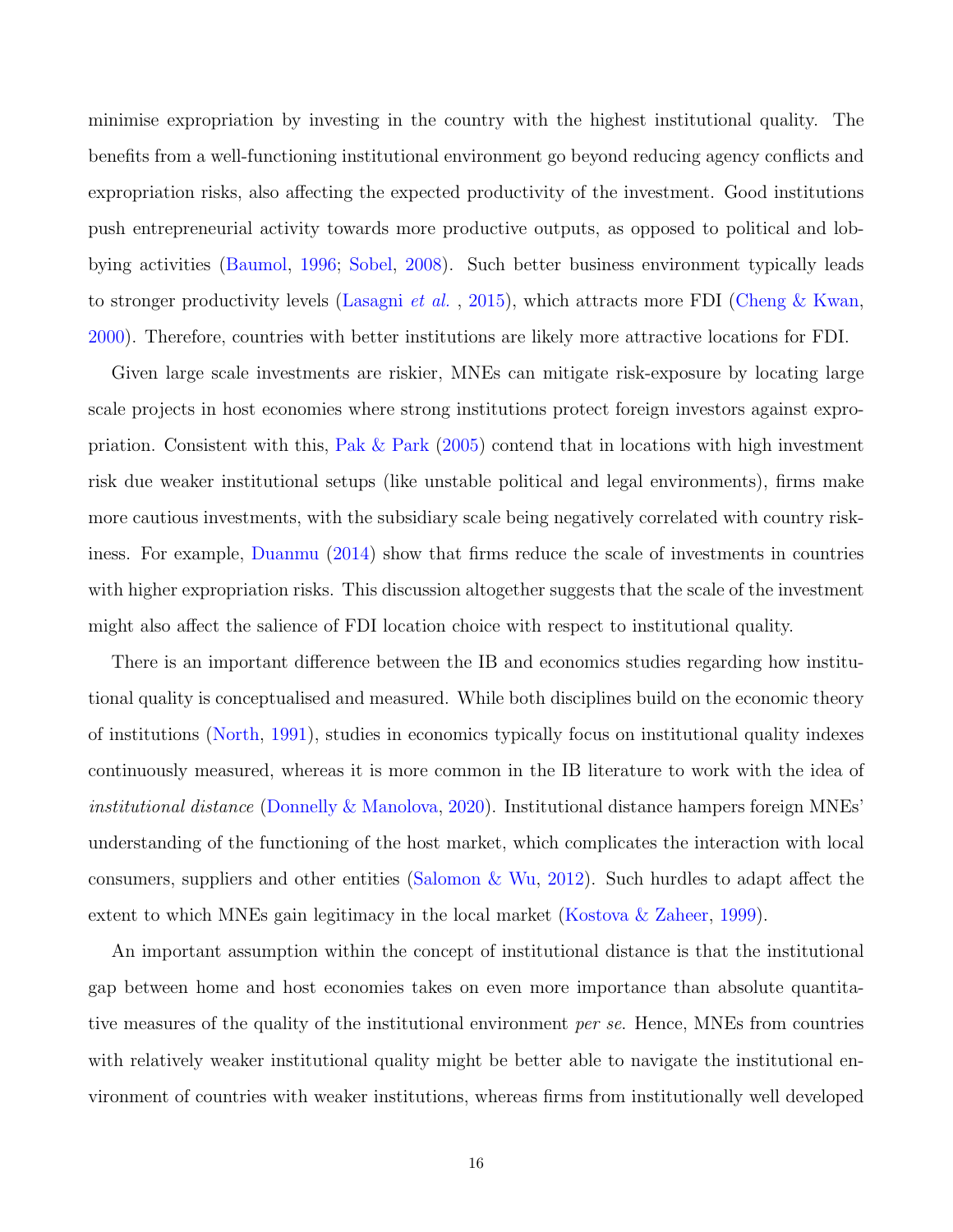countries might find it more difficult to adapt. In terms of hypotheses development, the main nuance to consider is that under the economics approach one would typically expect a positive relationship between institutional quality and FDI location, whereas under the IB approach a negative relationship between institutional distance and FDI location is a common finding.

Hypothesis IVa  $(H_4a)$ : Institutional distance is negatively associated to FDI location likelihood. Hypothesis IVb  $(H_4b)$ : The effect of institutional distance on FDI location likelihood is negatively moderated by project size.

# 3 Research design

### 3.1 Data and Variables

The empirical analysis employs project-level FDI data sourced from FDI Markets: Cross-Border Investment Monitor database (a service from The Financial Times). The dataset provides detailed project-level information, and has been employed in numerous empirical FDI studies [\(Castellani &](#page-37-9) [Lavoratori,](#page-37-9) [2020;](#page-37-9) [Duanmu,](#page-39-0) [2014\)](#page-39-0). The dataset includes the identification of the investing firm, the location of the project, as well as information on the scale of the investment's capital expenditures and employment.<sup>[1](#page-16-0)</sup> The period covered in the analysis spans from 2003 to 2014.

Our study covers industrial greenfield FDI projects originated in industrialised countries (Australia, Austria, Belgium, Canada, Denmark, Finland, France, Germany, Greece, Ireland, Italy, Japan, Luxembourg, Netherlands, Norway, Portugal, Spain, Sweden, Switzerland, United Kingdom and United States) and located in 25 emerging host economies (listed in Table [2\)](#page-46-0), boasting a dataset with over 15,000 individual FDI projects. We choose to study industrial projects given the clearer conceptual pathways linking scale economies, manufacturing FDI and location [\(Brainard,](#page-37-3) [1993;](#page-37-3) [Markusen,](#page-42-1) [2004;](#page-42-1) [Guimaraes](#page-40-5) et al., [2004\)](#page-40-5). <sup>[2](#page-16-1)</sup> The FDI projects dataset is complemented with host countries' economic data, sourced from Penn World Table 9.0 [\(Feenstra](#page-39-4) *et al.*, [2015\)](#page-39-4), the

<span id="page-16-0"></span><sup>&</sup>lt;sup>1</sup>A limitation of the FDI Markets dataset is that it does not include firm numerical identifiers (such as Tickers and ISIN codes). hence we could not incorporate firm-level characteristics in the analysis given the large number of companies from multiple countries present in our dataset.

<span id="page-16-1"></span><sup>2</sup>We discuss the limitations of this approach in the Conclusion.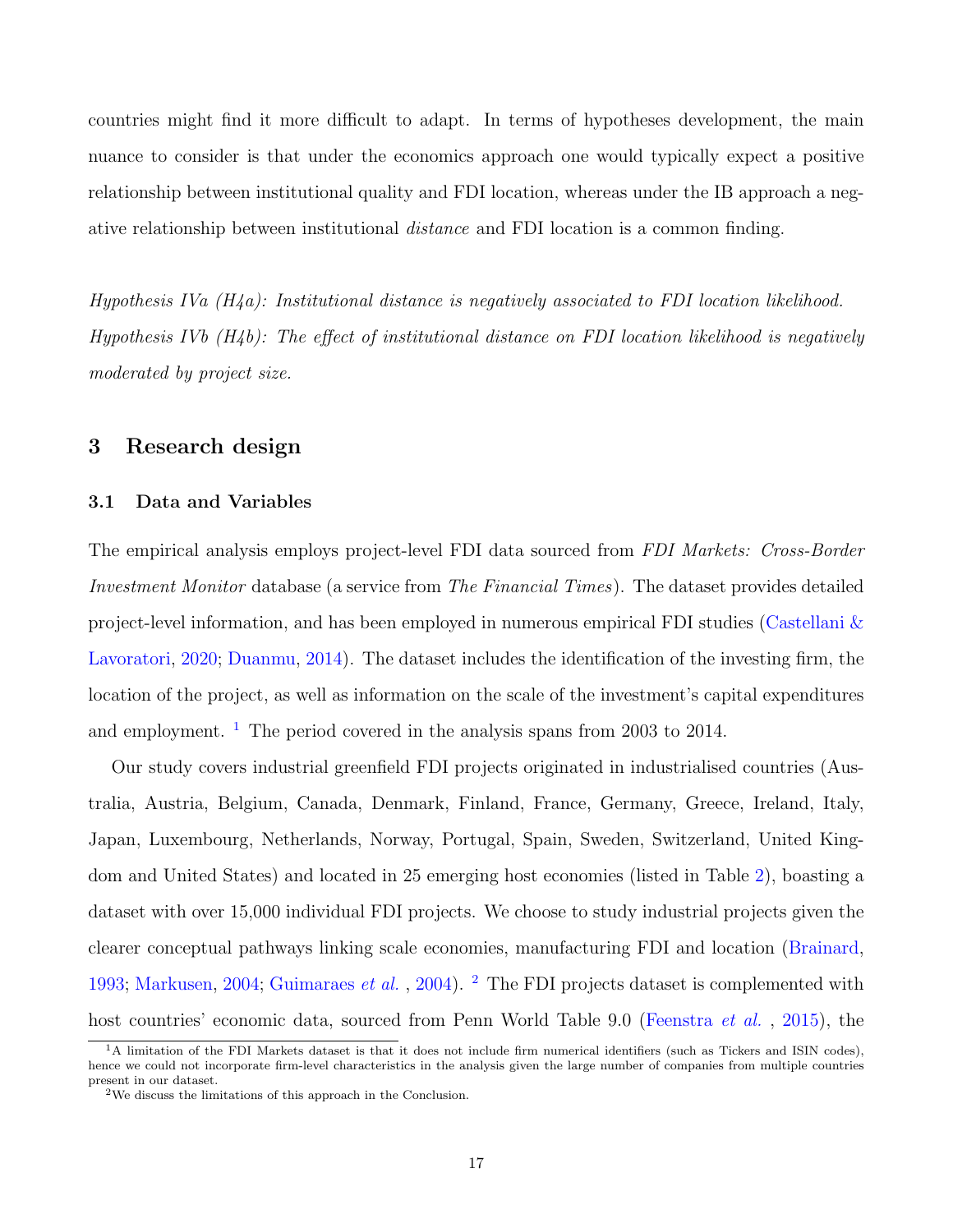World Bank and Worldwide Governance Indicators, among other data sources. Table [1](#page-45-0) summarises the variables used in the study, and brings descriptive statistics:

## [Insert Table [1](#page-45-0) here]

Variables indexed by  $j$  refer to host country characteristics, whereas the subscript  $t$  refers to time (years), and variables indexed by  $h<sub>j</sub>$  capture dyadic relationships between home and host countries (like distance between home and host country, colonial ties, shared language, etc). For every project, we match country economic data corresponding to the year in which the investment is recorded (thus our dataset has cross-country and time series variability). Location choice,  $L_j$ , is operationalised as a dummy variable, taking the value of 1 if a host country  $j$  is chosen amongst a choice set containing J potential host countries, and takes the value of zero if not chosen.

Following [Duanmu](#page-39-0) [\(2014\)](#page-39-0), who employed data from the same source as we do, we work with project Capex (capital expenditures) as a proxy for the scale of the investment. This makes sense, since investments with a larger scale require greater financial capital commitment. We convert project scale to a dummy variable to facilitate the economic and statistical interpretation of the interactive effects with continuous country-level variables. We do this because it is quite challenging to interpret the interactions between two continuous variables, especially in the context of discrete choice models. Using the projects' Capex sample median as a cut-off point, we set investments with Capex above the median as to have a large Capex scale  $(=1)$ , whereas we set investments with Capex below the median as to have relatively smaller Capex scale  $(=0)$ . For the average FDI project in our sample, Capex is about USD 90 million whereas Employment is about 356 job posts.

We employ four main country locational factors in the analysis: market size, labour costs, taxation and institutional distance. In line with the literature (Carr [et al.](#page-37-6) , [2001;](#page-37-6) [Yeaple,](#page-44-1) [2009\)](#page-44-1), host market size is proxied by natural logarithm of Total GDP,  $gdp_{jt}$ , obtained from Penn World Table. The most common measure for labour costs often found in the literature is unit labour costs [\(Chen & Moore,](#page-38-1) [2010\)](#page-38-1). However, we are unable to employ the exact same measure because for many emerging economies in our sample data is either limited or unavailable. Alternatively, we construct a similar proxy factored from labour compensation data. We extract information on labour compensation and the size of countries' workforce from Penn World Table [\(Feenstra](#page-39-4) *et al.*,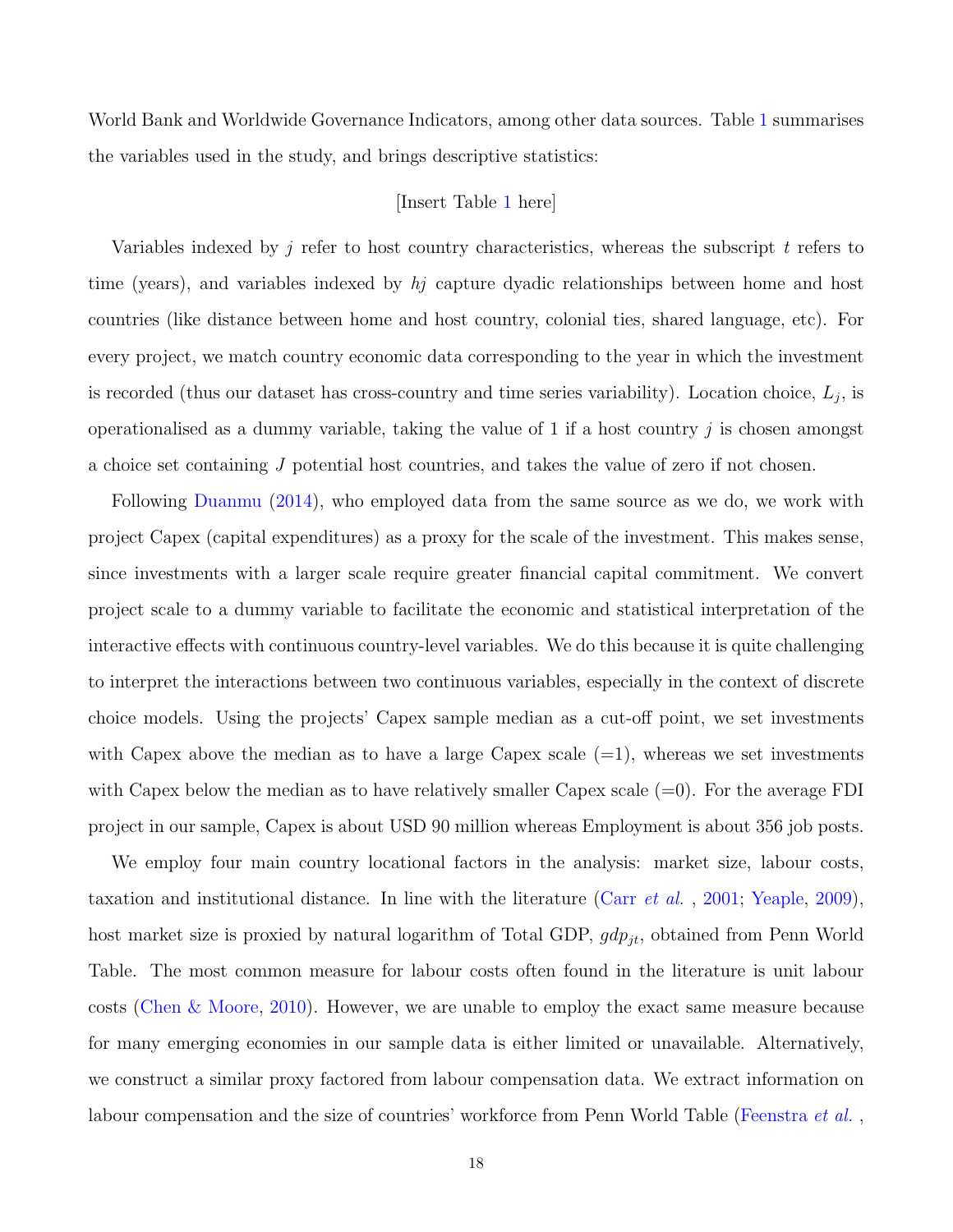[2015\)](#page-39-4). We employ the natural logarithm of the ratio between labour income and the total number of workers, which returns a measure of labour compensation per worker, which we label *labcomp*<sub>it</sub>.

The variable  $tax_{jt}$  stands for statutory corporate tax rates, and is calculated as taxes due as a share of commercial profits [\(Wheeler & Mody,](#page-44-3) [1992;](#page-44-3) [Becker](#page-36-2) *et al.*, [2012\)](#page-36-2), sourced from the auditing company KPMG.<sup>[3](#page-18-0)</sup> Institutional quality distance is calculated with data from the World Bank's Worldwide Governance Indicators (WGI) composite index [\(Herrera-Echeverri](#page-41-5) et al. , [2014\)](#page-41-5). The WGI composite index has six dimensions of institutional quality: voice and accountability, regulatory quality, corruption control, rule of law, political stability and government effectiveness. Each sub-index stays in the  $[-2.5, +2.5]$  interval, with higher scores associated to stronger institutional quality. The composite index is obtained by summing the scores across each dimension of the index. Following a common approach in the literature [\(Salomon & Wu,](#page-43-9) [2012;](#page-43-9) [Duanmu,](#page-39-5) [2011;](#page-39-5) Xu *[et al.](#page-44-4)*, [2004\)](#page-44-4), we calculate institutional distance as the absolute distance (module) between the WGI institutional quality composite index of the home (h) and host (j) economies:

$$
instdist_{jt} = |WGI_{ht} - WGI_{jt}| \tag{1}
$$

We then calculate interactions between our proxy for investment scale with the aforementioned country locational attributes. In sensitivity checks to ensure robustness, we first employ Capex measured on a continuous basis, to mitigate measurement issues. Second, we also adjust Capex by industry since firms in capital intensive industries likely commit more capital to FDI projects, and by home-host dyad since bilateral ties might affect how much capital firms commit to the FDI. Third, we also use the investment's Employment (jobs created) as an alternative proxy for scale.

A vector of control variables is further included in the models. While many different control variables have appeared in the empirical FDI location literature (much dependent on what is the main explanatory variable of interest), we try and include control variables that may correlate with our four main locational traits and also affect location choice. We control for trade openness

<span id="page-18-0"></span><sup>3</sup>Statistics on global corporate tax rates are presented at KPMG website: [https://home.kpmg.com/xx/en/home/services/tax/](https://home.kpmg.com/xx/en/home/services/tax/tax-tools-and-resources/tax-rates-online/corporate-tax-rates-table.html) [tax-tools-and-resources/tax-rates-online/corporate-tax-rates-table.html](https://home.kpmg.com/xx/en/home/services/tax/tax-tools-and-resources/tax-rates-online/corporate-tax-rates-table.html)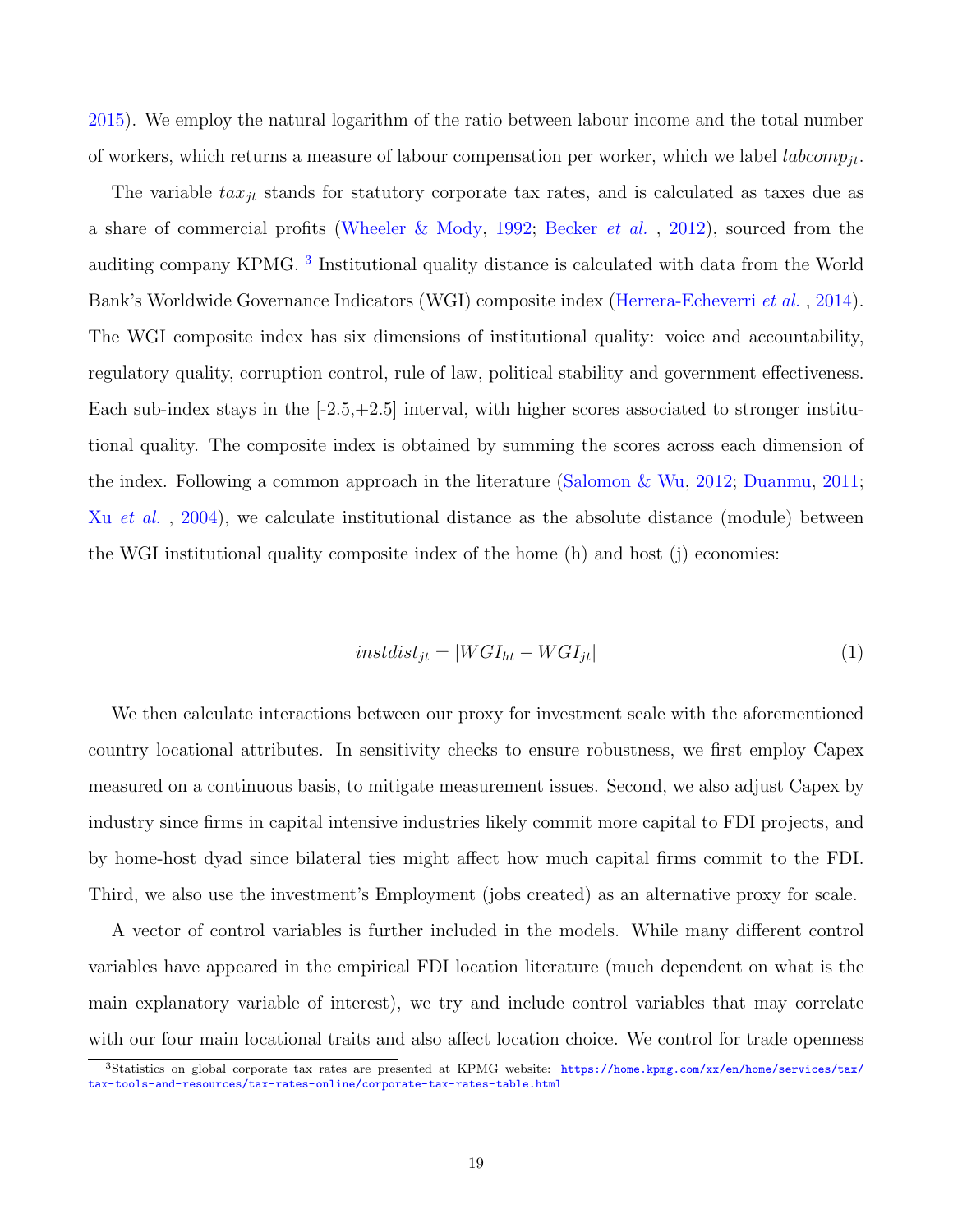since emerging economies which are more open to trade typically receive more FDI [\(Asiedu,](#page-35-3) [2002\)](#page-35-3), whereas openness to trade can relate with explanatory variables like the quality of institutions [\(Dollar & Kraay,](#page-38-8) [2003\)](#page-38-8), labour costs [\(Arbache](#page-35-4) *et al.*, [2004\)](#page-35-4), etc. Following the literature [\(Baltagi](#page-36-5) *[et al.](#page-36-5)*, [2009;](#page-36-5) [Asiedu,](#page-35-3) [2002;](#page-35-3) [Papadopoulos](#page-43-10) *et al.*, [2002\)](#page-43-10), trade openness (*tradeopen<sub>it</sub>*) is calculated as the sum of exports and imports divided by total GDP (Gross Domestic Product). We include the variable  $dist_{h_i}$ , the distance between the home and host country. <sup>[4](#page-19-0)</sup> Geographical distance is known to affect FDI location mostly through trade and transaction costs [\(Halvorsen,](#page-40-0) [2012;](#page-40-0) [Markusen,](#page-42-1) [2004;](#page-42-1) [Chen & Moore,](#page-38-1) [2010;](#page-38-1) [Amiti & Javorcik,](#page-35-5) [2008\)](#page-35-5), being a common control variable.

Additional proximity factors, besides geographical vicinity, are also important determinants of FDI, like sharing a common language, colonial ties and regional integration schemes [\(Navaretti](#page-42-8) [& Venables,](#page-42-8) [2006\)](#page-42-8). For example, the importance of regional economic integration schemes is evi-denced by [Basile](#page-36-6) *et al.* [\(2008\)](#page-36-6), who show that European Union membership increases the attractiveness of locations as hosts for FDI by MNEs from both within and outside the European Union. To account for this kind of economic proximity effect, the control variable  $integration_{hj}$  captures shared membership between home and host countries in regional economic integration schemes, such as the European Union and NAFTA. For instance, considering an investing firm originally from an EU country (such as France), the variable takes the value of 1 if the candidate location is also an EU country (such as Poland, for instance), but is equal to 0 for a candidate location outside Europe (such as Brazil, for instance). In addition, we include control variables capturing cultural and historical proximity between the home and the host economy, such as a dummy for shared common language  $(language_{hj})$  and for former colonial relationships  $(colonial_{hj})$ .

# [Insert Table [2](#page-46-0) here]

Table [2](#page-46-0) reports the distribution of inward FDI by recipient country, plus country averages for selected country-level economic and proximity variables. We also present cross-country statistics on the projects' scale (Capex and Employment). The BRIC countries, China (4,251), India (1,727), Brazil  $(1,044)$  and Russia  $(1,011)$ , as well as Mexico  $(1,175)$ , are the emerging countries receiving the largest number of FDI projects in our sample. Other important destinations are Eastern

<span id="page-19-0"></span><sup>4</sup>Distances are calculated between home-host capital cities, employing the Haversine formula.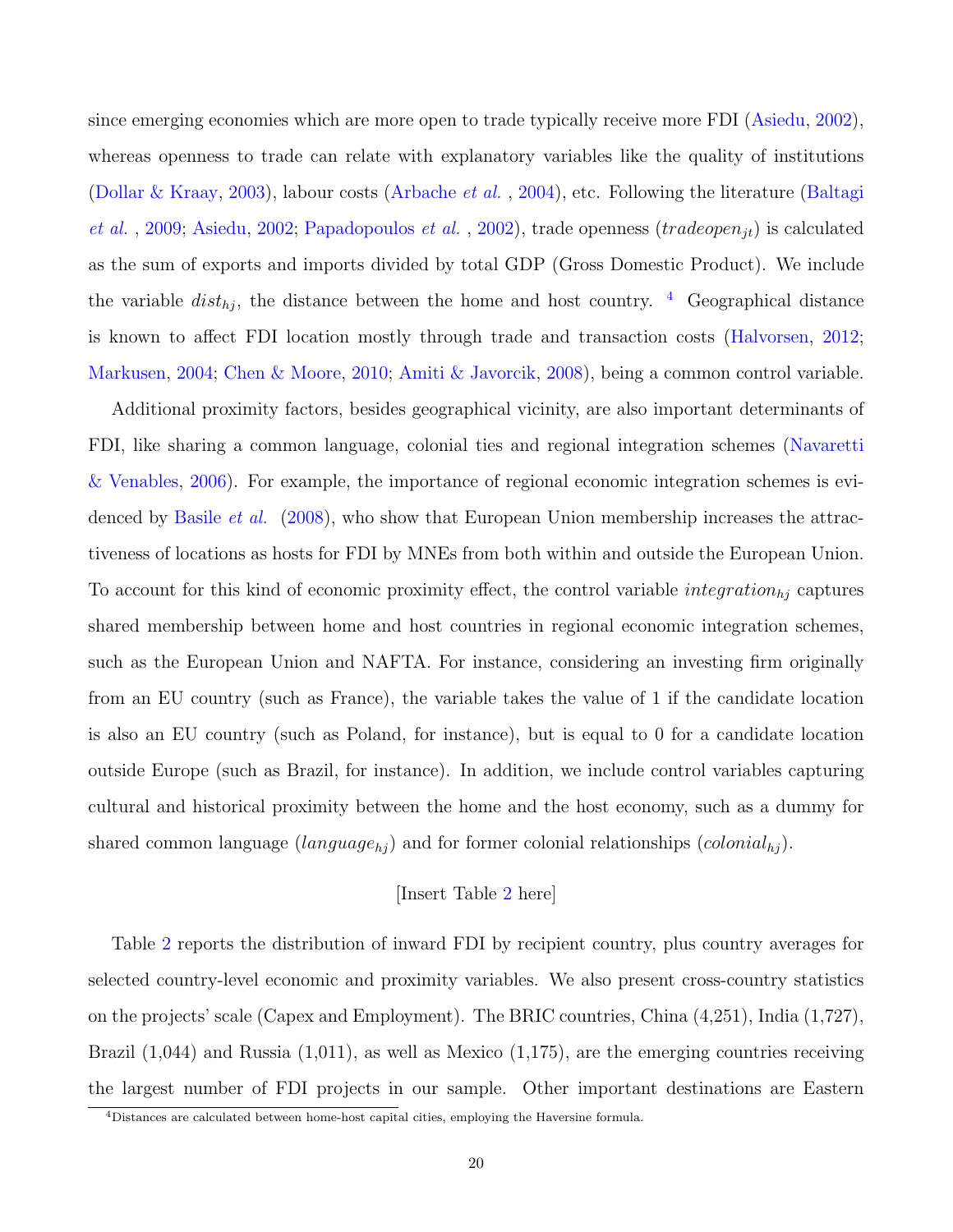European countries, like Poland (685), Hungary (674), Romania (635) and Czech Republic (517), and Southeastern Asian countries, such as Thailand (648), Malaysia (396) and Indonesia (323).

### 3.2 Econometric specification

The econometric specification follows a random utility model of foreign plant location, in line with the industrial and FDI location literatures [\(Defever,](#page-38-0) [2012;](#page-38-0) [Chen & Moore,](#page-38-1) [2010;](#page-38-1) [Arauzo-Carod](#page-35-6) [et al.](#page-35-6) , [2010;](#page-35-6) [Guimaraes](#page-40-5) et al. , [2004;](#page-40-5) [Disdier & Mayer,](#page-38-3) [2004\)](#page-38-3). According to this established methodological approach, the empirical analysis abides by the underlying assumptions of utility (profits) maximisation, being consistent with optimal firm behaviour.

Consider the profits (utility)  $\pi_a$  derived by firm i from investing in country a as being a function of the set of country attributes summarised by vector  $X_j$ . Profits derived from investing in country a are a function of these parameters, producing a vector of coefficients of proportionality  $\theta_a$  and subject to a random disturbance term  $\epsilon_a$ . Alternatively, firm i might choose to locate the investment in country b, based on country b's attributes set, summarised by  $X_j$ . Again, profits are a function of such parameters, producing a vector of coefficients  $\theta_b$  and subject to a random disturbance term  $\epsilon_b$ . The profit equations for countries a and b are shown below:

$$
\pi_a = \theta_a \mathbf{X}_j + \epsilon_a \tag{2}
$$

$$
\pi_b = \theta_b \mathbf{X}_j + \epsilon_b \tag{3}
$$

If the firm chooses to locate the investment in country  $a$ , the location choice decision is driven by the random components of the decision-maker's preferences, reflecting a higher level of expected profits obtained by locating the investment in country  $a$  in detriment of country  $b$ :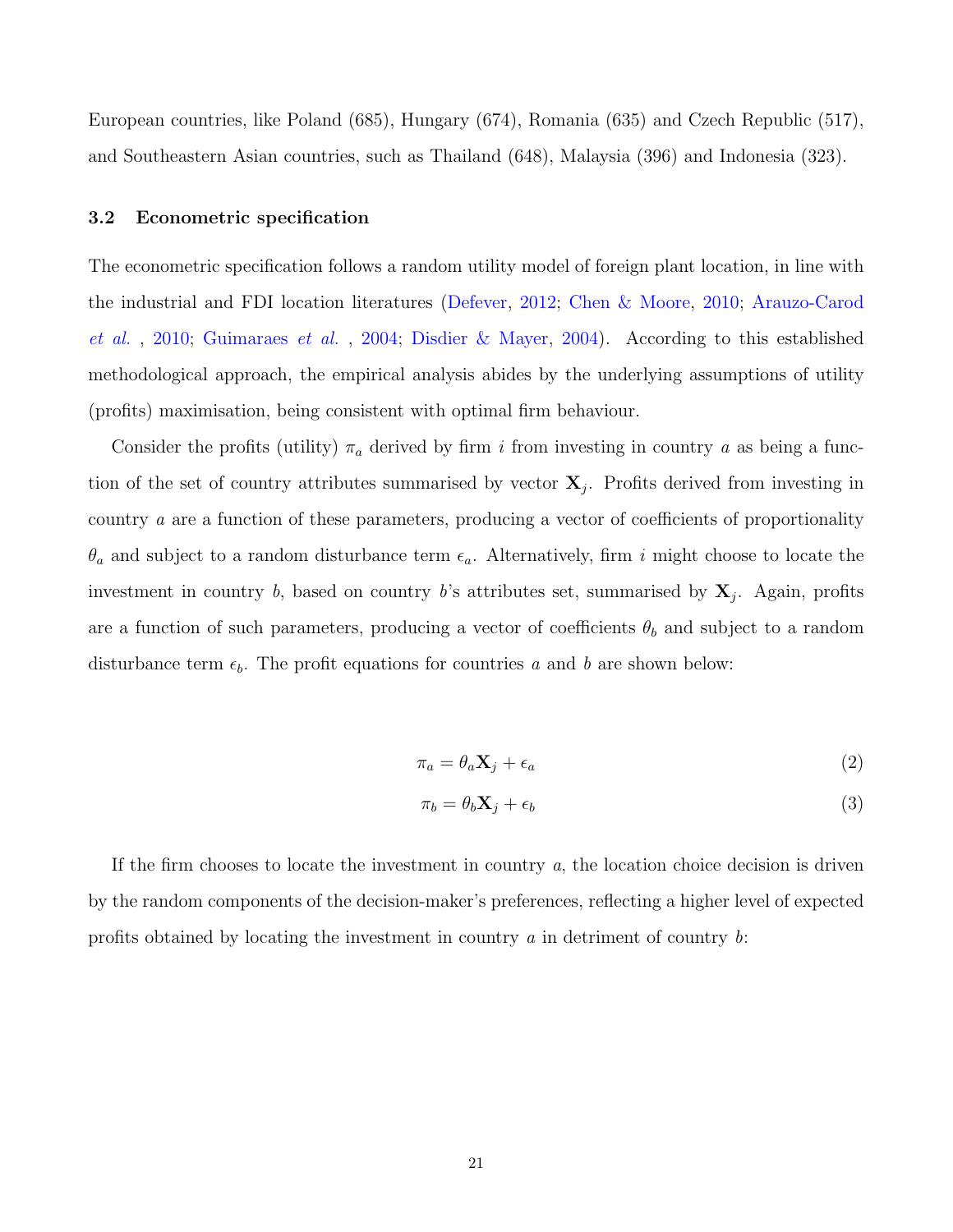$$
Prob[L_i = a | \mathbf{X}_j] = Prob[\pi_a > \pi_b]
$$
\n<sup>(4)</sup>

$$
Prob[\mathbf{X}_{j}(\theta_{a}-\theta_{b})+\epsilon_{a}-\epsilon_{b}>0]
$$
\n(5)

$$
Prob[\mathbf{X}_{j}\beta + \epsilon > 0|\mathbf{X}_{j}] \tag{6}
$$

The vector  $\mathbf{X}_j$ β summarises the observed characteristics of the differences on the preference functions for countries a and b, whereas  $\epsilon$  summarises the difference between the random disturbance elements. The implication is that a positive coefficient obtained in a regression ( $\theta_a - \theta_b > 0$ ) implies that a given variable (attribute) yields higher utility in country  $a$  than in country  $b$ , and based on such attribute, the firm would be better off locating the investment in country a.

Following [Greene](#page-39-6) [\(2012\)](#page-39-6), the empirical counterpart of the random utility model is estimated via conditional logistic regressions (CLM). Consider a firm i choosing between the set of countries j, ..., J. Location choice of country j  $(L_i = j)$  is modelled as a function of the following country attributes summarised in vector  $\mathbf{X}_j$ : market size  $(gdp_{jt})$ , labour costs  $(labcomp_{jt})$ , corporate taxes  $(tax_{jt})$  and institutional quality distance  $(instdist_{jt})$ . These variables are further interacted with the project's Capex scale  $(capexscale_{pt})$ . Control variables include trade openness  $(tradeopen_{jt})$ , distance  $(dist_{hj})$  and dummies for economic integration schemes  $(integration_{hj})$ , common language  $(language_{hj})$  and colonial ties  $(colonial_{hj})$ . The conditional logistic model reads as:

$$
Prob[L_i = j] = \frac{exp(\beta \mathbf{X}_j + \delta capexscale_{pt} \cdot \mathbf{X}_j)}{\sum_{j=1}^{J} exp(\beta \mathbf{X}_j + \delta capexscale_{pt} \cdot \mathbf{X}_j)}
$$
(7)

The location choice (alternatives) set is constructed considering the 25 host countries shown in Table [2](#page-46-0) as candidate locations for receiving the FDI. The CLM model is estimated by maximum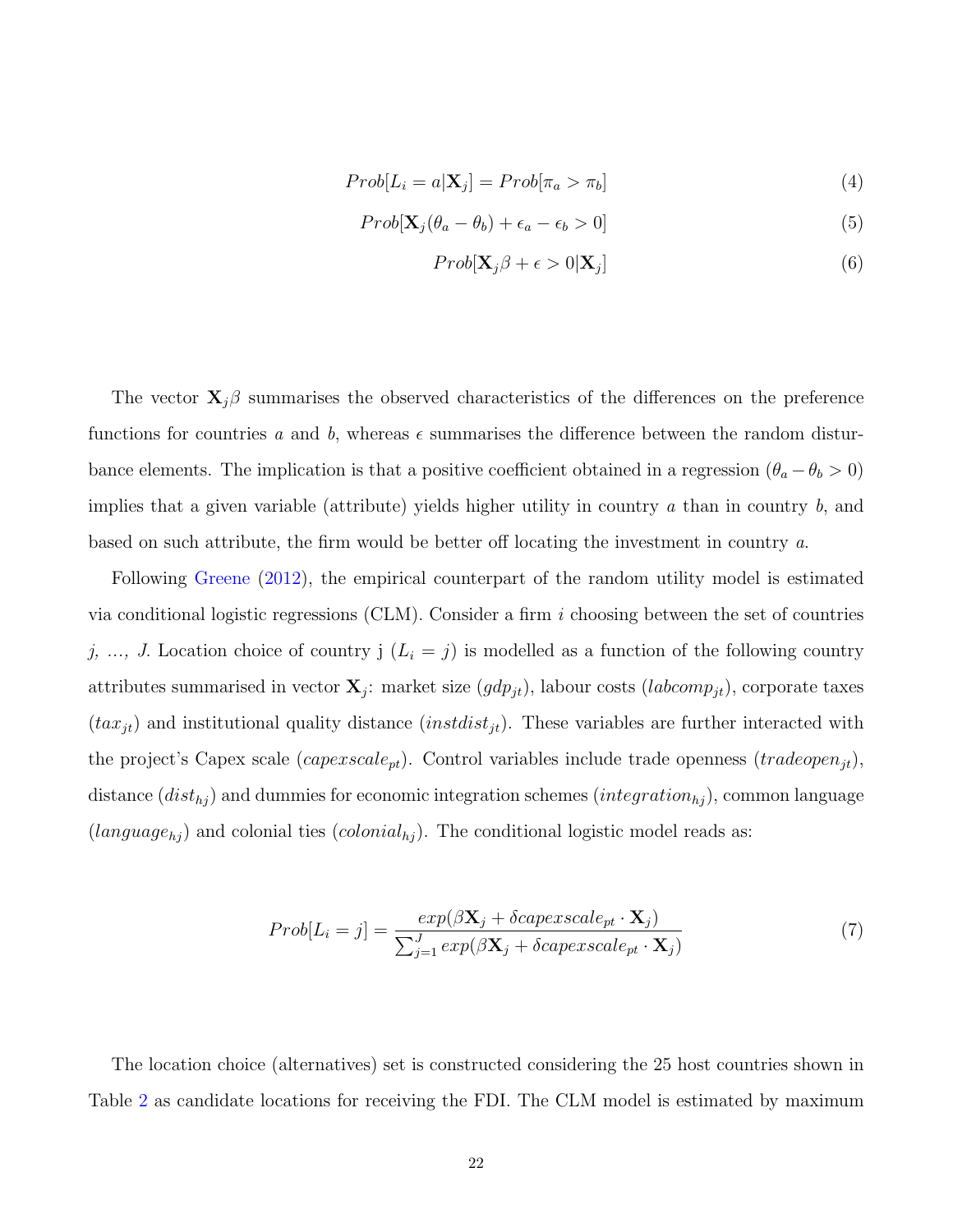likelihood (ML), and standard errors are robust to non-spherical variance of the error term. Since we are interested in the interaction effects of locational factors with project scale, at first we report the raw coefficients from the CLM model. The raw coefficients are informative as to whether the interaction is statistically significant. Next, to understand how the interaction might change location probability, we further report the marginal effects of the interacting variables.

# 4 Main results

Estimation results for the empirical FDI location model are reported in Table [3.](#page-47-0)

## [Insert Table [3](#page-47-0) here]

Panel A reports the model output with raw logit coefficients. As per the results shown in model (1), MNEs reveal preferences for locations with larger markets, as the effect of GDP on location likelihood is positive, supporting hypothesis H1a. The interaction of GDP with Capex scale is statistically significantly positive, indicating that MNEs are more likely to locate larger FDI projects in countries boasting larger consumer markets, in line with the notion that a greater capital commitment in a larger scale FDI project requires a larger consumer market as well, as to absorb such larger supply. This result supports hypothesis H1b. Marginal effects reported in Panel B at the bottom of the table further corroborate that larger market size is associated to increased location probability, with the elasticity  $5$  of location with respect to market size being quantitatively stronger for projects with high Capex scale (0.24) versus low Capex scale (0.22).

Model (2) shows that the effect of labour compensation on FDI location likelihood is significantly negative, indicating that MNEs prefer countries with lower labour costs, consistent with hypothesis H2a. That is, when investing in emerging economies, MNEs from developed economies seem to favour cheaper labour, indicating that FDI going into emerging economies is labour-seeking in addition to being also market seeking as indicated by the results we obtained from the analysis of market size. Moreover, we find a significant and negative interaction of labour compensation per worker with investment's Capex scale, suggesting that the larger the project is, the more important

<span id="page-22-0"></span><sup>&</sup>lt;sup>5</sup>The elasticity coefficient is the  $%$  change in location probability for a 1% change in the explanatory variable.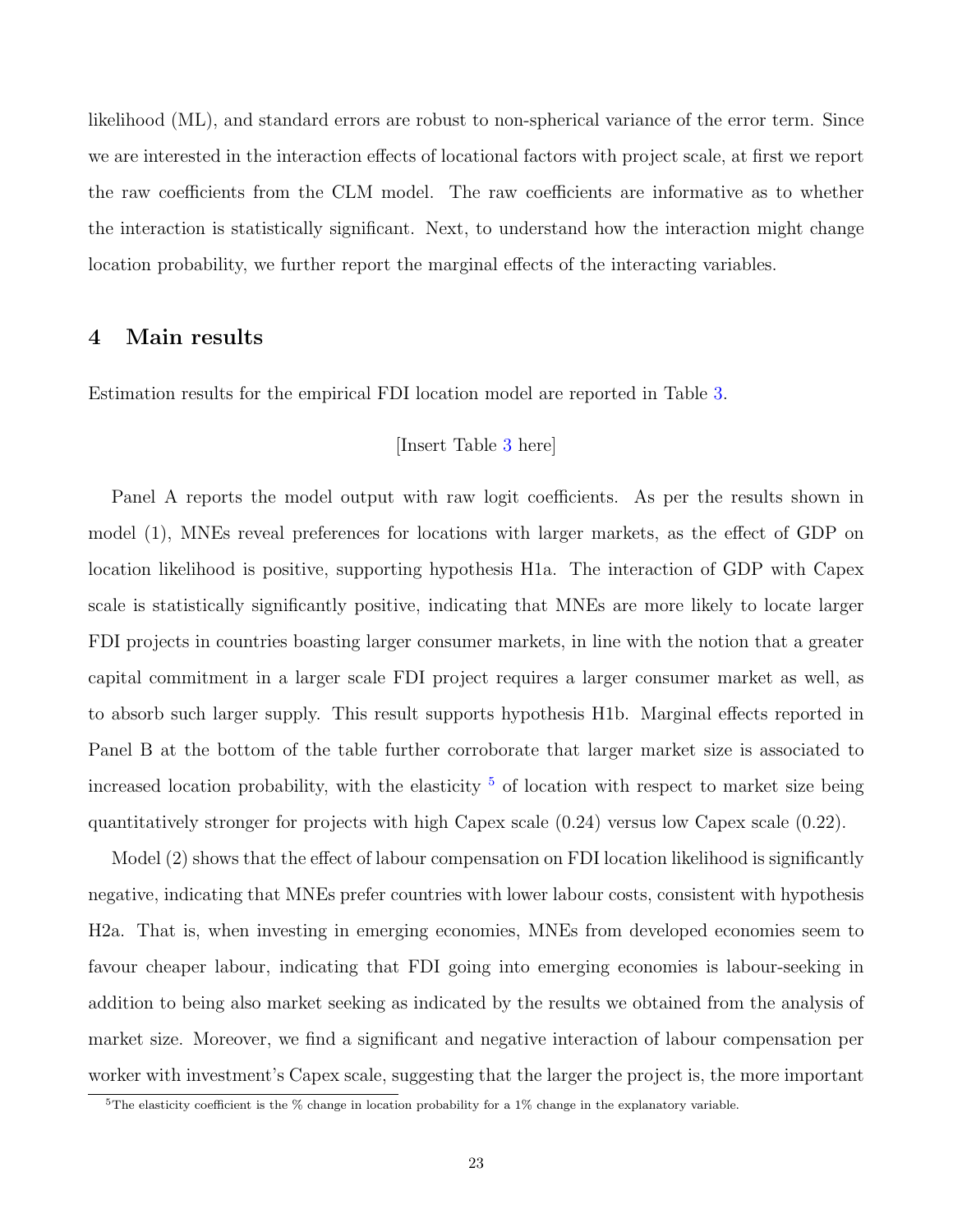cheaper labour becomes. Thus we find support for hypothesis H2b. The marginal effects estimates further corroborate that lower labour compensation costs increase location choice probability, with the negative elasticity of location choice with respect to labour costs being roughly twice stronger for large scale investments (-0.13) when compared to smaller scale investments (-0.07).

The results from model (3) show that the coefficient of corporate taxes is significantly negative, therefore taxation reduces the FDI location likelihood, supporting hypothesis H3a. On the other hand, we find a significantly positive interaction of Capex scale with corporate taxes, in contrast with H3b. Therefore, FDI projects with smaller scale seem to benefit more from lower taxes, whereas tax advantages seem less pronounced for larger investments. Marginal effects estimates uphold these views. The elasticity of location choice probability with respect to taxation is negative for small scale investments (-0.22), while being rather positive for large scale projects (0.14).

The results from model (4) indicate that the effect of institutional distance on location likelihood is significantly negative, in line with hypothesis H4a. We find a significantly positive interaction of Capex scale with our measure of institutional distance, in contrast with H4b. This finding indicates that while institutional distance deters FDI with smaller scale, MNEs actually become more tolerant to a less familiar (more distant) institutional environment when the investment is larger. Marginal effects show the elasticity of location choice with respect to institutional distance is indeed negative for smaller projects  $(-0.29)$ , while being positive for larger projects  $(0.06)$ .

Briefly comment on the control variables, these post significant coefficients which are mostly in line with the expectations.  $\frac{6}{5}$  $\frac{6}{5}$  $\frac{6}{5}$  The effect of trade openness on location is significant and positive. This result suggests that countries more open to international trade are more likely to receive FDI, in line with the view that trade frictions deter FDI. Home-host bilateral distance decreases the location choice likelihood, in line with the view that geographical distance hampers FDI, mostly via trade costs. Shared regional economic integration schemes and cultural proximity between home and host countries contribute with increasing the likelihood of location, also supporting prior studies. For instance, the positive effect of sharing economic regional integration schemes (like the EU

<span id="page-23-0"></span><sup>&</sup>lt;sup>6</sup>In the interest of space, we do not tabulate nor elaborate much on the marginal effects of control variables since we do not test hypotheses on these variables and they do not interact with scale. For the sake of completeness, the marginal effects estimates are: Trade/GDP (0.120), Distance (-0.248), Economic Integration (0.196), Colonial Ties (0.170) while the marginal effect of Language is insignificant (hence, common language might have a weak effect).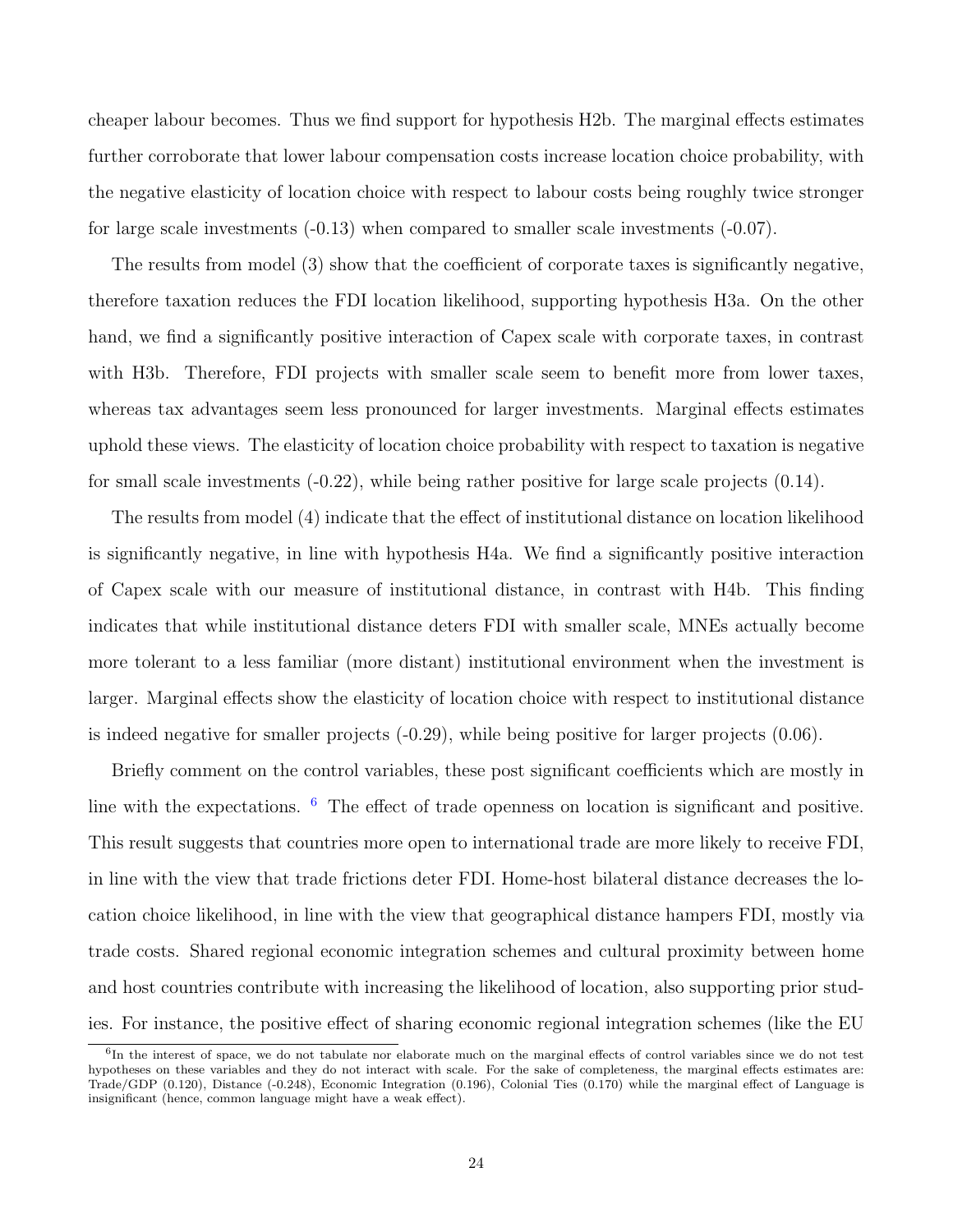and NAFTA) highlights the benefits which accrue in terms of inward FDI from economic proximity. This could be related to facilitation of investments, alignment of legislation and economic policies, among others. Moreover, the positive effect of sharing common language could signal that by lowering communication barriers, firms can benefit from lower information asymmetry and improve their understanding of how the local market functions, which can potentially mitigate the so-called liability of foreignness. <sup>[7](#page-24-0)</sup> Lastly, the positive effect of colonial ties might reflect the existence of long-lasting business and economic ties between home and host economies, easing investment.

# 5 Robustness checks and extensions

## 5.1 Capex continuously measured

We also tested additional models as robustness checks, using a continuous version of the variable Capex. We compute the natural logarithm of Capex, and interact it with all four main explanatory variables. Results are reported in Table [4.](#page-48-0)

## [Insert Table [4](#page-48-0) here]

We find robust results for all the interactions. Model (1) reports that the interaction of GDP with Capex is significant and positive, showing again that projects with larger scale are more likely to be located in countries with larger markets. Model  $(2)$  indicates that the interaction with Labour compensation per worker is significant and negative, further indicating that projects with larger capital expenditures demand an even cheaper labour force in the host economy. In model (3), we find that the interaction of Capex with Taxes is positive again, suggesting scale might mitigate (dilute) taxation costs. In model (4), the interaction of Capex with Institutional Distance is positive, hence potentially suggesting that the prospect of a higher return achievable by a larger scale investment might offset the risk-exposure to a relatively unfamiliar institutional environment.

Panel B shows the marginal effects. We show the elasticity of location choice to each country determinant calculated at the 25th percentile, 50th percentile (median) and 75th percentile of Capex's distribution. This allows us to verify where at the distribution of investment scale we might

<span id="page-24-0"></span><sup>&</sup>lt;sup>7</sup>This finding should be caveated since the marginal effect of Language is insignificant.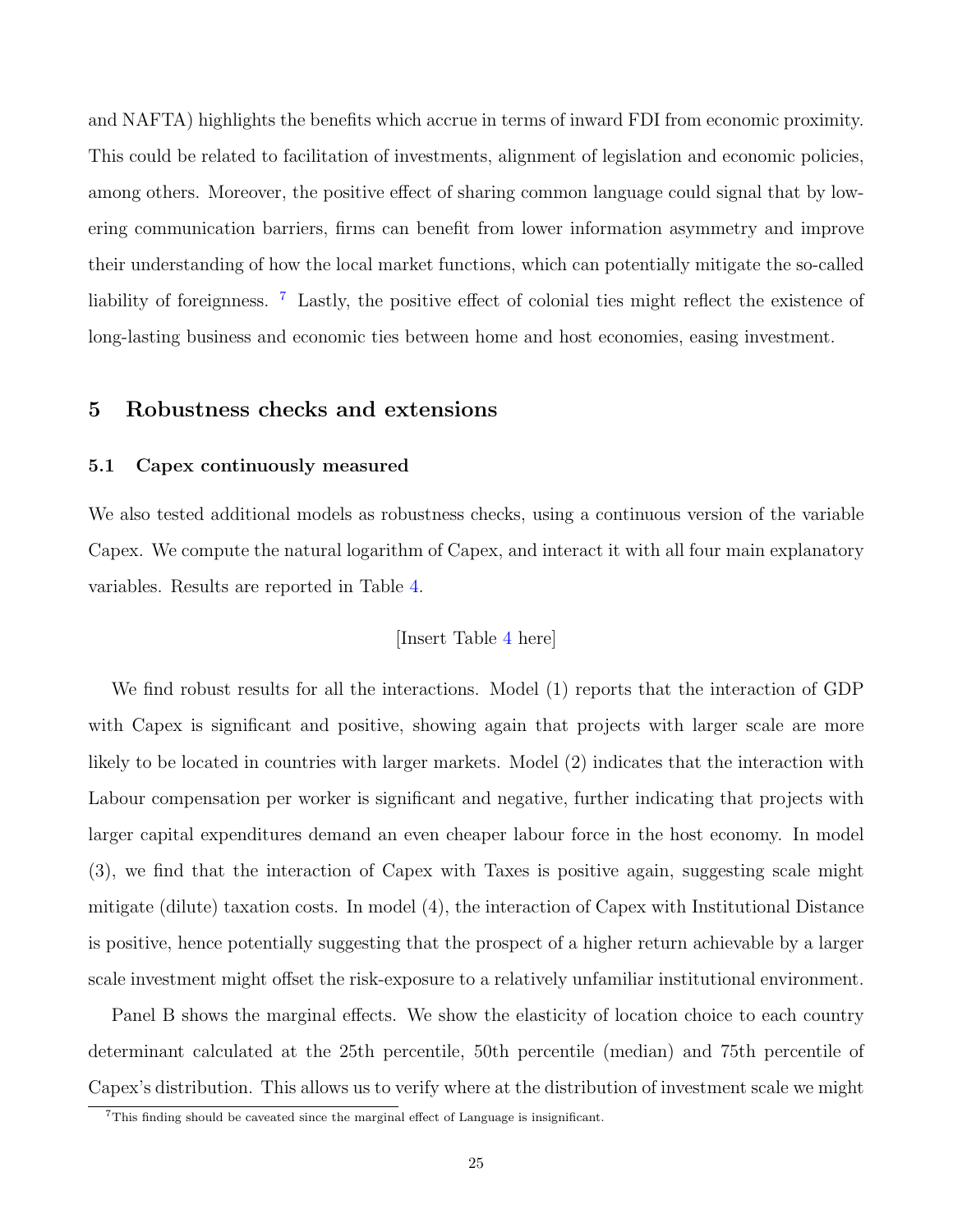observe some change in the effects. For market size (GDP), as we move from low to high values of Capex, the effect becomes increasingly stronger. For labour compensation costs, we observe a similar pattern, with larger investments associated to an even stronger location probability in countries offering cheaper labour. Regarding taxation, we find that for a typical investment at the 25th percentile of Capex's distribution (small investment), the elasticity of location is negative, whereas for a typical investment at the 75h percentile (large investment), the elasticity is positive. Since at the median the effect is null, the turning point is likely somewhere in between the 25th percentile and the median. Lastly, the elasticity of location with respect to institutional distance is significantly negative for typical investments located at both the 25th percentile and at the 50th percentile of the distribution (median), turning positive only for very large investments at the 75th percentile. Thus, for the majority of investments institutional distance loads negatively on location, but this effect loses power and turns positive for very sizeable investments only.

### 5.2 Industry-adjusted Capex

It is possible that project Capex follows industry patterns, such as firms in capital intensive industries making larger investments. To account for this, we normalise project Capex by the average Capex in the industry. Then we re-run our baseline model. Results are in Table [5.](#page-49-0)

## [Insert Table [5](#page-49-0) here]

The interactions of Industry-Adjusted project Scale with all four main explanatory variables remain statistically significant, keeping the same signs and roughly similar economic magnitudes as in previous analyses. Therefore, industry characteristics are not influencing our results.

### 5.3 Home-host dyad-adjusted Capex

It is also possible that Capex might follow a dynamic specific to the home-host dyad. That is, firms from a particular home country with investments in another particular host economy might behave similarly, and this might be an unaccounted factor in our analysis. A potential reason might be the existence of investment and commercial ties between countries (only imperfectly controlled for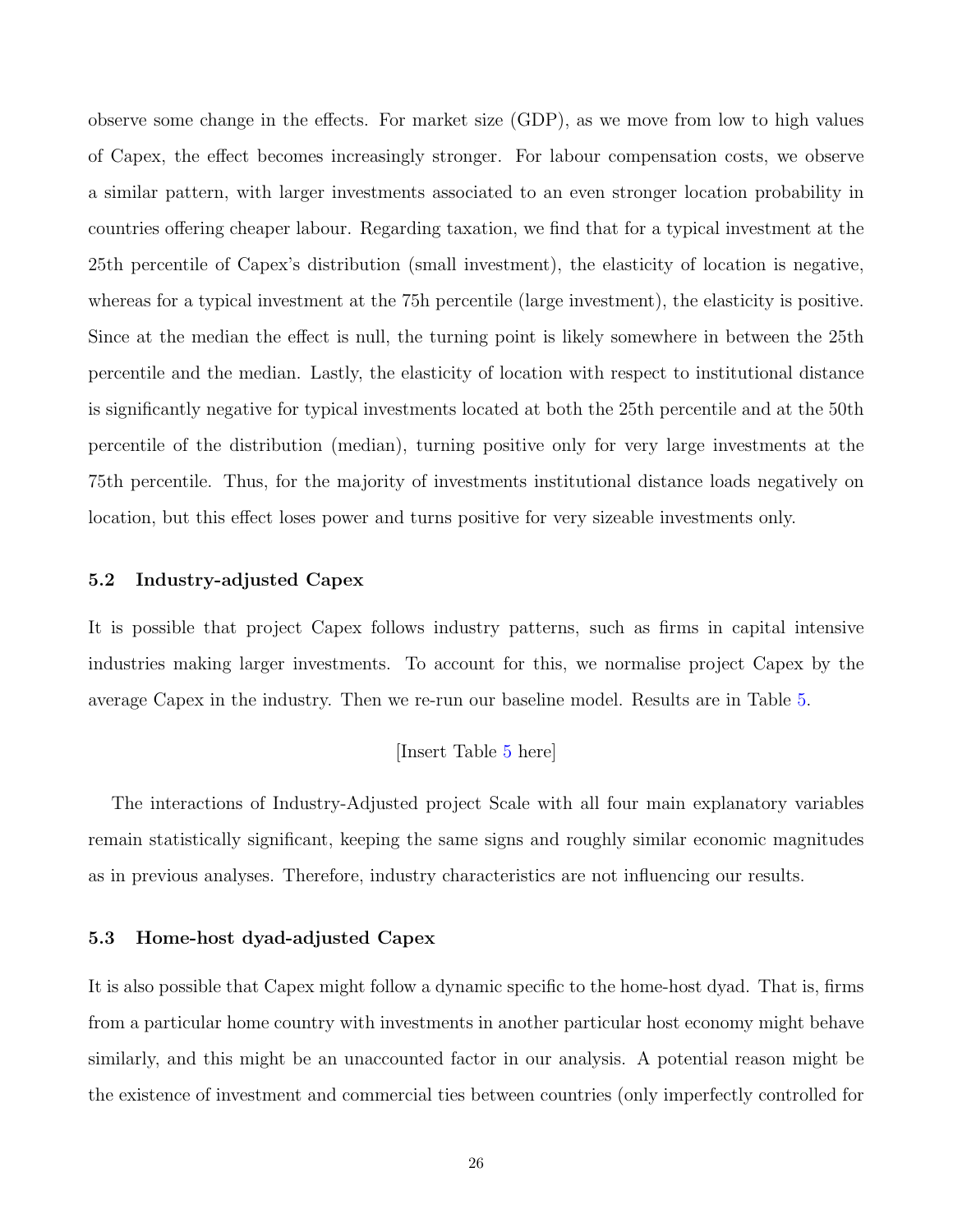by our measures of proximity, like distance, language and colonial ties), which might affect the pattern of investments. To control for this potential effect, we normalise project Capex by the average Capex in each home-host dyad. Then, we re-estimate our baseline model.

## [Insert Table [6](#page-50-0) here]

Table [6](#page-50-0) shows the results. Our findings remain robust since there are no material changes in our estimates even after accounting for investment patterns across home-host dyads.

### 5.4 Employment as a measure of scale

We also used the Employment (number of job posts created) as an alternative proxy for scale, replacing for Capex. The two variables are significantly positively correlated (0.73), indicating they indeed capture investment's scale. We adopt the same design, converting the variable to a dummy equal to 1 for those investments with employment generation above the median, and equal to 0 if below the median. These additional results are reported in Table [7.](#page-51-0) We find significant interactions of Employment scale with all country attributes, and the interactions once again posted the same signs as before. Thus there are no apparent issues with measurement of investment's scale, since findings are robust across two different measures. We also estimated models with Employment continuously measured (unreported, for the interest of brevity), obtaining robust results.

[Insert Table [7](#page-51-0) here]

#### 5.5 A closer look at country risk

While our main results shed light on the interaction between project scale and institutional distance, there might be other sources of country institutional risk worth considering. For example, evidence indicates that firms choose low resource commitment strategies when entering countries with higher political risk [\(Giambona](#page-39-7) *et al.*, [2017;](#page-39-7) [Oetzel & Oh,](#page-43-11) [2014\)](#page-43-11). Furthermore, the conceptual nexus linking investment size and scale economies in which we build needs caveating since we do not observe empirically how well these constructs correlate. We examine potential alternative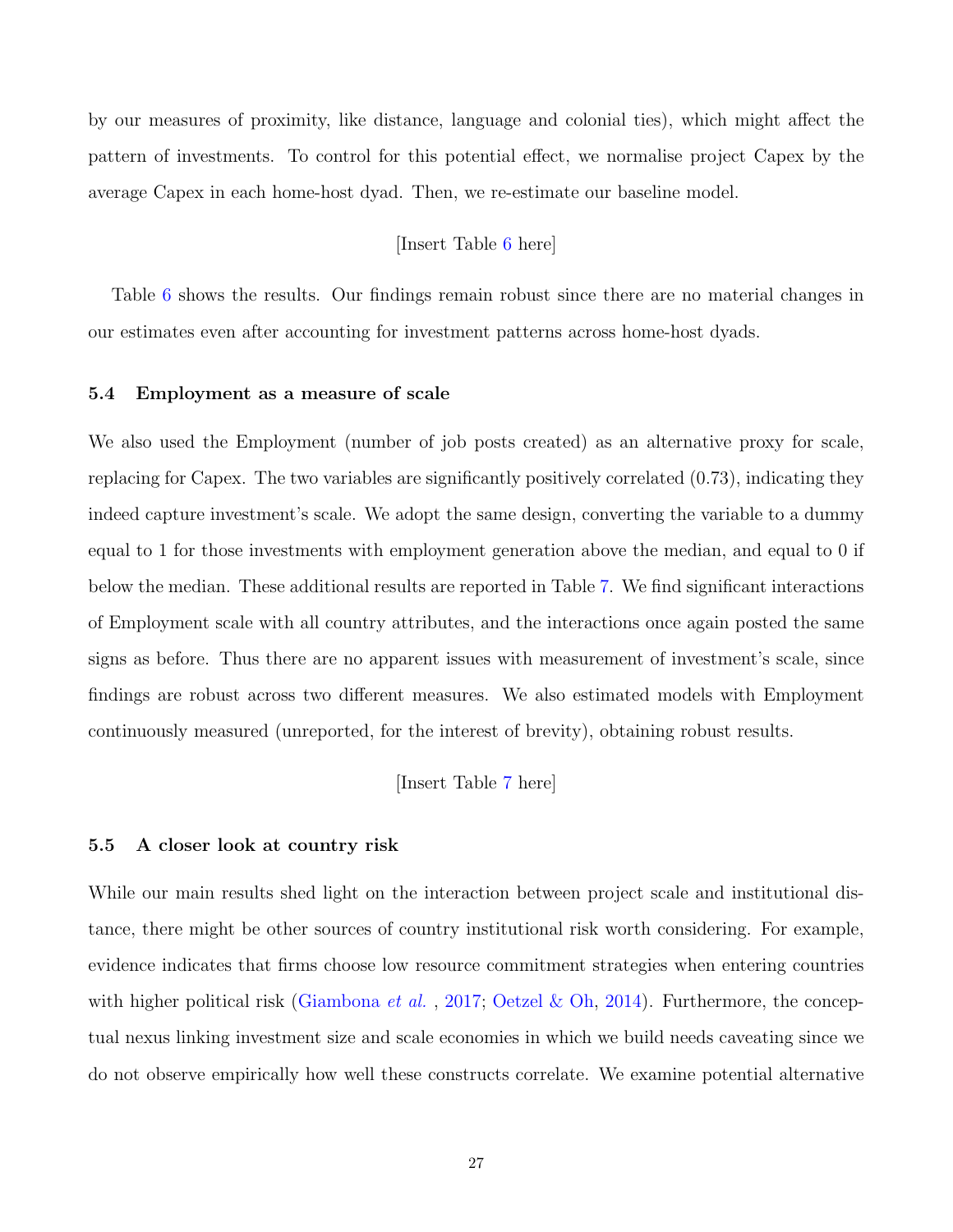channels, checking on the robustness of our analysis by considering whether project scale interacts with other important country risk factors, such as political, financial, economic and credit risk.

Following an established literature [\(Click & Weiner,](#page-38-9) [2010;](#page-38-9) [Bekaert](#page-36-7) *et al.*, [2014;](#page-36-7) [Henisz,](#page-40-8) [2000\)](#page-40-8), we employ several risk metrics sourced from International Country Risk Guide (ICRG). The political risk index is comprised of 12 dimensions: Government stability, socioeconomic conditions, investment profile, internal and external conflict, corruption, military in politics, religious tensions, ethnic tensions, law and order, democratic accountability and bureaucratic quality. The financial risk index accounts for 5 dimensions of financial fragility: Foreign debt to GDP ratio, foreign debt service as a share of exports, current account balance as a share of exports, net liquidity to cover imports and exchange rate stability. The economic risk index comprises another 5 metrics: GDP per capita, GDP growth, inflation rate, government budget as a ratio of GDP and current account balance. For all the three indexes, a higher rating is associated to lower risk.  $8$  Furthermore, we proxy for country credit risk using data from S&P Capital IQ on Sovereign Credit Default Swaps [\(Ismailescu & Kazemi,](#page-41-6) [2010;](#page-41-6) [Cuadra & Sapriza,](#page-38-10) [2008;](#page-38-10) [Bailey & Chung,](#page-36-8) [1995\)](#page-36-8), which are, in broad lines, market-based instruments which capture a country's likelihood of defaulting on its outstanding debts. Higher spreads signal default is more likely, deteriorating credit conditions.

## [Insert Table [8](#page-52-0) here]

Using these additional country risk metrics, we re-estimate our models. Findings are reported in Table [8.](#page-52-0) The interaction of project scale with all four risk variables is statistically significant, indicating that project scale moderates the effects of such risk factors on FDI location choice. Referring to the marginal effects reported in Panel B, we see that the effect of political risk is stronger for projects with larger scale (0.27) when compared to projects with lower scale (0.24). Since higher scores in the political risk index signal lower political risk, this result suggests that investments with larger scale are more sensitive to political risk (that is, large scale projects are more likely to be located in countries with a higher political risk rating, which implies lower risk).

Larger projects are significantly more likely to be located in countries with a positive financial risk rating (less financially fragile), whereas financial risk rating is insignificant for projects with

<span id="page-27-0"></span><sup>8</sup>For details on the ICRG methodology, see: <https://www.prsgroup.com/wp-content/uploads/2012/11/icrgmethodology.pdf>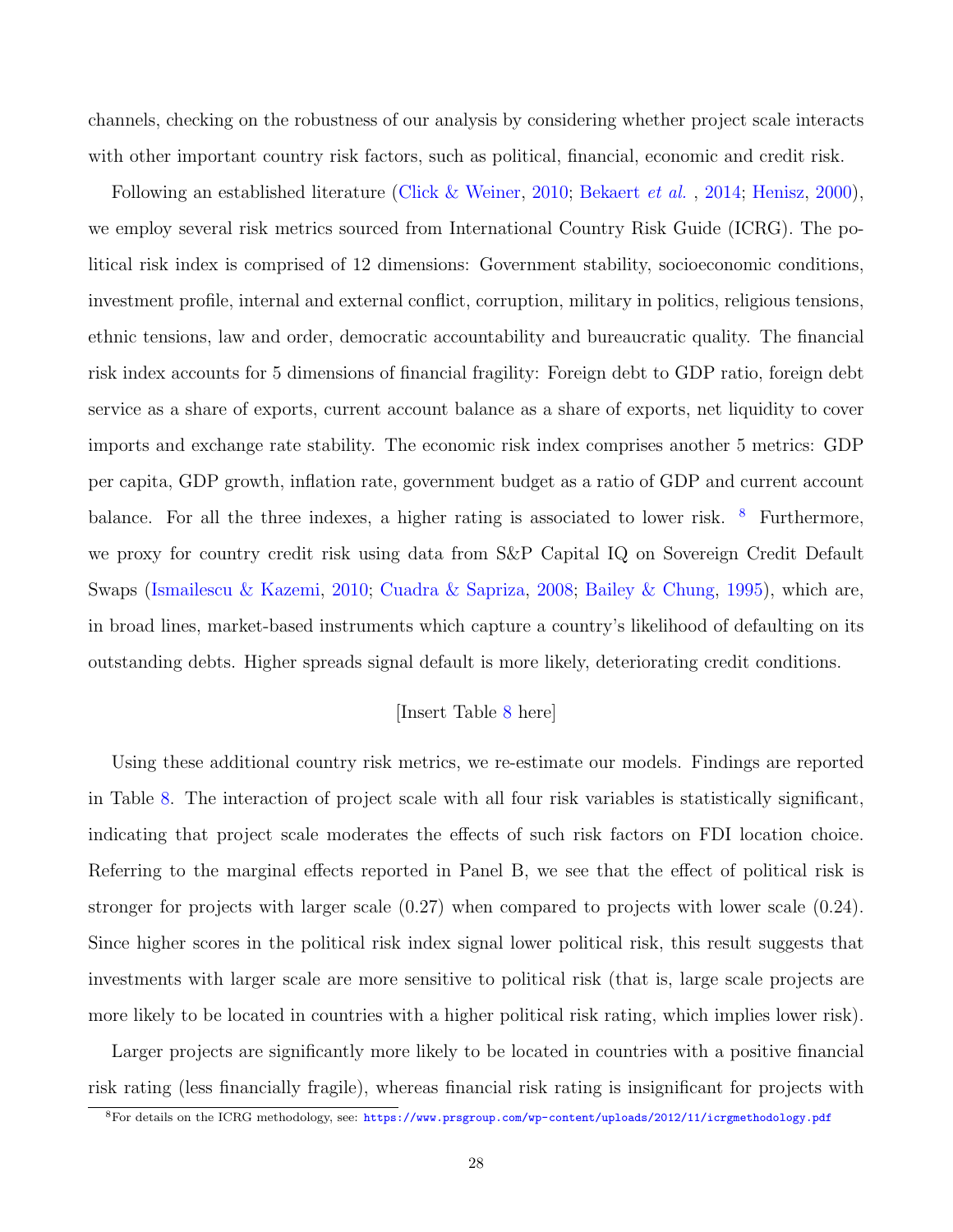smaller scale. The same pattern is observed for economic risk. Similarly, we find a significantly negative effect of Credit Default Swap Spreads (CDSS) on the probability of location for projects with larger Capex, but insignificant effects for projects with smaller scale. Overall, this analysis shows that project scale makes location choice more salient to positive risk ratings, which indicates that firms avoid committing larger resources to FDI projects going to riskier countries. These findings suggest that risk aversion and the fear of loss in making sizeable investments might be additional channels linking project scale with locational traits which complement scale economies.

#### 5.6 Miscellaneous tests

In this section we run a few miscellaneous robustness tests. First, an interesting conjecture that emerged from our initial results is whether the effect of project scale might be different in countries with stronger exporting orientation, or if it matters more for countries more inclined for domestic consumption. A growing strand of literature suggest that FDI might also serve as an export platform to other countries [\(Yeaple,](#page-44-2) [2003\)](#page-44-2), hence it is interesting to verify if larger investments target local consumption or subsequent exporting.

To examine this issue, we introduce two additional interactions of project scale with (1) Exports/GDP and (2) Imports/GDP. Referring to Panel B of Table [9,](#page-53-0) we can see that Exports/GDP has a positive effect on location choice (which indicates that export platform is a channel explaining FDI decisions), but the marginal effect is weaker for larger (0.05) when compared to smaller (0.07) projects. This might suggest that larger projects are more attracted by the local consumer market (since Exports/GDP is less important). Moreover, we find that Import/GDP loads negatively for large scale projects, while being insignificant for projects with smaller investment. This might signal that large scale projects are more likely to be located in countries where import penetration by foreign products and therefore foreign competition is lower. That is, firms seem to value large consumer markets as targets for large scale investments, provided these markets are not overly crowded by imported products from other foreign providers.

# [Insert Table [9](#page-53-0) here]

Two remaining issues pertain to the presence of firms from the same industry and home country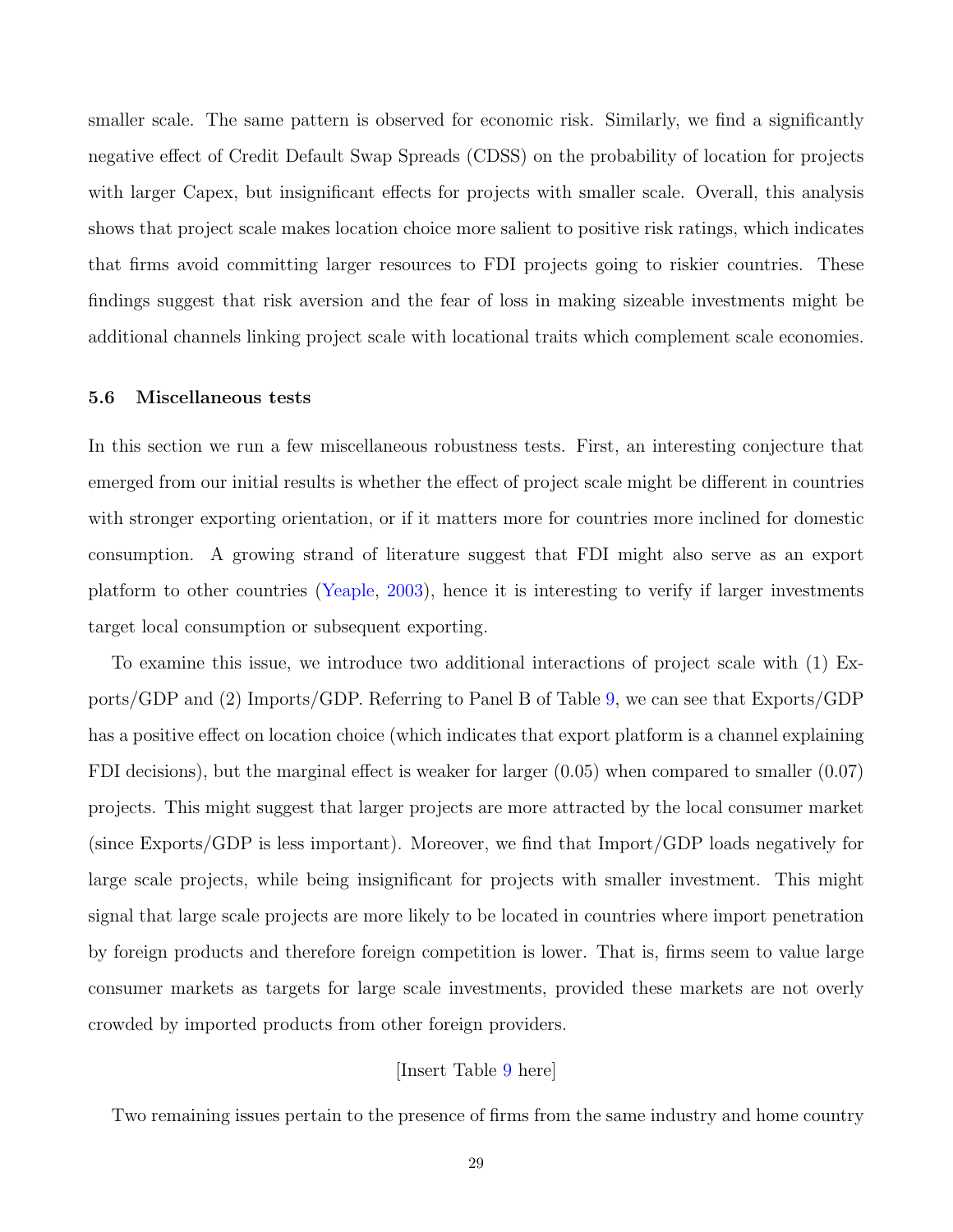in the host economy. A well established literature posits that agglomeration with industry peers is an important locational factor [\(Nielsen](#page-42-0) *et al.*, [2017\)](#page-42-0), for firms benefit from co-location economies like knowledge spillovers [\(Head](#page-40-9) et al. , [1995;](#page-40-9) [Alcacer,](#page-35-7) [2006;](#page-35-7) [Nachum](#page-42-9) et al. , [2008\)](#page-42-9). Furthermore, as MNEs often resort to imitating rivals' location choices as to reduce uncertainty (Jain *[et al.](#page-41-1)*, [2016\)](#page-41-1), we analyse the locational patterns of firms from the same industry and from the same country.

We find that a larger number of FDI projects located in the same country by both firms from the same country and same industry as of the investing firm increase FDI location likelihood. Moreover, in both cases, the marginal effects are significantly stronger for investments with larger scale. Therefore, agglomeration economies and imitation of other firms' locational behaviour seem to interact, indeed, with project scale in affecting FDI location choices.

## 6 Discussion of results with the extant IB literature

Our empirical findings uncover series of interactive effects between investment scale and important country-level FDI locational factors. Such findings inform the FDI location choice empirical debate, further charting new directions as to expand location theory in several ways.

First we discuss our baseline findings (deferring the debate on the interactions to a second moment). In general lines, our estimates corroborate several important developments in the extant literature. The positive effect of market size and the negative effects of labour costs and corporate taxation add empirical validity to a voluminous IB literature that looked into the so-called pure economic factors as determinants of FDI location. As well noted by [Nielsen](#page-42-0) *et al.* [\(2017\)](#page-42-0), such locational traits are often referred to as purely economical because they have a direct and explicit impact on firms' revenues and costs. Hence, the general conclusion of this literature is that firms locate FDI in countries where costs are minimised and revenues maximised. We indeed find corroborating evidence supporting these views. Such new evidence we present is important especially regarding labour costs and taxation, since, as per the review by [Nielsen](#page-42-0) et al. [\(2017\)](#page-42-0), only about 50% of studies offered empirical support to the labour and taxation costs mechanisms. Therefore, corroborating new evidence, such as we present, is important to validate these theoretical channels.

Our findings also expand on the institutional approach to FDI location. It is widely ac-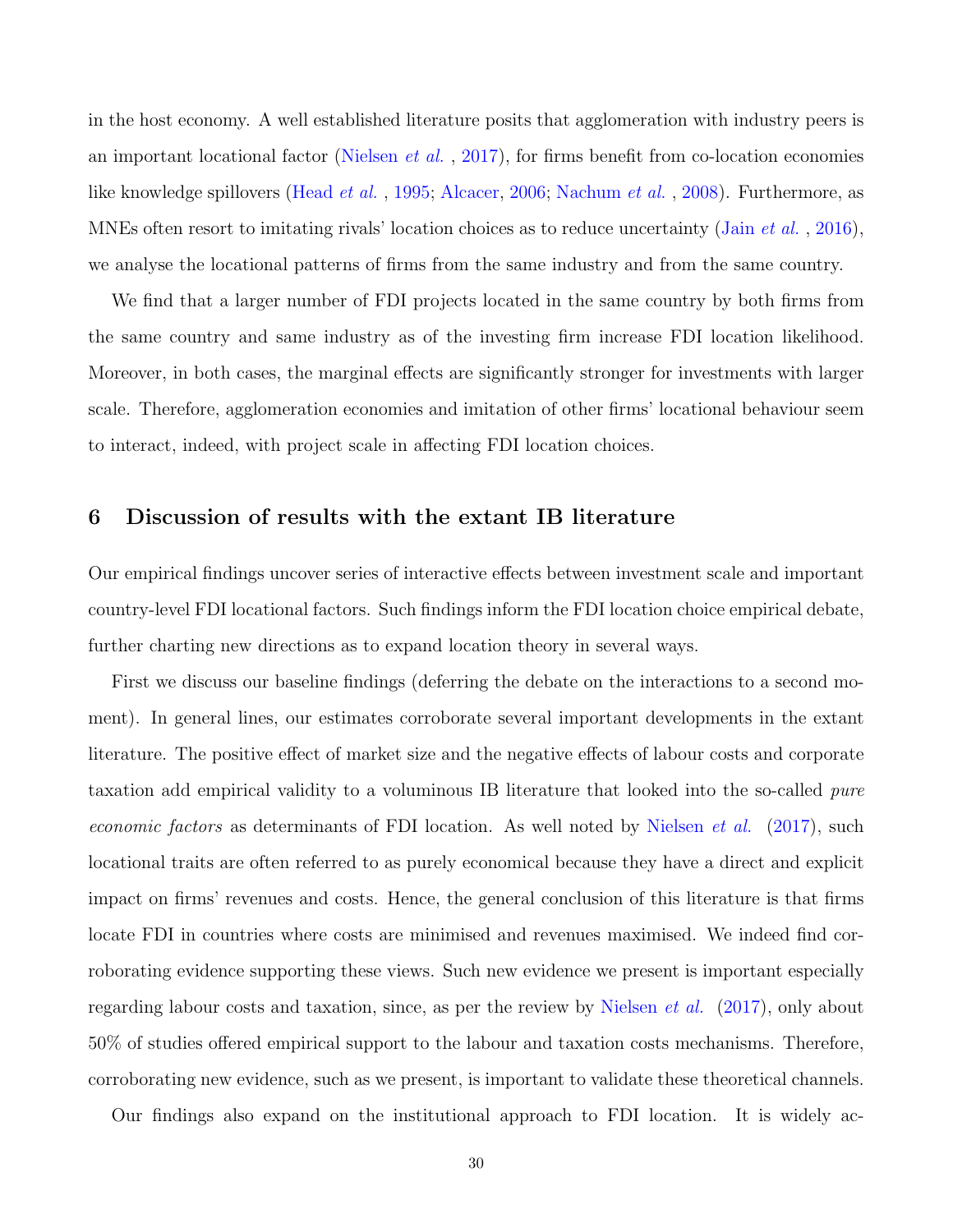cepted that institutional distance affects how easily multinationals adapt to investments in foreign economies [\(Salomon & Wu,](#page-43-9) [2012;](#page-43-9) [Gelbuda](#page-39-8) et al. , [2008;](#page-39-8) [Kotabe & Mudambi,](#page-42-10) [2003\)](#page-42-10). In particular, good institutions seem to help firms to overcome the liability of foreignness [\(Nielsen](#page-42-0) *et al.*, [2017\)](#page-42-0), which is, in broad lines, the cost of being unfamiliar with a particular host market [\(Zaheer,](#page-44-5) [1995\)](#page-44-5). Institutional distance, in turn, makes it more difficult for firms to gain legitimacy in the local market [\(Kostova & Zaheer,](#page-41-4) [1999\)](#page-41-4). Our results provide renewed support to this important conceptual development in the field, as we find that institutional distance lowers FDI location likelihood.

Our results also make a relevant methodological addition. As well pointed by [Nielsen](#page-42-0) et al. [\(2017\)](#page-42-0), FDI location studies are somewhat biased towards outward FDI from the US and Japan, and inward FDI into China. Differently from many of the prior studies, our empirical setup matches 20 developed countries as senders of FDI with 25 emerging economies as recipients of FDI. Therefore, our findings can be generalised to a large number of emerging host economies.

Our results also provide an important step towards expanding location theory. We add two interesting insights. First, [Nielsen](#page-42-0) et al. [\(2017\)](#page-42-0) note that studies focussing on FDI investment scale are relatively scarce. Only a few studies have ventured into this area. For example, [Pak &](#page-43-0) [Park](#page-43-0) [\(2005\)](#page-43-0) examined the relation of subsidiary scale and country risk, [Duanmu](#page-39-0) [\(2014\)](#page-39-0) analysed whether firms reduce investment scale when expropriation risk is higher, whereas [Chadee](#page-37-1) *et al.* [\(2003\)](#page-37-1) examined whether investment scale interplays with economic and policy incentives. However, investment scale as a concept remains overlooked and has not yet been streamlined into a more coherent conceptual framework. Inspired by the micro-level approach typically employed in economics, our results shed light on the role of investment scale as a mechanism affecting the salience of FDI location likelihood to important country-level determinants of FDI. Second, discussing our findings in light of the location model recently proposed by Jain *[et al.](#page-41-1)*  $(2016)$ , our results indicate that project heterogeneity might be a new dimension to be considered. As such, MNEs would assess firm, industry and, in addition, also project characteristics in Step 1, then moving to Step 2 where country level determinants are assessed, taking stock of the scale of the investment as a factor potentially shifting the salience of FDI location choice to country determinants.

Our findings regarding the interactions of project scale with both market size and labour costs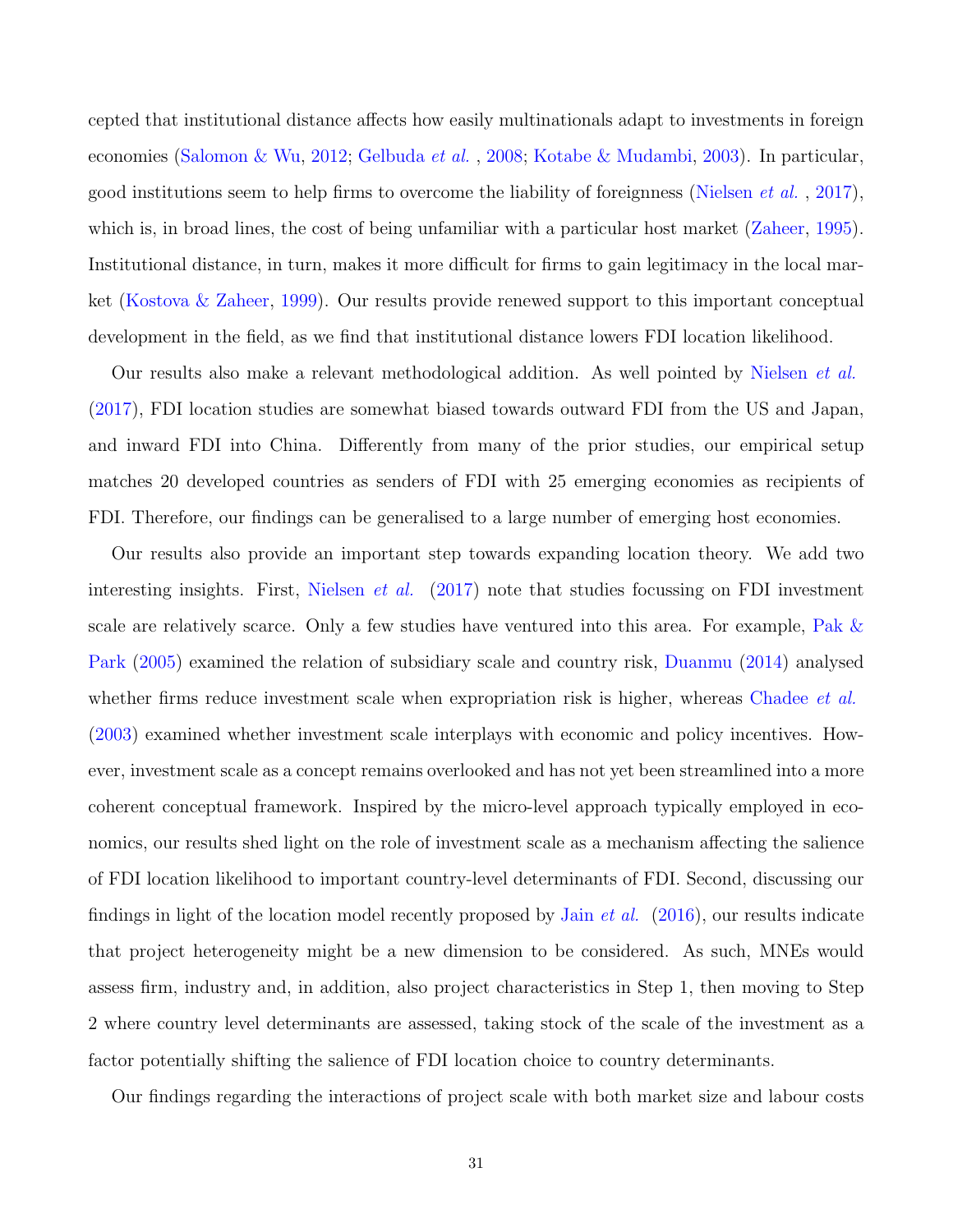corroborated our proposed hypotheses. The main message we leave is that investment heterogeneity, manifested in the scale of the investment in our case, affects the salience of foreign market choice to two leading variables that relate explicitly with the market-seeking and efficiency-seeking FDI motives. In other words, the effects of two important *pure economic factors*, as defined by [Nielsen](#page-42-0) *et al.* [\(2017\)](#page-42-0), can be significantly moderated by investment heterogeneity, such as scale.

Yet, our results pertaining to the interactions of scale with taxation and institutional distance run counter to our expectations. With respect to taxation, our findings suggest that benefiting from a lower tax burden is relatively more important for smaller projects. One potential explanation here is that by increasing the investment scale, profits might go up by a magnitude large enough as to somehow dilute taxation costs, making these costs less relevant. Or, alternatively, it might be that countries with higher statutory corporate taxes might be those offering more generous tax relief incentives, which might shift location preferences towards these jurisdictions. However, this might link with measurement issues, which we discuss in the conclusion section. Regarding the positive interaction between investment scale and institutional distance, we conjecture that, while this finding runs counter to the notion of liability of foreignness, it is rather in line with the well known risk-return trade-off. A larger investment with a prospect of generating higher returns might more than compensate for the unfamiliar, hence riskier, institutional environment.

However, the interpretation of our empirical findings requires caveating. In theory, our reasoning draws a close parallel between the project's size and the scale economies achievable from larger investments. However, we do not observe empirically how well project size and scale economies at the firm and plant levels correlate. For example, one particular situation that could render this correlation rather weaker is when technology improvements make scale economies marginally less relevant for overall productive efficiency. As we discuss in the conclusion section, the restrictive informational content in our measurement of project size is an important study limitation.

Relatedly, further testing shows that while the risks of investing in an unfamiliar environment might be more than offset by the higher return potentially yielded by a larger investment, this is not the case with other types of risk. As our estimates show, larger investments are less likely to be located in countries with higher political, financial, economic and credit risk. Hence, our analysis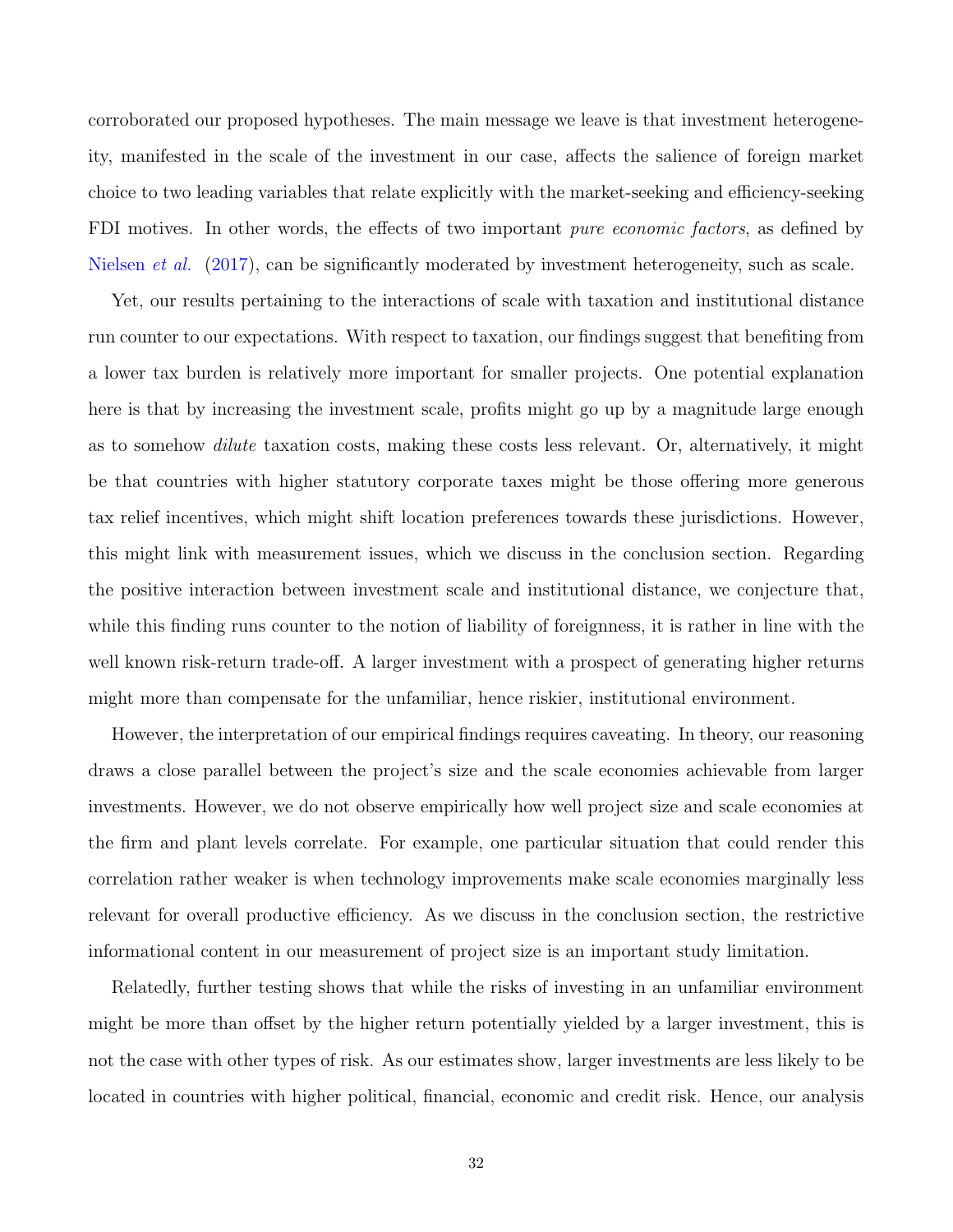further corroborates previous studies [\(Giambona](#page-39-7) *et al.*, [2017;](#page-39-7) [Oetzel & Oh,](#page-43-11) [2014\)](#page-43-11) which suggest that multinational firms prefer conservative resource commitment strategies when entering riskier countries. Thus, an alternative plausible explanation that might run in parallel (or complement) to the role of scale economies is that, actually, project size drives locational decisions from a purely risk exposure perspective. For instance, [Giambona](#page-39-7) *et al.* [\(2017\)](#page-39-7) show that risk-averse managers are particularly less likely to take risks abroad. Furthermore, a growing literature in the behavioural economics, finance and management domains highlight that, due to myopic loss aversion, the fear of losses weighs on more heavily than the prospects of gains in managerial investment decisions [\(Kahneman](#page-41-7) et al. , [1991;](#page-41-7) [Benartzi & Thaler,](#page-37-10) [1995;](#page-37-10) [Barberis & Thaler,](#page-36-9) [2003;](#page-36-9) [Zona,](#page-44-6) [2012\)](#page-44-6).

# 7 Conclusions

This paper investigates the determinants of FDI location choices in emerging economies. The empirical analysis employs a large dataset containing over 15,000 project-level investments, located in 25 emerging economies and originated in 20 industrialised countries. FDI location models are estimated, employing conditional logistic regression models. Empirical results show that FDI location likelihood is higher in countries with larger consumer markets, lower labour costs and corporate taxes, and lower institutional distance between the home and host economy.

We further present new evidence that heterogeneity in FDI project scale influences the effects of such country attributes on FDI location. The scale of the FDI, measured equally as capital expenditures and as employment creation, plays an important moderating role in shaping FDI location decisions. Such evidences demonstrate that project specificities are important factors weighing on MNEs' target country selection process. Depending on the investment scale, the effect of well established country drivers of FDI can become stronger or weaker. Project scale renders FDI location likelihood more sensitive to the size of the market in the host economy, further rendering MNEs' decision even more reliant on cheaper labour. Moreover, the investment's scale weakens the sensitivity of location choice to both lower corporate taxes and to institutional distance.

The paper adds new evidence to the literature examining the factors affecting FDI location choices, with relevant implications for MNEs' decisions and for investment attraction policy. Our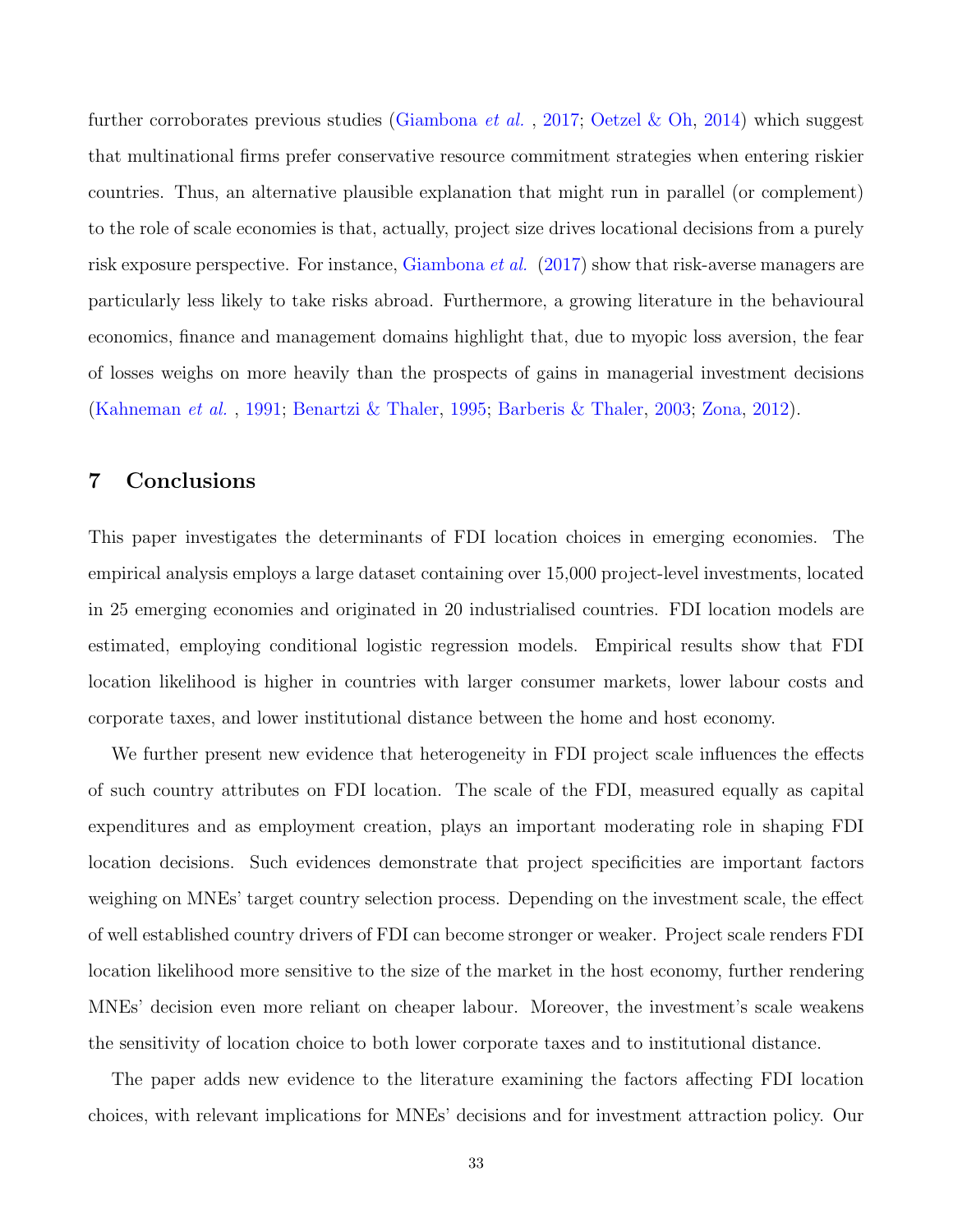main conceptual contribution to the international business FDI location choice debate is to hypothesise about and empirically show that project investment scale can affect the salience of location choice to important country-level determinants of FDI attractiveness. From the perspective of practitioners deliberating on MNEs' international management strategy, we provide evidence that optimal FDI location is a function not only of host country and firm attributes, but also of how country attributes interplay with investment-specific idiosyncrasies. Both dimensions must be factored in by MNEs' global operations management team when screening foreign markets to locate.

Our work also leaves notes to researchers and policy makers seeking a deeper understanding of FDI location decisions. For researchers, looking at the characteristics of host economies, firms and industries, while missing the project-level dimension, can be elusive. Particularly referring to policy-making, our results indicate that the scale of the FDI, both in terms of capital allocated and employment created, depends crucially on the interactions of country attributes and project heterogeneous characteristics. In broad lines, these results suggest that policy interventions at various levels might exert heterogeneous effects in attracting FDI with different scales.

We acknowledge several limitations in our work. Regarding measurement issues, we relied on a substitute metric for labour costs given the most usual variable (unit labour costs) was unavailable as to cover all countries in our sample. Thus, the results from our estimates regarding labour costs should be caveated. Also, while we look at statutory corporate taxes, our analysis falls short of a more comprehensive examination of tax shifting (avoidance) schemes which are common practice in multinational firms. For example, a growing literature emphasises how multinationals arbitrage the international taxation system as to minimise their tax burdens, with tax locational advantages going far beyond the officially reported taxes [\(Kohlhase & Pierk,](#page-41-8) [2019;](#page-41-8) Foss [et al.](#page-39-9) , [2019;](#page-39-9) [Jones](#page-41-9) [& Temouri,](#page-41-9) [2016\)](#page-41-9). Future work could examine how the scale of the investment interplays with tax shifting behaviour, such as the use of transfer pricing schemes or investment into pure tax havens. In addition, as we mentioned earlier in the paper, our taxation measure does not capture tax relief incentives that might be offered particularly to larger investments, which made it quite difficult for us to estimate the interactive effect of project size and taxation on location. Thus, our examination of taxation is limited in scope and breadth and should be interpreted with caution.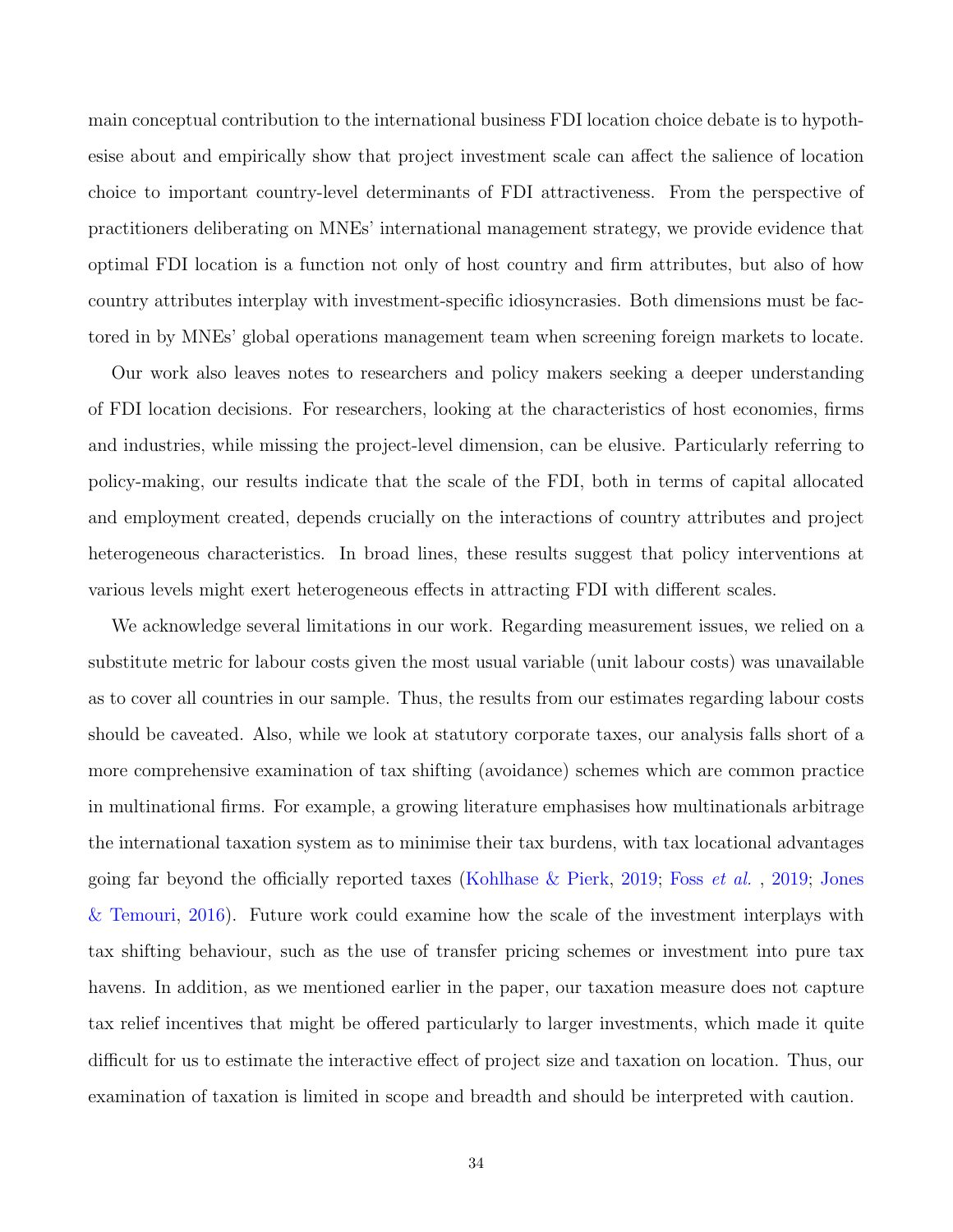While our work focussed on manufacturing FDI given the closer link between scale economies and location for industrial FDI, we recognise that this approach limits the contributions of our study. We encourage future research to look into other types of FDI, such as R&D, distribution, sales, etc, as to uncover novel mechanisms linking scale to location. Moreover, while we have looked into a subset of country-level determinants, there are plenty of other country characteristics that we do not cover, such as the technology and innovative structure of countries (which could be important for knowledge-seeking investments), human capital development and policy incentives.

Although our analysis examines how project-level characteristics (like employment and scale) interact with country-level determinants, we are unable to cover firm-level characteristics. Further studies could consider more complex setups, potentially with three-way interactions between country, firm and project characteristics. The case for examining firm characteristics too becomes particularly important because, as we noted earlier in the paper, while in theory project size and scale economies are plausibly related, we do not observe empirically their correlation since scale economies remained unobservable in our study. Further studies could examine more deeply the theoretical and empirical link between project size and scale economies with firm-level variables that may proxy for scale economies more explicitly (such as capital intensity, technology and cost structure). Such fine tuned examination might shed more light on how project scale interplays with market size, labour costs, institutional distance and taxation (and other locational factors) in affecting FDI location.

Moreover, [Kim & Aguilera](#page-41-0) [\(2016\)](#page-41-0) suggest that how firms assess the institutional environment of host economies might depend on firm-specific corporate governance and ownership characteristics. Thus, the somewhat unexpected findings we report where larger scale projects seem less sensitive to institutional distance might have been clouded due to governance and ownership being firm-level characteristics missing in our analysis. Further studies could expand on these relations as well.

Our empirical analysis also uncovers another promising channel whereby risk-aversion and the fear of loss might explain how project size affects the salience of location to country risk. Future research can take such incipient findings on this channel as guidance to develop a theoretical framework that can be empirically tested more formally. Lastly, while we make an empirical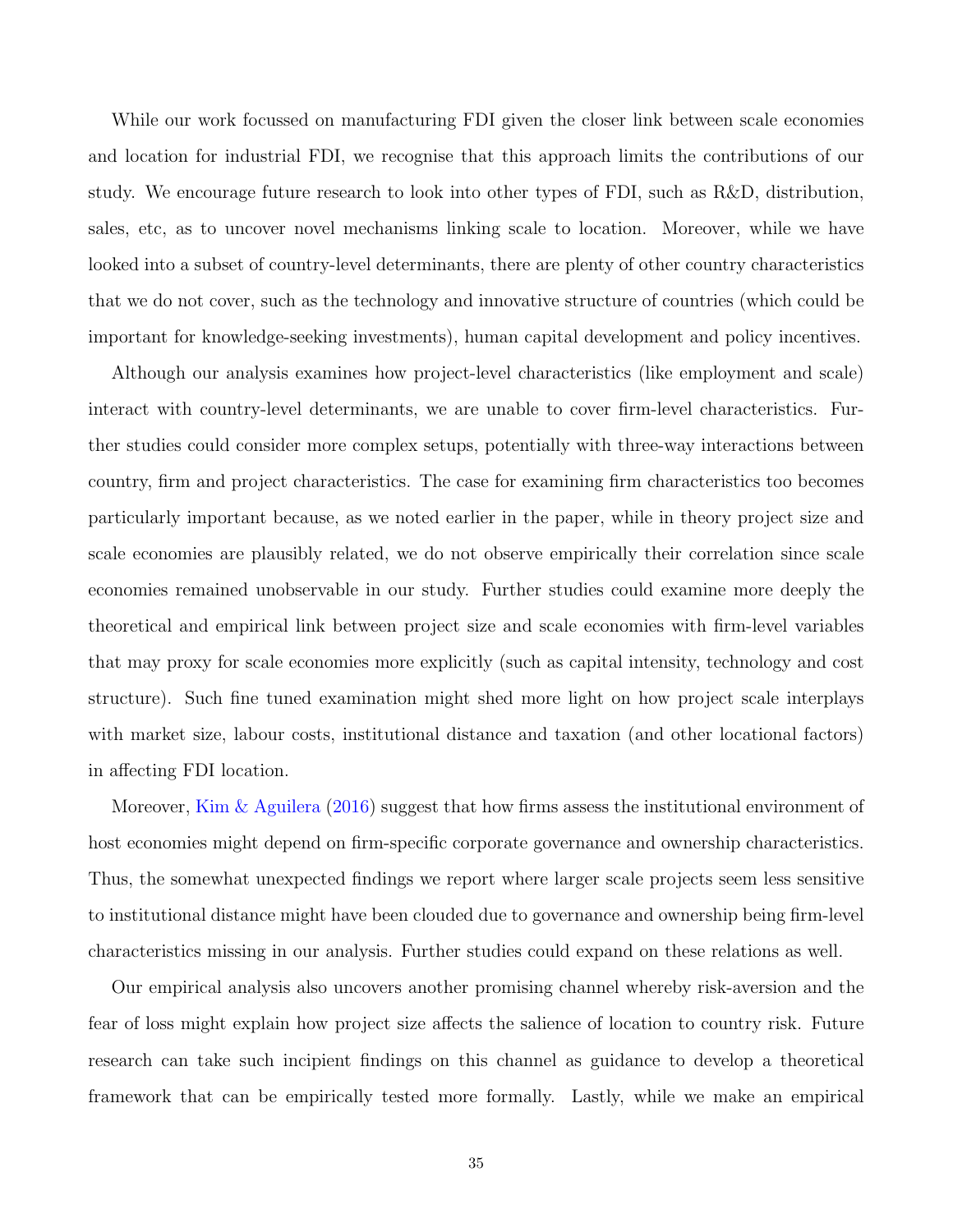contribution by studying numerous emerging economies, our study does not cover how project scale might affect FDI location in more developed and high-productivity countries. These are only a few of numerous fruitful avenues for researchers seeking to expand and improve on our work.

# References

- <span id="page-35-1"></span>AIZENMAN, JOSHUA, & NOY, ILAN. 2006. FDI and trade: A Two-way linkages? The Quarterly Review of Economics and Finance,  $46(3)$ ,  $317 - 337$ . Real and Financial Aspects of Financial Integration.
- <span id="page-35-7"></span>Alcacer, Juan. 2006. Location Choices Across the Value Chain: How Activity and Capability Influence Collocation. Management Science, 52(10), 1457–1471.
- <span id="page-35-0"></span>Alfaro, Laura. 2017. Gains from Foreign Direct Investment: Macro and Micro Approaches. World Bank Economic Review, 30(Supplement 1), 2–15.
- <span id="page-35-5"></span>Amiti, Mary, & Javorcik, Beata Smarzynska. 2008. Trade costs and location of foreign firms in China. Journal of development economics, 85(1-2), 129–149.
- <span id="page-35-6"></span>Arauzo-Carod, Josep-Maria, Liviano-Solis, Daniel, & Antolin, Miguel Manjon. 2010. Empirical Studies In Industrial Location: An Assessment Of Their Methods And Results. Journal of Regional Science,  $50(3)$ , 685–711.
- <span id="page-35-4"></span>Arbache, Jorge Saba, Dickerson, Andy, & Green, Francis. 2004. Trade liberalisation and wages in developing countries. The Economic Journal, 114(493), F73–F96.
- <span id="page-35-3"></span>ASIEDU, ELIZABETH. 2002. On the determinants of foreign direct investment to developing countries: is Africa different? World development,  $30(1)$ ,  $107-119$ .
- <span id="page-35-2"></span>ASIEDU, ELIZABETH, JIN, YI, & NANDWA, BOAZ. 2009. Does foreign aid mitigate the adverse effect of expropriation risk on foreign direct investment? Journal of International Economics,  $78(2)$ , 268-275.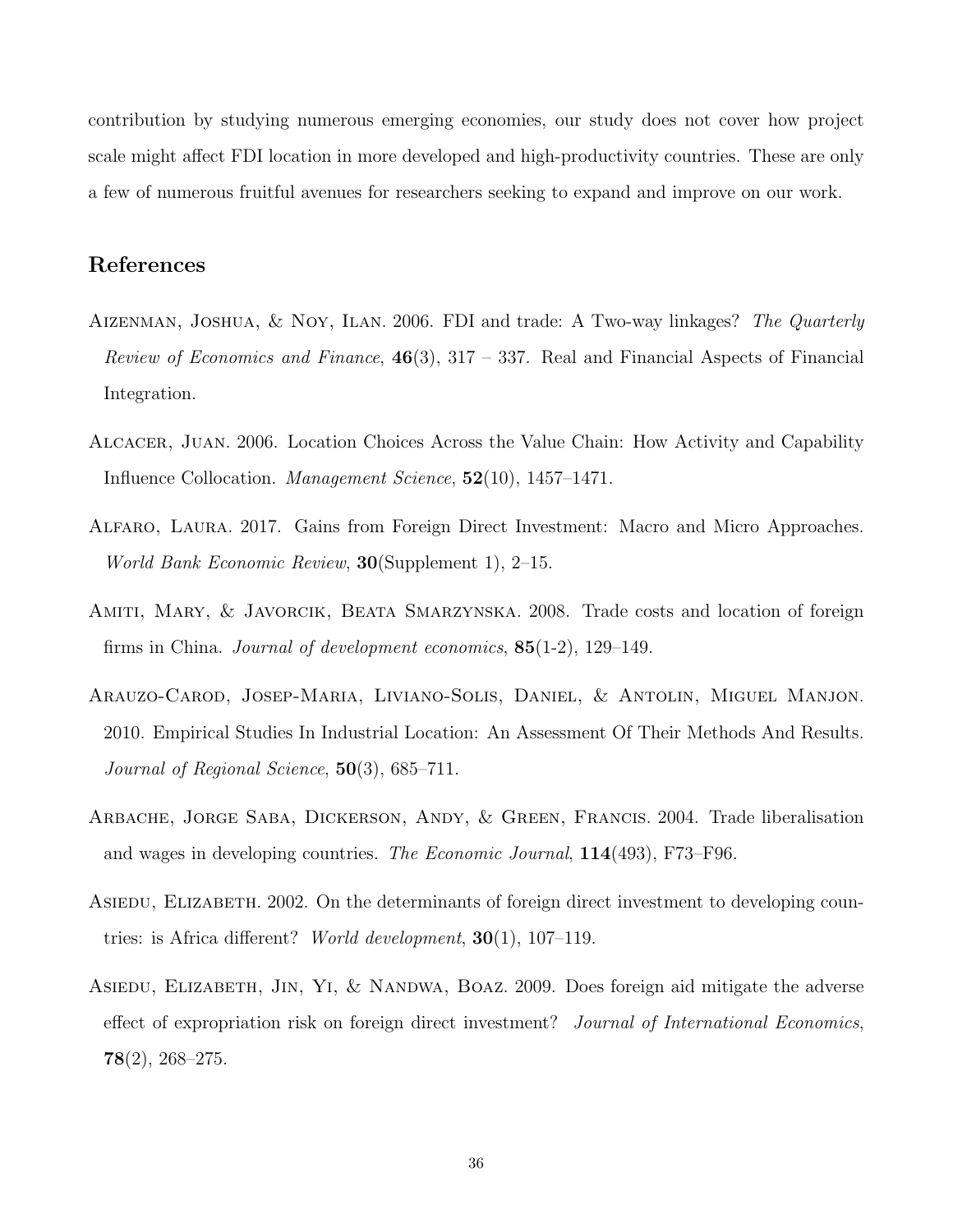- <span id="page-36-0"></span>Aw, Bee Yan, & Lee, Yi. 2008. Firm heterogeneity and location choice of Taiwanese multinationals. Journal of International Economics, 75(1), 167–179.
- <span id="page-36-3"></span>AZZIMONTI, MARINA. 2018. The politics of FDI expropriation. *International Economic Review*, 59(2), 479–510.
- <span id="page-36-8"></span>BAILEY, WARREN, & CHUNG, Y PETER. 1995. Exchange rate fluctuations, political risk, and stock returns: Some evidence from an emerging market. Journal of Financial and Quantitative Analysis,  $30(4)$ ,  $541-561$ .
- <span id="page-36-5"></span>Baltagi, Badi H., Demetriades, Panicos O., & Law, Siong Hook. 2009. Financial development and openness: Evidence from panel data. *Journal of Development Economics*, 89(2), 285 – 296. New Approaches to Financial Globalization.
- <span id="page-36-9"></span>BARBERIS, NICHOLAS, & THALER, RICHARD. 2003. A survey of behavioral finance. *Handbook* of the Economics of Finance, 1, 1053–1128.
- <span id="page-36-1"></span>BARRIOS, SALVADOR, HUIZINGA, HARRY, LAEVEN, LUC, & NICODÈME, GAËTAN. 2012. International taxation and multinational firm location decisions. Journal of Public Economics, 96(11-12), 946–958.
- <span id="page-36-6"></span>BASILE, ROBERTO, CASTELLANI, DAVIDE, & ZANFEI, ANTONELLO. 2008. Location choices of multinational firms in Europe: The role of EU cohesion policy. Journal of International Economics,  $74(2)$ ,  $328-340$ .
- <span id="page-36-4"></span>Baumol, William J. 1996. Entrepreneurship: Productive, unproductive, and destructive. Journal of business venturing,  $11(1)$ , 3–22.
- <span id="page-36-2"></span>BECKER, JOHANNES, FUEST, CLEMENS, & RIEDEL, NADINE. 2012. Corporate tax effects on the quality and quantity of FDI. European Economic Review, 56(8), 1495–1511.
- <span id="page-36-7"></span>Bekaert, Geert, Harvey, Campbell R, Lundblad, Christian T, & Siegel, Stephan. 2014. Political risk spreads. Journal of International Business Studies, 45(4), 471–493.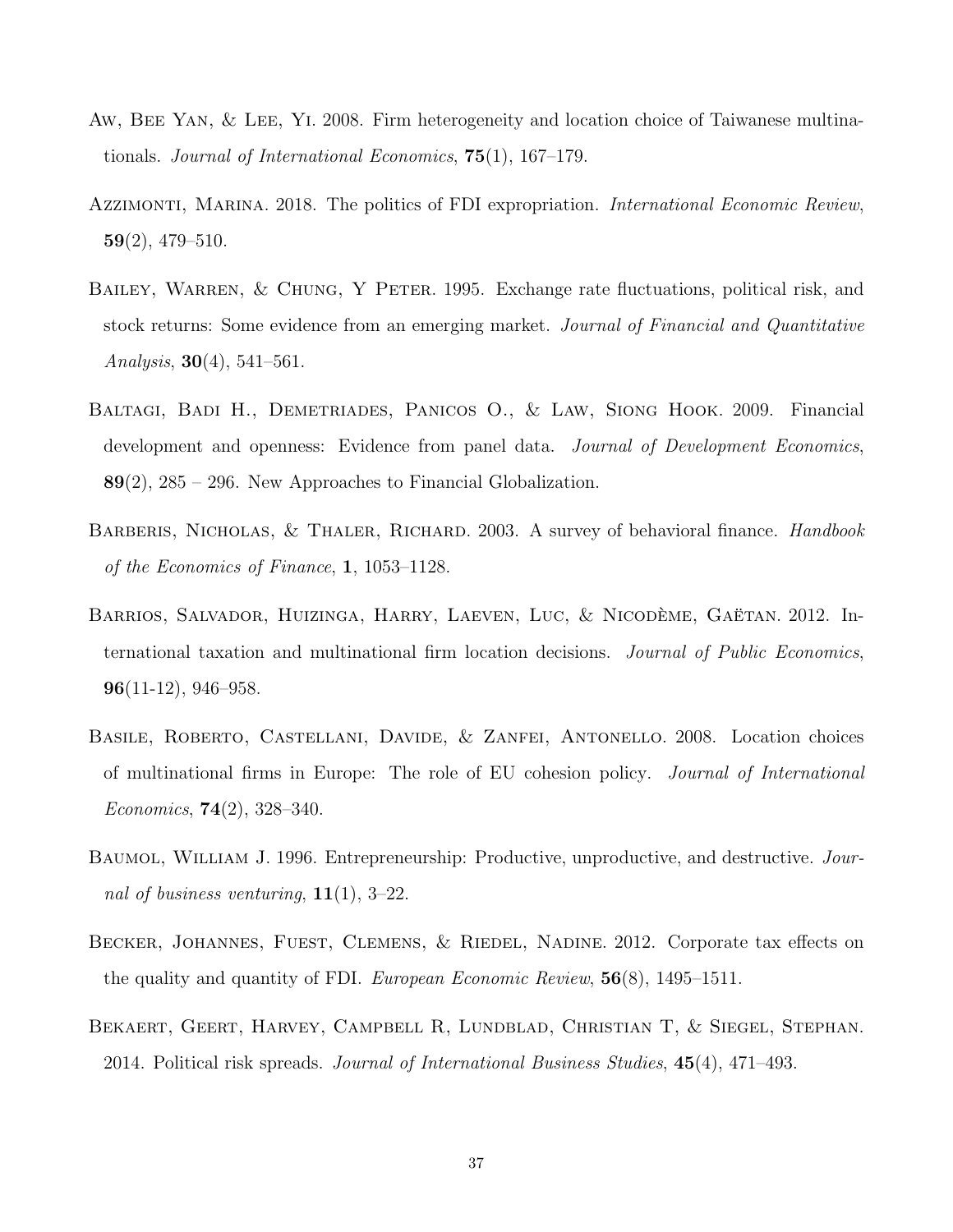- <span id="page-37-10"></span>BENARTZI, SHLOMO, & THALER, RICHARD H. 1995. Myopic loss aversion and the equity premium puzzle. The quarterly journal of Economics,  $110(1)$ , 73–92.
- <span id="page-37-5"></span>BEVAN, ALAN A., & ESTRIN, SAUL. 2004. The determinants of foreign direct investment into European transition economies. Journal of Comparative Economics,  $32(4)$ , 775 – 787.
- <span id="page-37-0"></span>Blonigen, Bruce A. 2005. A review of the empirical literature on FDI determinants. Atlantic *economic journal*,  $33(4)$ ,  $383-403$ .
- <span id="page-37-4"></span>BRACONIER, HENRIK, NORBACK, PEHR-JOHAN, & URBAN, DIETER. 2005. Multinational enterprises and wage costs: vertical FDI revisited. Journal of International Economics, 67(2), 446  $-470.$
- <span id="page-37-8"></span>Brada, Josef C, Drabek, Zdenek, Mendez, Jose A, & Perez, M Fabricio. 2019. National levels of corruption and foreign direct investment. Journal of Comparative Economics,  $47(1), 31-49.$
- <span id="page-37-3"></span>BRAINARD, S LAEL. 1993. A simple theory of multinational corporations and trade with a trade-off between proximity and concentration. Tech. rept. National Bureau of Economic Research.
- <span id="page-37-2"></span>BUCKLEY, PETER J, & CASSON, MARK. 1976. The future of the multinational enterprise. New York, NY: Macmillan.
- <span id="page-37-7"></span>CAMPBELL, JOHN Y. 1996. Understanding risk and return. Journal of Political economy,  $104(2)$ , 298–345.
- <span id="page-37-6"></span>CARR, DAVID L, MARKUSEN, JAMES R, & MASKUS, KEITH E. 2001. Estimating the knowledgecapital model of the multinational enterprise. American Economic Review, 91(3), 693–708.
- <span id="page-37-9"></span>Castellani, Davide, & Lavoratori, Katiuscia. 2020. The lab and the plant: Offshore R&D and co-location with production activities. *Journal of International Business Studies*,  $51(1), 121-137.$
- <span id="page-37-1"></span>CHADEE, DOREN D, QIU, FENG, & ROSE, ELIZABETH L. 2003. FDI location at the subnational level: a study of EJVs in China. Journal of Business Research, 56(10), 835–845.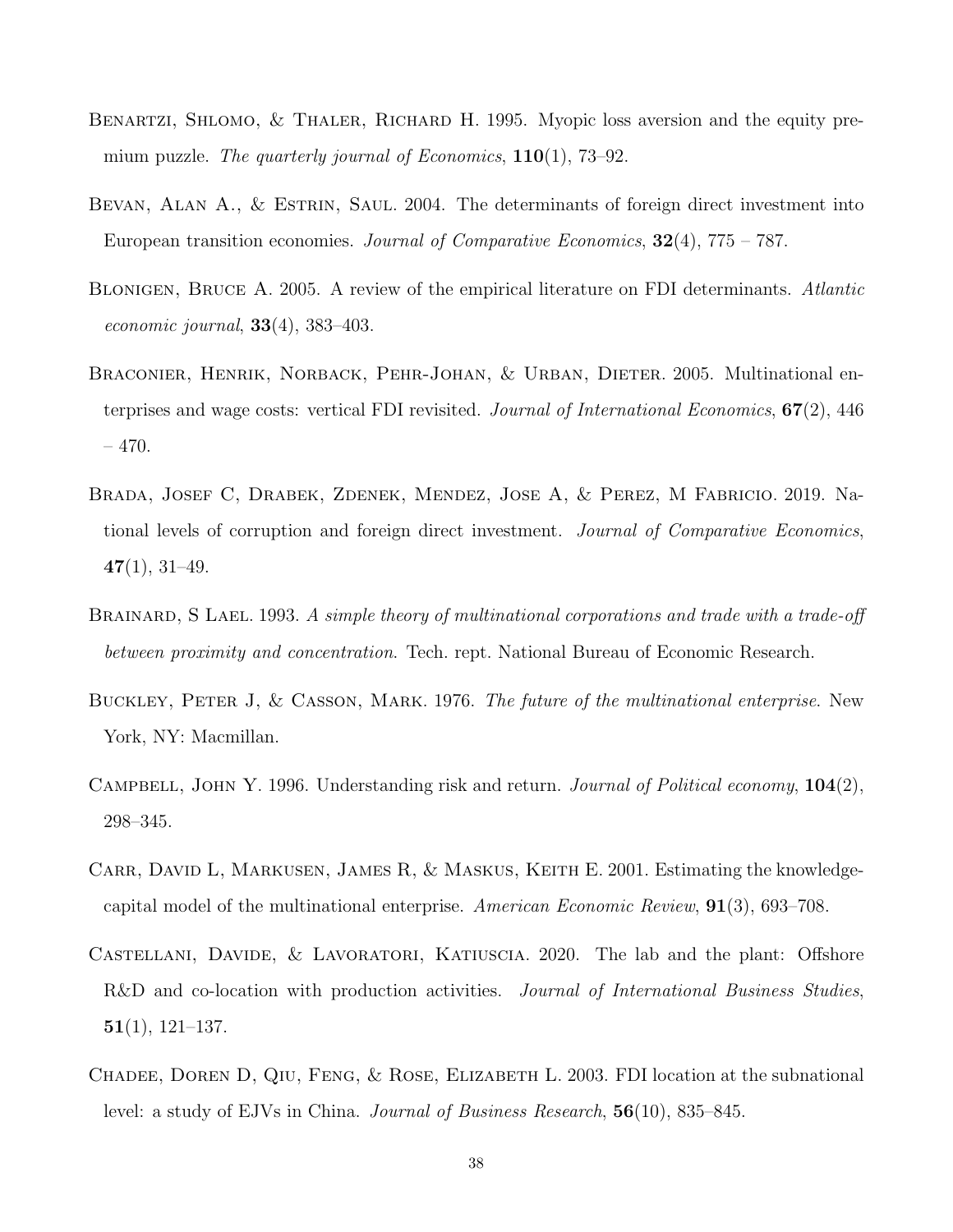- <span id="page-38-1"></span>Chen, Maggie Xiaoyang, & Moore, Michael O. 2010. Location decision of heterogeneous multinational firms. Journal of International Economics, 80(2), 188–199.
- <span id="page-38-6"></span>CHENG, LEONARD K,  $&$  KWAN, YUM K. 2000. What are the determinants of the location of foreign direct investment? The Chinese experience. Journal of international economics,  $51(2)$ , 379–400.
- <span id="page-38-9"></span>Click, Reid W, & Weiner, Robert J. 2010. Resource nationalism meets the market: Political risk and the value of petroleum reserves. Journal of International Business Studies, 41(5), 783– 803.
- <span id="page-38-2"></span>COASE, RH. 1937. The nature of the firm. *Economica*,  $4(16)$ , 386–405.
- <span id="page-38-10"></span>CUADRA, GABRIEL, & SAPRIZA, HORACIO. 2008. Sovereign default, interest rates and political uncertainty in emerging markets. Journal of international Economics,  $76(1)$ ,  $78-88$ .
- <span id="page-38-4"></span>de Mello Jr., Luiz R. 1997. Foreign direct investment in developing countries and growth: A selective survey. The Journal of Development Studies,  $34(1)$ , 1–34.
- <span id="page-38-0"></span>DEFEVER, FABRICE. 2012. The spatial organization of multinational firms. Canadian Journal of Economics,  $45(2)$ , 672–697.
- <span id="page-38-3"></span>Disdier, Anne-Celia, & Mayer, Thierry. 2004. How different is Eastern Europe? Structure and determinants of location choices by French firms in Eastern and Western Europe. Journal of Comparative Economics,  $32(2)$ ,  $280-296$ .
- <span id="page-38-8"></span>DOLLAR, DAVID, & KRAAY, AART. 2003. Institutions, trade, and growth. *Journal of monetary economics*,  $50(1)$ , 133-162.
- <span id="page-38-7"></span>DONNELLY, RÓISÍN, & MANOLOVA, TATIANA S. 2020. Foreign location decisions through an institutional lens: A systematic review and future research agenda. International Business Review, 101690.
- <span id="page-38-5"></span>Du, Julan, Lu, Yi, & Tao, Zhigang. 2008. Economic institutions and FDI location choice: Evidence from US multinationals in China. Journal of Comparative Economics, 36(3), 412–429.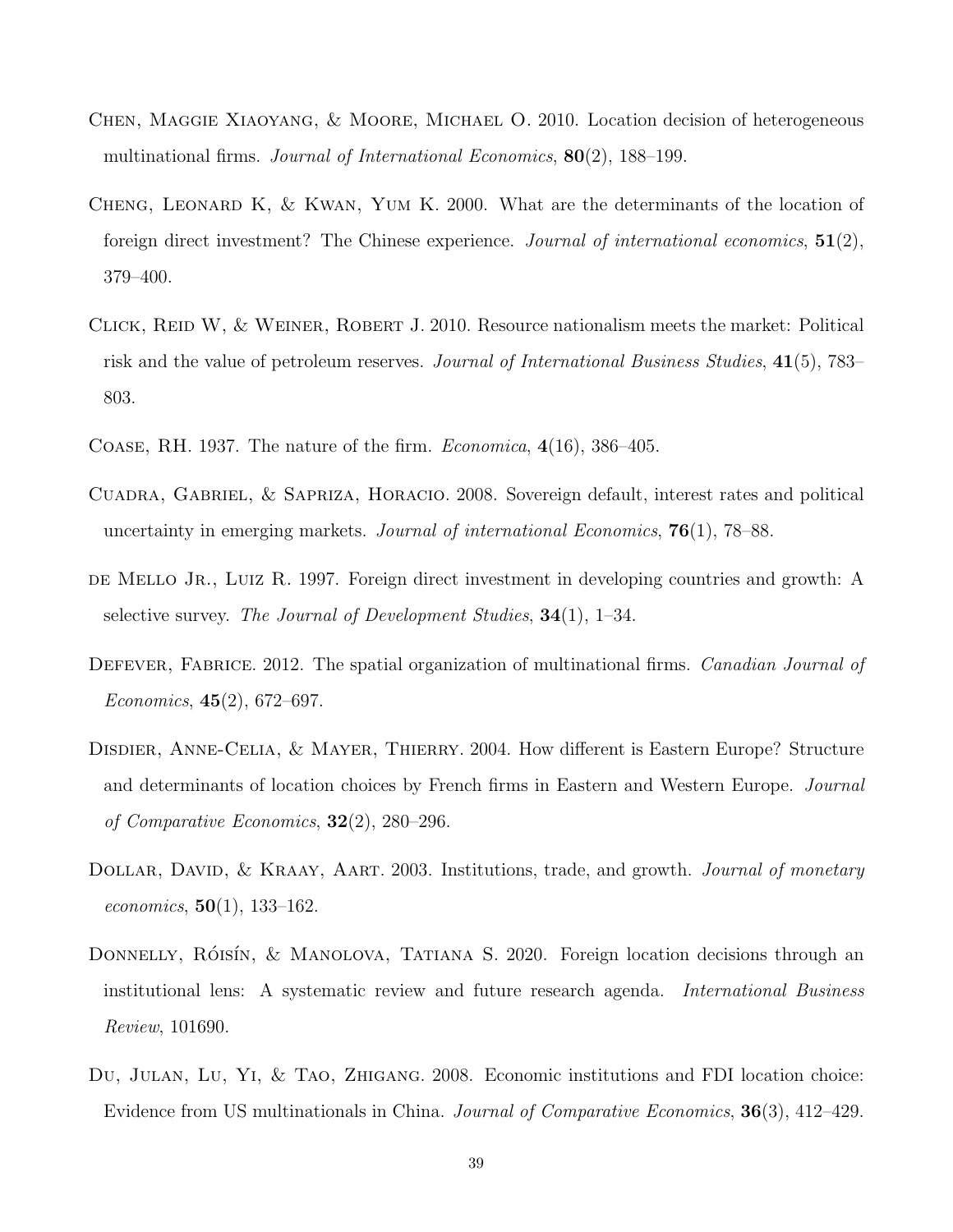- <span id="page-39-5"></span>Duanmu, Jing-Lin. 2011. The effect of corruption distance and market orientation on the ownership choice of MNEs: Evidence from China. Journal of International Management,  $17(2)$ , 162–174.
- <span id="page-39-0"></span>Duanmu, Jing-Lin. 2014. State-owned MNCs and host country expropriation risk: The role of home state soft power and economic gunboat diplomacy. Journal of International Business Studies, 45(8), 1044–1060.
- <span id="page-39-1"></span>Dunning, John H. 1980. Toward an eclectic theory of international production: Some empirical tests. Journal of international business studies,  $11(1)$ ,  $9-31$ .
- <span id="page-39-2"></span>DUNNING, JOHN H. 1998. Location and the multinational enterprise: a neglected factor? Journal of international business studies,  $29(1)$ ,  $45-66$ .
- <span id="page-39-4"></span>Feenstra, Robert C, Inklaar, Robert, & Timmer, Marcel P. 2015. The next generation of the Penn World Table. American economic review, 105(10), 3150–82.
- <span id="page-39-9"></span>Foss, Nicolai J, Mudambi, Ram, & Murtinu, Samuele. 2019. Taxing the multinational enterprise: On the forced redesign of global value chains and other inefficiencies. *Journal of* International Business Studies, 50(9), 1644–1655.
- <span id="page-39-3"></span>GAO, TING. 2007. Trade costs, international production shifting, and growth. *European Economic Review*,  $51(2)$ ,  $317-335$ .
- <span id="page-39-8"></span>Gelbuda, Modestas, Meyer, Klaus E, & Delios, Andrew. 2008. International business and institutional development in Central and Eastern Europe. Journal of International Man*agement*,  $14(1)$ ,  $1-11$ .
- <span id="page-39-7"></span>Giambona, Erasmo, Graham, John R, & Harvey, Campbell R. 2017. The management of political risk. Journal of International Business Studies, 48(4), 523–533.
- <span id="page-39-6"></span>GREENE, WILLIAM H. 2012. Econometric Analysis. 7 edn. Pearson Education Limited.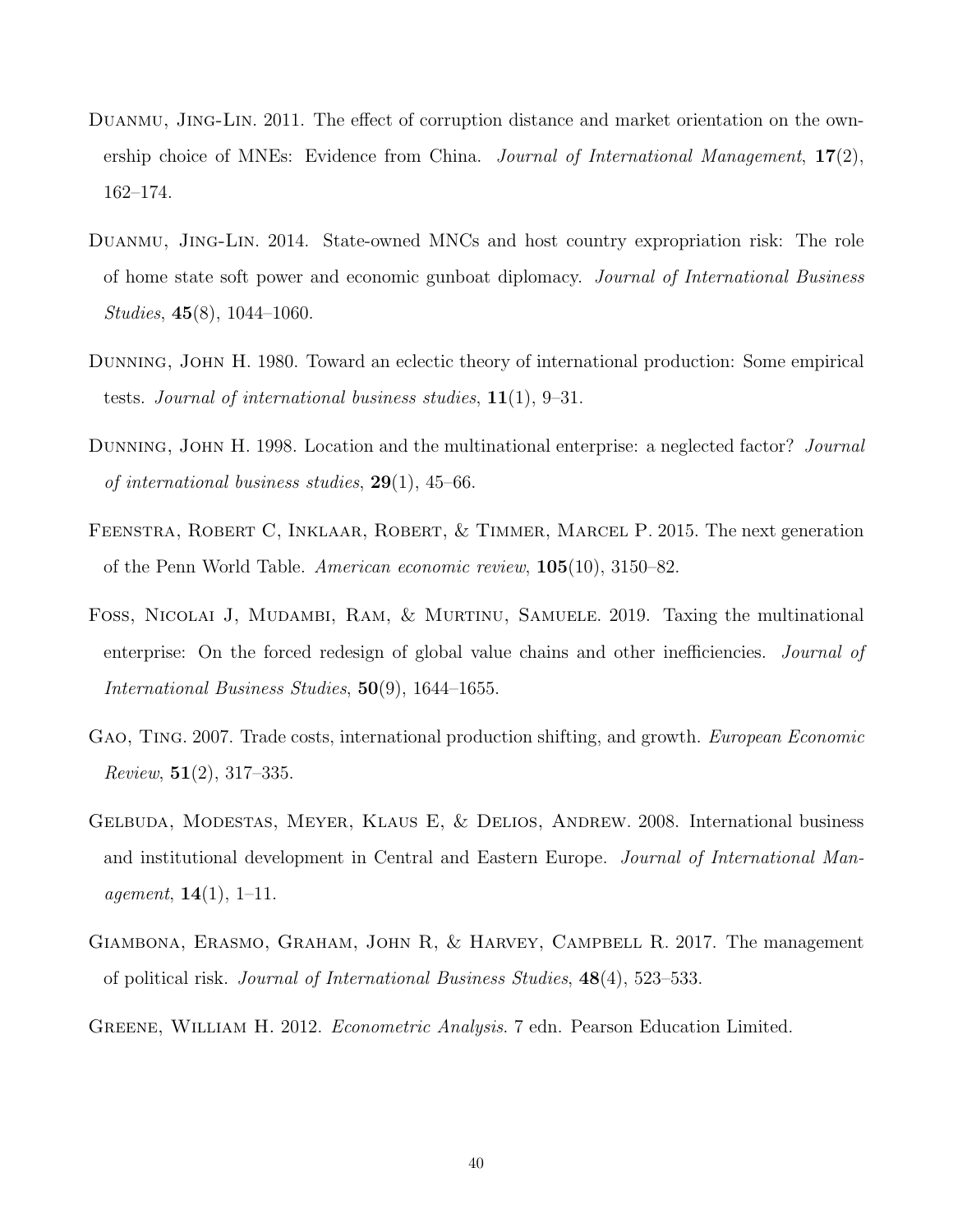- <span id="page-40-5"></span>Guimaraes, Paulo, Figueiredo, Octavio, & Woodward, Douglas. 2004. Industrial Location Modeling: Extending the Random Utility Framework. Journal of Regional Science,  $44(1), 1-20.$
- <span id="page-40-6"></span>HALDI, JOHN, & WHITCOMB, DAVID. 1967. Economies of scale in industrial plants. *Journal of* Political Economy, 75(4, Part 1), 373–385.
- <span id="page-40-0"></span>Halvorsen, Thomas. 2012. Size, location and agglomeration of inward foreign direct investment (FDI) in the United States. Regional studies,  $46(5)$ , 669–682.
- <span id="page-40-7"></span>HAUFLER, ANDREAS, & STÄHLER, FRANK. 2013. Tax competition in a simple model with heterogeneous firms: How larger markets reduce profit taxes. International Economic Review,  $54(2)$ , 665–692.
- <span id="page-40-3"></span>HEAD, KEITH, & RIES, JOHN. 2003. Heterogeneity and the FDI versus export decision of Japanese manufacturers. Journal of the Japanese and international economies, 17(4), 448–467.
- <span id="page-40-9"></span>Head, Keith, Ries, John, & Swenson, Deborah. 1995. Agglomeration benefits and location choice: Evidence from Japanese manufacturing investments in the United States. Journal of international economics, 38(3-4), 223–247.
- <span id="page-40-4"></span>Helpman, Elhanan. 2006. Trade, FDI, and the Organization of Firms. Journal of Economic *Literature*,  $44(3)$ , 589–630.
- <span id="page-40-2"></span>Helpman, Elhanan, Melitz, Marc J, & Yeaple, Stephen R. 2004. Export versus FDI with heterogeneous firms. American economic review,  $94(1)$ , 300–316.
- <span id="page-40-8"></span>HENISZ, WITOLD J. 2000. The institutional environment for multinational investment. The Journal of Law, Economics, and Organization, 16(2), 334–364.
- <span id="page-40-1"></span>Hennart, Jean-Francois. 1991. The transaction costs theory of joint ventures: An empirical study of Japanese subsidiaries in the United States. Management science, 37(4), 483–497.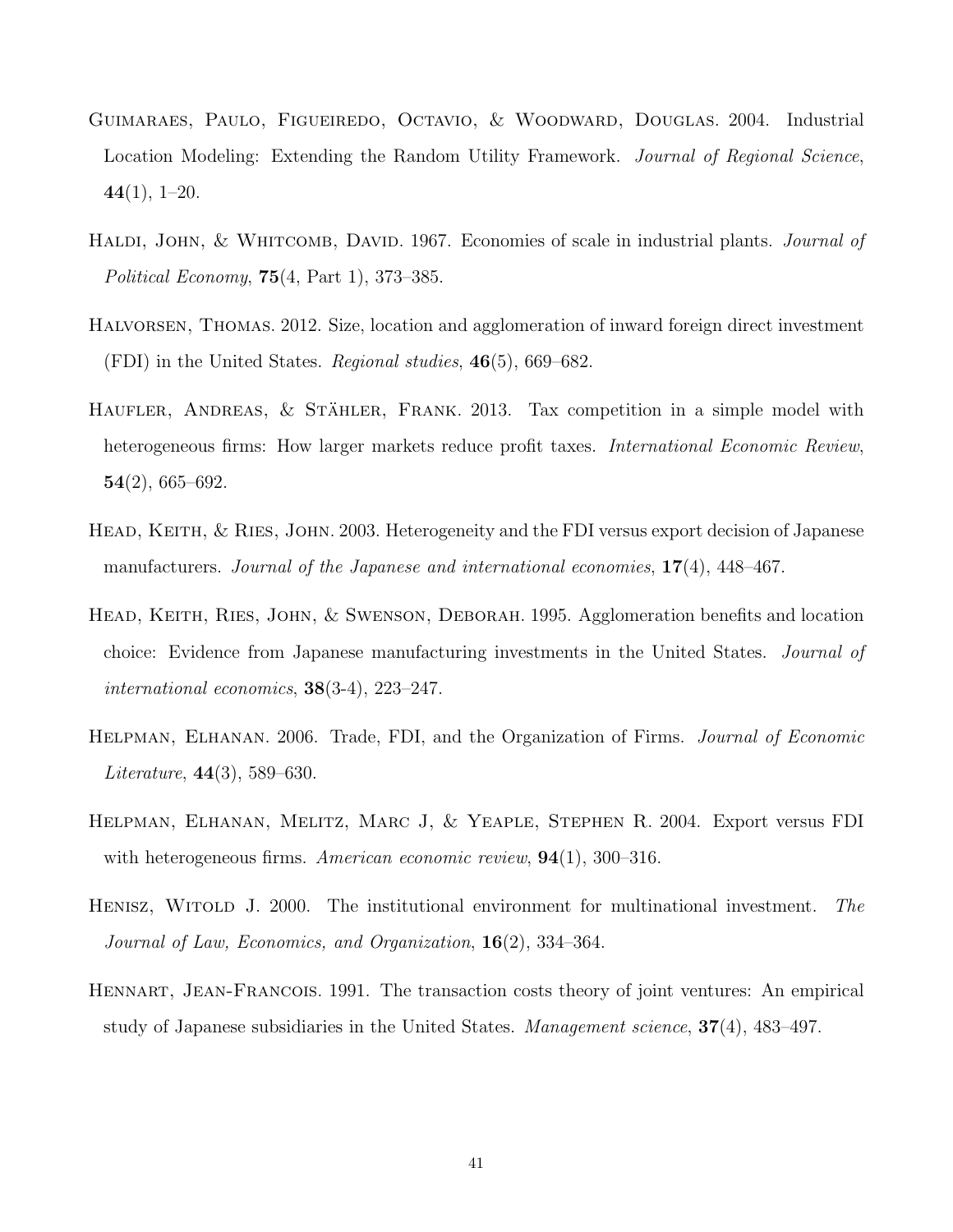- <span id="page-41-5"></span>HERRERA-ECHEVERRI, HERNÁN, HAAR, JERRY, & ESTÉVEZ-BRETÓN, JUAN BENAVIDES. 2014. Foreign direct investment, institutional quality, economic freedom and entrepreneurship in emerging markets. Journal of Business Research, 67(9), 1921–1932.
- <span id="page-41-2"></span>HYMER, STEPHEN H. 1976. The international operations of national firms: A study of foreign direct investment.
- <span id="page-41-6"></span>Ismailescu, Iuliana, & Kazemi, Hossein. 2010. The reaction of emerging market credit default swap spreads to sovereign credit rating changes. Journal of Banking  $\mathscr{C}$  Finance,  $34(12)$ , 2861–2873.
- <span id="page-41-1"></span>Jain, Naveen Kumar, Kothari, Tanvi, & Kumar, Vikas. 2016. Location choice research: Proposing new agenda. Management International Review, 56(3), 303–324.
- <span id="page-41-9"></span>JONES, CHRIS, & TEMOURI, YAMA. 2016. The determinants of tax haven FDI. Journal of World *Business*,  $51(2)$ ,  $237-250$ .
- <span id="page-41-7"></span>Kahneman, Daniel, Knetsch, Jack L, & Thaler, Richard H. 1991. Anomalies: The endowment effect, loss aversion, and status quo bias. Journal of Economic perspectives,  $5(1)$ , 193–206.
- <span id="page-41-3"></span>KESTERNICH, IRIS, & SCHNITZER, MONIKA. 2010. Who is afraid of political risk? Multinational firms and their choice of capital structure. Journal of International Economics, 82(2), 208–218.
- <span id="page-41-0"></span>KIM, JIN UK, & AGUILERA, RUTH V. 2016. Foreign location choice: Review and extensions. International Journal of Management Reviews, 18(2), 133–159.
- <span id="page-41-8"></span>Kohlhase, Saskia, & Pierk, Jochen. 2019. The effect of a worldwide tax system on tax management of foreign subsidiaries. Journal of International Business Studies, 1–19.
- <span id="page-41-4"></span>Kostova, Tatiana, & Zaheer, Srilata. 1999. Organizational legitimacy under conditions of complexity: The case of the multinational enterprise. Academy of Management review,  $24(1)$ , 64–81.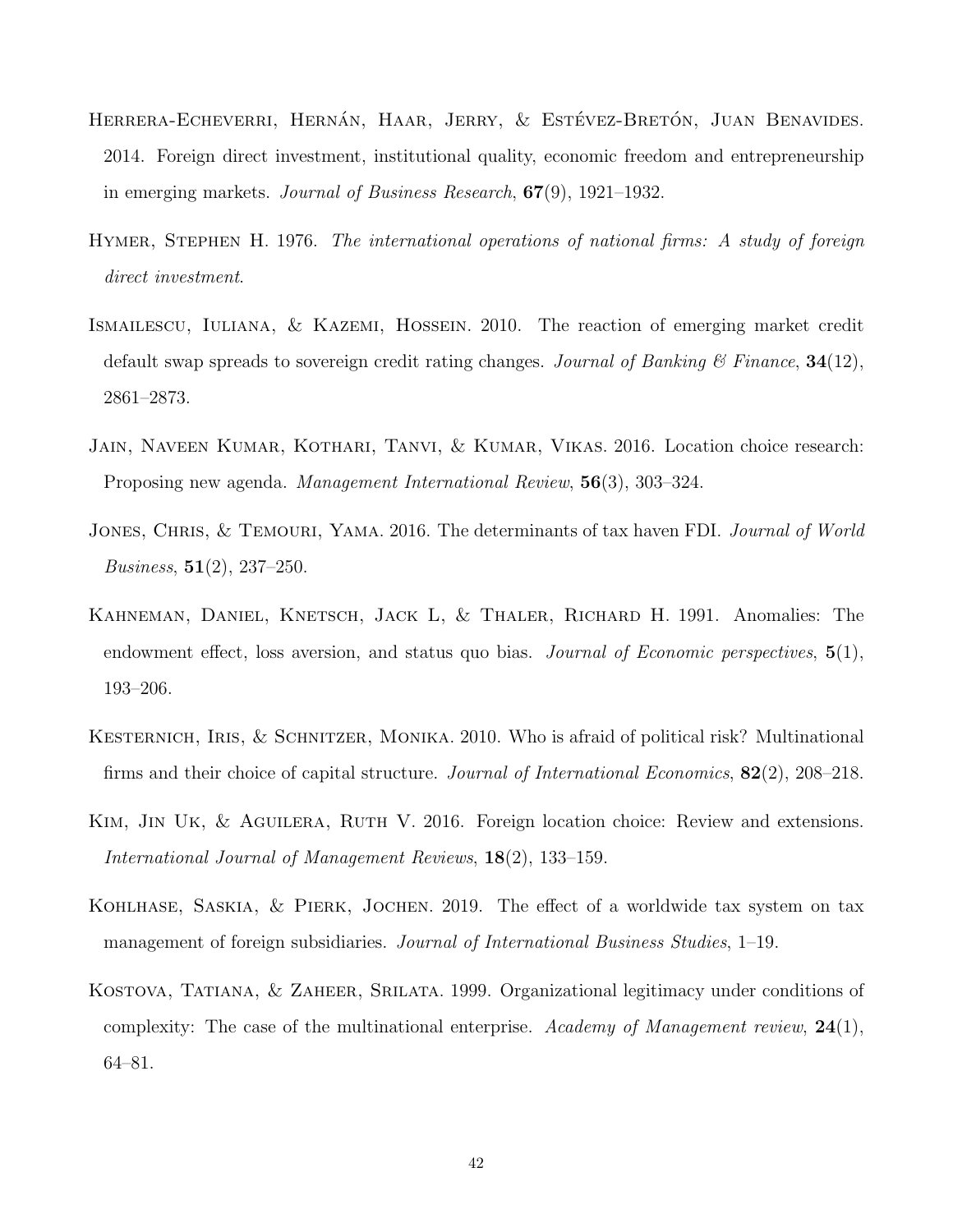- <span id="page-42-10"></span>KOTABE, MASAAKI, & MUDAMBI, RAM. 2003. Institutions and international business. *Journal* of International Management,  $9(3)$ ,  $215 - 217$ . Institutions and International Business.
- <span id="page-42-4"></span>KRAUTHEIM, SEBASTIAN, & SCHMIDT-EISENLOHR, TIM. 2011. Heterogeneous firms, profit shifting FDI and international tax competition. Journal of Public Economics, 95(1-2), 122–133.
- <span id="page-42-7"></span>Lasagni, Andrea, Nifo, Annamaria, & Vecchione, Gaetano. 2015. Firm productivity and institutional quality: Evidence from Italian industry. Journal of Regional Science,  $55(5)$ , 774–800.
- <span id="page-42-6"></span>Lin, Leming, Mihov, Atanas, Sanz, Leandro, & Stoyanova, Detelina. 2019. Property rights institutions, foreign investment, and the valuation of multinational firms. Journal of Financial Economics.
- <span id="page-42-3"></span>LONDON, TED, & HART, STUART L. 2004. Reinventing strategies for emerging markets: beyond the transnational model. Journal of international business studies, 35(5), 350–370.
- <span id="page-42-1"></span>Markusen, James R. 2004. Multinational Firms and the Theory of International Trade. MIT Press Books, vol. 1, no. 0262633078. The MIT Press.
- <span id="page-42-2"></span>Markusen, James R, & Venables, Anthony J. 1998. Multinational firms and the new trade theory. Journal of international economics,  $46(2)$ , 183–203.
- <span id="page-42-9"></span>NACHUM, LILACH, ZAHEER, SRILATA, & GROSS, SHULAMITH. 2008. Does it matter where countries are? Proximity to knowledge, markets and resources, and MNE location choices. Management Science, 54(7), 1252–1265.
- <span id="page-42-8"></span>NAVARETTI, GIORGIO BARBA, & VENABLES, ANTHONY J. 2006. *Multinational Firms in the* World Economy. Economics Books, no. 7832. Princeton University Press.
- <span id="page-42-0"></span>Nielsen, Bo Bernhard, Asmussen, Christian Geisler, & Weatherall, Cecilie Dohlmann. 2017. The location choice of foreign direct investments: Empirical evidence and methodological challenges. Journal of World Business, 52(1), 62–82.
- <span id="page-42-5"></span>NORTH, DOUGLASS C. 1991. Institutions. *Journal of economic perspectives*,  $5(1)$ , 97–112.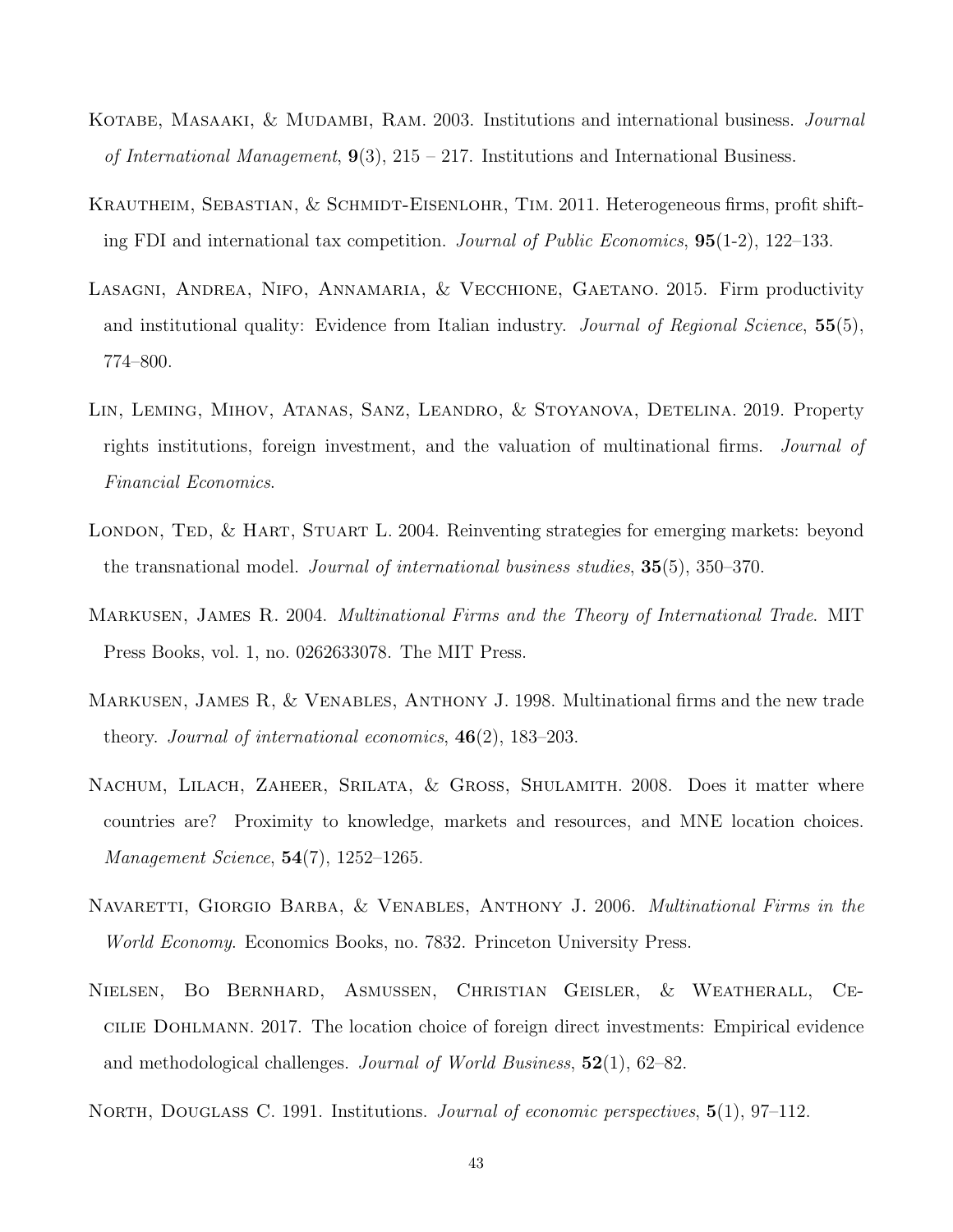- <span id="page-43-11"></span>OETZEL, JENNIFER M,  $&$  OH, CHANG HOON. 2014. Learning to carry the cat by the tail: Firm experience, disasters, and multinational subsidiary entry and expansion. Organization Science,  $25(3)$ , 732–756.
- <span id="page-43-0"></span>PAK, YONG SUHK, & PARK, YOUNG-RYEOL. 2005. Characteristics of Japanese FDI in the East and the West: Understanding the strategic motives of Japanese investment. Journal of World *Business*,  $40(3)$ ,  $254-266$ .
- <span id="page-43-10"></span>PAPADOPOULOS, NICOLAS, CHEN, HONGBIN, & THOMAS, DR. 2002. Toward a tradeoff model for international market selection. International Business Review, 11(2), 165–192.
- <span id="page-43-4"></span>Quere, A Benassy, Coupet, Maylis, & Mayer, Thierry. 2007. Institutional Determinants of Foreign Direct Investment. The World Economy, 30(5), 764–782.
- <span id="page-43-5"></span>RADJOU, NAVI, & PRABHU, JAIDEEP. 2012. Mobilizing for growth in emerging markets. MIT Sloan Management Review, 53(3), 81.
- <span id="page-43-2"></span>Root, Franklin R. 1994. Entry strategies for international markets. Jossey-Bass.
- <span id="page-43-9"></span>SALOMON, ROBERT, & WU, ZHEYING. 2012. Institutional distance and local isomorphism strategy. Journal of International Business Studies, 43(4), 343–367.
- <span id="page-43-3"></span>SEN, KUNAL, & SINHA, CHAITALI. 2017. The location choice of US foreign direct investment: how do institutions matter? *Journal of Institutional Economics*, **13**(2), 401–420.
- <span id="page-43-8"></span>SOBEL, RUSSELL S. 2008. Testing Baumol: Institutional quality and the productivity of entrepreneurship. Journal of Business Venturing, 23(6), 641–655.
- <span id="page-43-6"></span>STULZ, RENE M. 2005. The Limits of Financial Globalization. *Journal of Finance*, **60**(4), 1595– 1638.
- <span id="page-43-1"></span>Tomiura, Eiichi. 2007. Foreign outsourcing, exporting, and FDI: A productivity comparison at the firm level. *Journal of International Economics*,  $72(1)$ ,  $113 - 127$ .
- <span id="page-43-7"></span>WEI, SHANG-JIN. 2000. How taxing is corruption on international investors? Review of economics and statistics,  $82(1)$ , 1–11.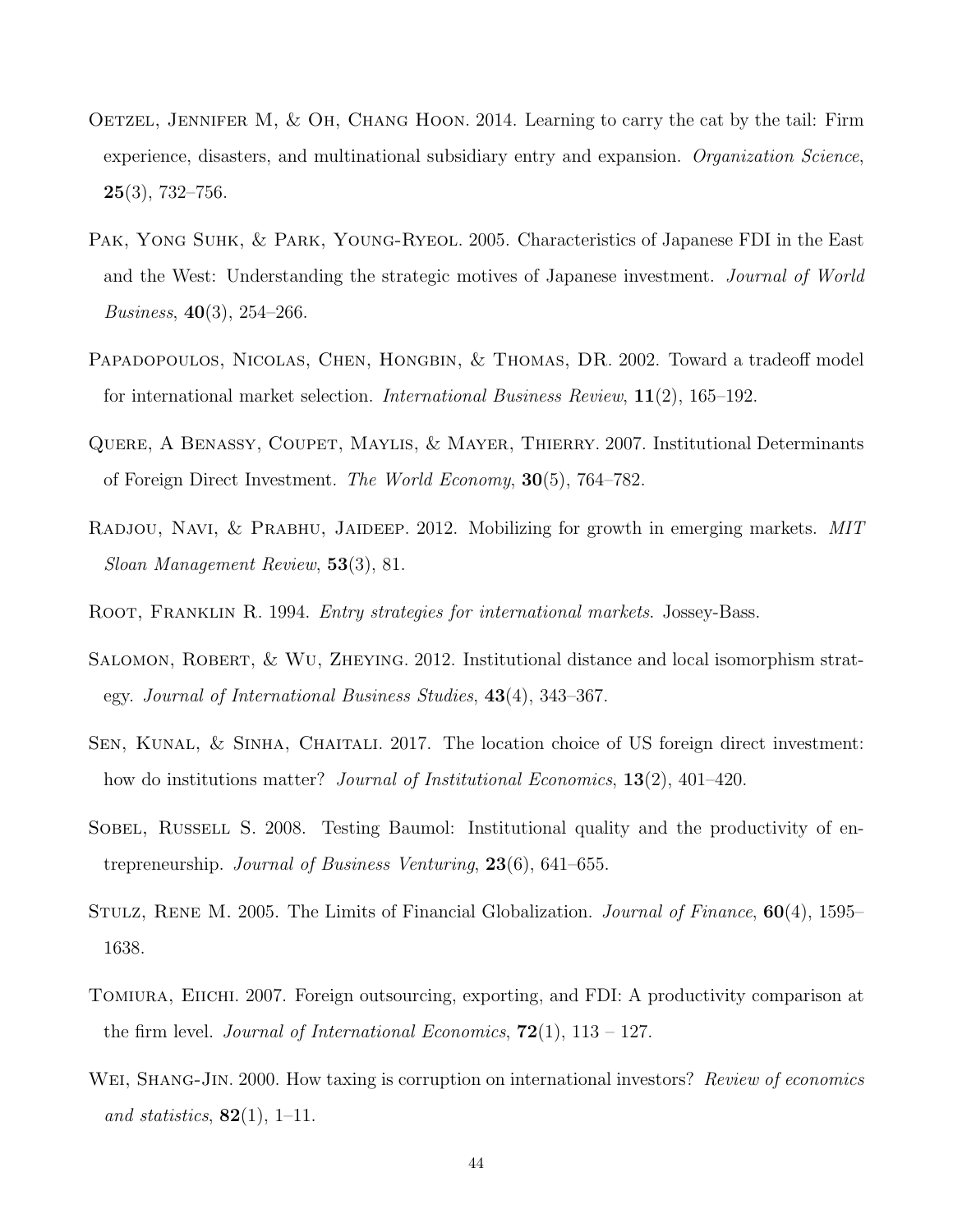- <span id="page-44-0"></span>Wei, Yingqi, & Liu, Xiaming. 2006. Productivity spillovers from R&D, exports and FDI in China's manufacturing sector. Journal of international business studies, 37(4), 544–557.
- <span id="page-44-3"></span>WHEELER, DAVID,  $& MODY$ , ASHOKA. 1992. International investment location decisions : The case of U.S. firms. Journal of International Economics, 33(1-2), 57–76.
- <span id="page-44-4"></span>Xu, Dean, Pan, Yigang, & Beamish, Paul W. 2004. The effect of regulative and normative distances on MNE ownership and expatriate strategies. MIR: Management international review, 285–307.
- <span id="page-44-2"></span>Yeaple, Stephen Ross. 2003. The complex integration strategies of multinationals and cross country dependencies in the structure of foreign direct investment. Journal of International Economics,  $60(2)$ , 293-314.
- <span id="page-44-1"></span>Yeaple, Stephen Ross. 2009. Firm heterogeneity and the structure of U.S. multinational activity. Journal of International Economics, 78(2), 206–215.
- <span id="page-44-5"></span>ZAHEER, SRILATA. 1995. Overcoming the liability of foreignness. Academy of Management journal, 38(2), 341–363.
- <span id="page-44-6"></span>Zona, Fabio. 2012. Corporate investing as a response to economic downturn: Prospect theory, the behavioural agency model and the role of financial slack. British Journal of Management, 23, S42–S57.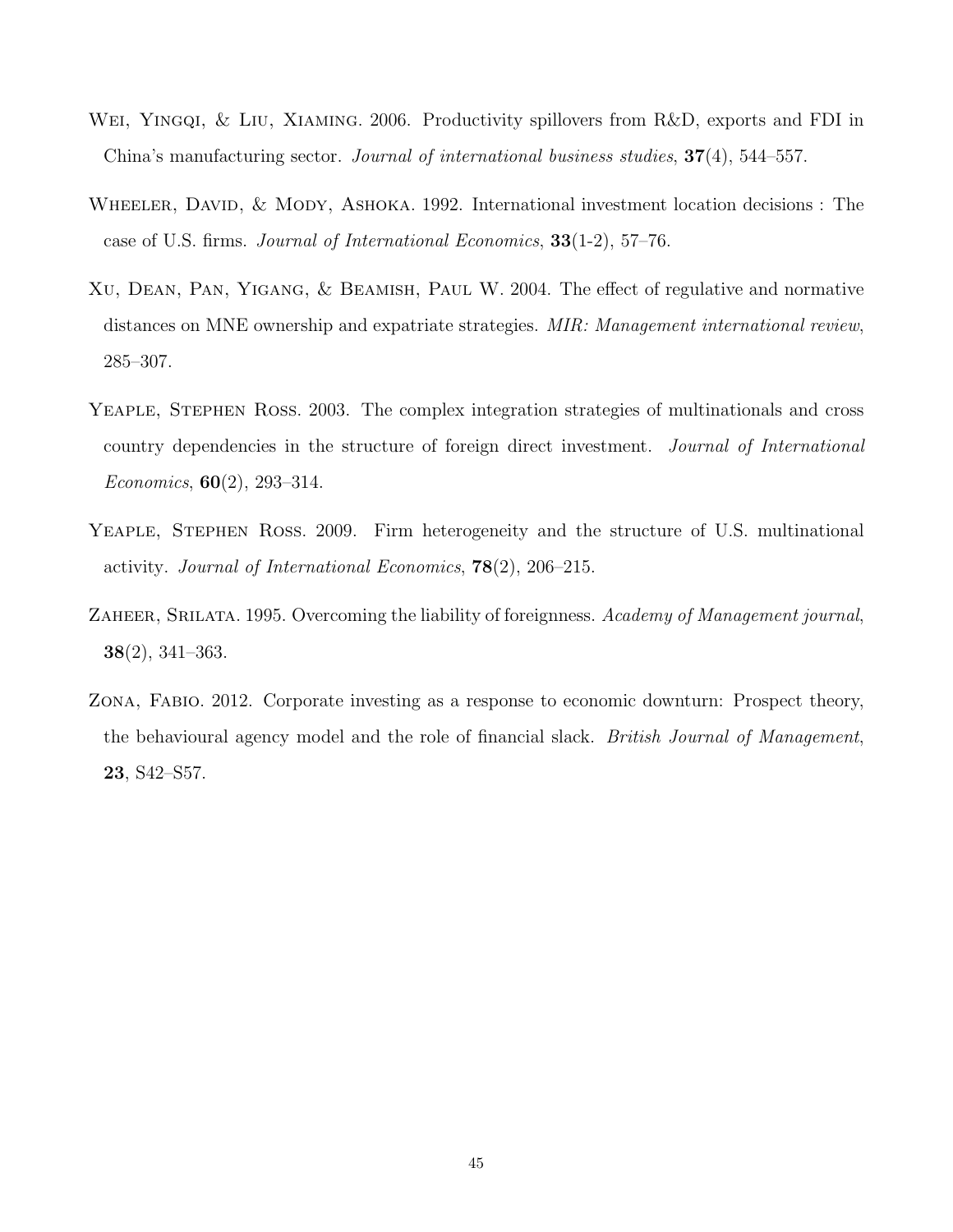#### <span id="page-45-0"></span>Table 1: Variables Summary

This table summarises the variables used in the study. FDI location is a dummy variable taking the value of 1 if the country is chosen, and zero otherwise (sourced from FDI Markets database). Project Capex is the investment's Capex in USD million (our<br>measure of investment scale). Capex Scale (0/1) is a dummy variable equal to 1 if the project has and equal to 0 if below the sample median. Project Employment is the number of job posts created by the project. Employment Scale  $(0/1)$  is a dummy variable equal to 1 if the project has Employment above the sample median and equal to 0 if below the sample median (both Capex and Employment measures sourced from FDI Markets database). Total GDP is Gross Domestic Product for each host economy in USD millions (sourced from Penn World Table). Labour Compensation per worker is the total payments to labour compensation in USD divided by the total number of workers (sourced from Penn World Table). Corporate<br>Taxes is the statutory corporate tax rate in each host economy (sourced from auditing company KPMG). is the absolute difference between home and host countries in the WGI institutional quality composite index (sourced from the World Governance Indicators). Trade Openness is the sum of exports and imports as a share of GDP (sourced from World Bank). Home-host Distance is the bilateral distance, in Kilometers, between the home and host economy (calculated by authors following the Haversine formula). Economic Integration is a dummy variable equal to 1 if the home and host economies are both members of the same regional economic integration scheme, and equal to 0 otherwise. Common Language is a dummy variable equal to 1 if the home and host economies share common language, and equal to 0 otherwise. Colonial Ties is a dummy variable equal to 1 if the home and host economies share a former colonial relationship, and equal to 0 otherwise. Political risk is the ICRG Political risk rating Index. Financial Risk is the ICRG Financial risk rating index. Economic risk is the ICRG Economic risk rating index. CDSS is the yearly spread on sovereign Credit Default Swaps, from Capital IQ. Exports/GDP is the ratio of exports to total GDP,<br>from Penn World Table. Imports/GDP is the ratio of imports to total GDP, from Penn World Table is the total number of FDIs located in the same country-year by firms from the same industry of the investing firm. FDI by same country firms is the total number of FDIs located in the same country-year by firms from the same country of the investing firm.

| Variables                  | Legend                 | Source      | Interpretation                | Mean      | SD        | Min          | Max        |
|----------------------------|------------------------|-------------|-------------------------------|-----------|-----------|--------------|------------|
|                            |                        |             |                               |           |           |              |            |
| FDI Location               | $L_i$                  | FDI Markets | 1 if chosen, 0 otw            | 0.035     | 0.185     | $\theta$     |            |
| Capex (USD MM)             | $capex_{pt}$           | FDI Markets | Capital expenditures          | 91.853    | 328.428   | 0.010        | 20,000     |
| Capex Scale $(0/1)$        | $capexscale_{pt}$      | FDI Markets | Scale of Capital expenditures | 0.500     | 0.500     | $\bf{0}$     |            |
| Employment                 | $emp_{pt}$             | FDI Markets | Employment creation           | 356.993   | 562.785   |              | 8,000      |
| Employment Scale $(0/1)$   | $empscale_{pt}$        | FDI Markets | Scale of Employment creation  | 0.499     | 0.500     | $\mathbf{0}$ |            |
| GDP (USD MM)               | $qdp_{it}$             | <b>PWT</b>  | Market Size                   | 1,245,211 | 2,191,770 | 61.899       | 17,100,000 |
| Labour comp. p.w (USD)     | $labcomp_{jt}$         | <b>PWT</b>  | Labour costs                  | 20.114    | 11.651    | 2.845        | 52,556     |
| Corporate Tax Rate $(\%)$  | $tax_{jt}$             | <b>KPMG</b> | Taxation costs                | 24.078    | 8.518     | 10.000       | 55.000     |
| Institutional Distance     | $instdist_{it}$        | WGI         | Institutional Distance        | 7.764     | 3.641     | 0.000        | 17.292     |
| Trade/GDP (%)              | $tradeopen_{it}$       | World Bank  | Trade Openness                | 85.615    | 58.325    | 17.196       | 345.417    |
| Bilateral Distance (km)    | $dist_{h,i}$           | Calculated  | Trade costs                   | 7,286.618 | 4214.918  | 55           | 18,370     |
| Economic Integration       | $integration_{hi}$     | Dummy       | Economic Integration          | 0.114     | 0.318     | $\Omega$     |            |
| Common Language            | language <sub>hi</sub> | Dummy       | Cultural Ties                 | 0.013     | 0.114     | $\Omega$     |            |
| Colonial Relationship      | $colonial_{h,i}$       | Dummy       | Historical Ties               | 0.021     | 0.146     | $\Omega$     |            |
| Political risk             | $polrisk_{it}$         | ICRG        | Political risk                | 69.001    | 7.585     | 46.750       | 86.709     |
| Financial risk             | $finrisk_{it}$         | ICRG        | Financial risk                | 37.446    | 9.244     | $\Omega$     | 48.166     |
| Economic risk              | $econrisk_{it}$        | ICRG        | Economic risk                 | 34.850    | 8.580     | $\theta$     | 48.000     |
| Credit default swaps       | $\frac{cdss_{it}}{t}$  | S&P CIQ     | Credit risk                   | 1.981     | 3.644     | $\Omega$     | 66.200     |
| Express/GDP (%)            | $exports_{it}$         | <b>PWT</b>  | Export orientation            | 34.200    | 32.000    | 3.520        | 1.844      |
| Imports/GDP $(\%)$         | $imports_{it}$         | <b>PWT</b>  | Import competition            | 35.460    | 31.010    | 5.518        | 1.918      |
| FDI by same industry firms | $same industry_{it}$   | Calculated  | Industry peers FDI            | 3.626     | 7.882     | $\bf{0}$     | 103        |
| FDI by same country firms  | $same country_{it}$    | Calculated  | Country peers FDI             | 7.882     | 17.043    | $\mathbf{0}$ | 244        |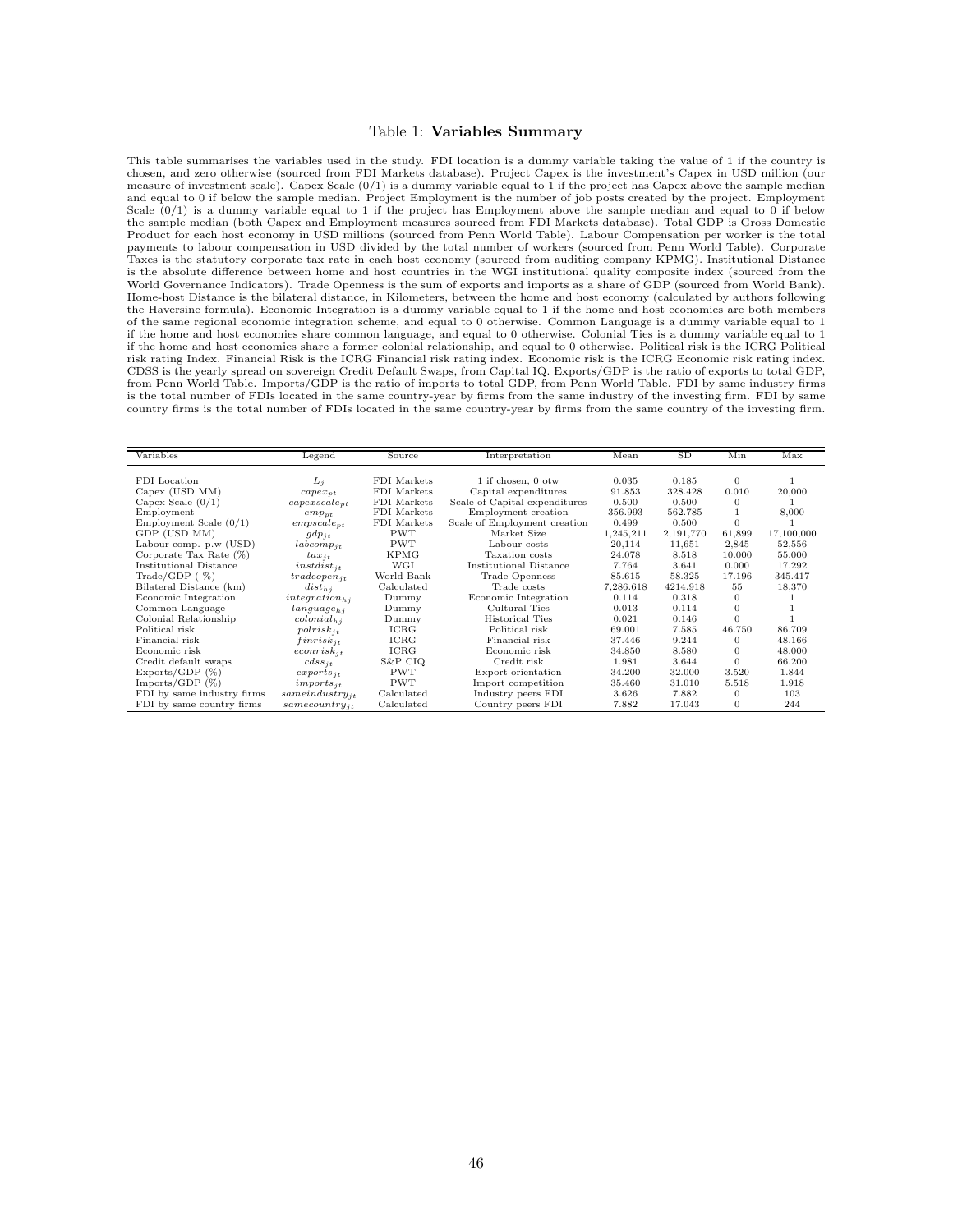#### <span id="page-46-0"></span>Table 2: Inward FDI and Descriptive Statistics by Recipient Country

This table reports average descriptive statistics by recipient country. FDI projects is the total number of FDI investments recorded in the host country (sourced from FDI Markets database). Project Capex is the average Capex in USD million (our measure of investment scale) for all projects recorded in the host economy, whereas Project Employment is the average number of jobs for all projects recorded in the host economy (both measures sourced from FDI Markets database). Trade Openness is the sum of exports and imports as a share of GDP (sourced from World Bank). Home-host Distance is the bilateral distance, in kilometers, between the home and host economy (calculated by authors following the Haversine formula). Total GDP is Gross Domestic Product for each host economy in USD millions (sourced from Penn World Table). Labour Compensation is the total labour compensation in USD divided by the total number of workers (sourced from Penn World Table). Corporate Taxes is the statutory corporate tax rate in each host economy (sourced from auditing company KPMG). Institutional Distance is the absolute difference between home and host countries in the WGI institutional quality composite index (sourced from the World Governance Indicators).

| Country       | <b>FDI</b> | Project | Project    | Trade    | Home-host | Total         | Labour       | Corporate | Institutional |
|---------------|------------|---------|------------|----------|-----------|---------------|--------------|-----------|---------------|
|               | Projects   | Capex   | Employment | Openness | Distance  | GDP           | Compensation | Taxes     | Distance      |
|               |            |         |            |          |           |               |              |           |               |
| Argentina     | 230        | 73.82   | 249.63     | 29.28    | 12,166.86 | 683,362.60    | 17,232       | 35.00     | 9.74          |
| <b>Brazil</b> | 1,044      | 142.67  | 385.17     | 20.63    | 10,400.46 | 2,253,825.74  | 12,609       | 34.00     | 7.95          |
| Bulgaria      | 248        | 28.42   | 179.29     | 101.38   | 4,811.28  | 102,325.08    | 14,348       | 10.00     | 6.76          |
| China         | 4,251      | 92.26   | 359.19     | 53.58    | 7,428.29  | 11,047,677.28 | 8,007        | 25.00     | 11.38         |
| Czech Rep.    | 517        | 34.21   | 232.80     | 124.51   | 4,112.85  | 281, 183. 14  | 28,689       | 19.00     | 2.875         |
| Egypt         | 74         | 288.78  | 465.43     | 36.72    | 6,026.67  | 595,509.89    | 9,392        | 25.00     | 11.78         |
| Hungary       | 674        | 38.66   | 195.11     | 133.91   | 4,370.99  | 213,636.44    | 31,398       | 19.00     | 3.22          |
| India         | 1,723      | 84.35   | 479.52     | 33.64    | 7,564.48  | 4,320,322.59  | 4,362        | 33.99     | 9.64          |
| Indonesia     | 323        | 150.44  | 562.95     | 46.20    | 11,263.10 | 1,490,441.79  | 6,385        | 25.00     | 11.45         |
| Malaysia      | 396        | 105.44  | 384.83     | 157.23   | 10,297.96 | 506,932.93    | 23,654       | 25.00     | 5.98          |
| Mexico        | 1,175      | 84.24   | 377.01     | 55.25    | 8,319.61  | 1,648,693.65  | 14,933       | 30.00     | 8.73          |
| Morocco       | 150        | 73.94   | 401.26     | 57.85    | 5,273.28  | 176,926.66    | 8,403        | 30.00     | 10.03         |
| Philippines   | 185        | 128.24  | 525.84     | 67.91    | 9,589.04  | 450,989.27    | 5,226        | 30.00     | 10.88         |
| Poland        | 685        | 45.55   | 215.91     | 69.45    | 4,235.86  | 726,313.59    | 27,917       | 19.00     | 4.00          |
| Romania       | 635        | 48.77   | 274.18     | 68.73    | 4,790.72  | 298.776.02    | 17,729       | 16.00     | 7.53          |
| Russia        | 1,011      | 98.29   | 351.45     | 45.16    | 4,698.96  | 2,602,188.44  | 26,767       | 20.00     | 12.42         |
| Saudi Arabia  | 139        | 579.44  | 383.87     | 72.24    | 6,934.92  | 1,003,559.20  | 29,199       | 20.00     | 10.26         |
| Serbia        | 230        | 38.38   | 246.46     | 67.59    | 4,579.50  | 79,640.54     | 23,502       | 15.00     | 9.67          |
| Singapore     | 294        | 160.08  | 254.17     | 304.03   | 10,512.68 | 301,367.91    | 47,999       | 17.00     | 1.43          |
| Slovakia      | 342        | 55.475  | 280.57     | 134.67   | 4,275.48  | 121,527.97    | 30,787       | 22.00     | 3.54          |
| South Africa  | 189        | 94.33   | 344.32     | 51.88    | 10,793.69 | 560,054.39    | 19,558       | 28.00     | 6.08          |
| South Korea   | 282        | 193.63  | 411.56     | 73.40    | 7,644.32  | 1,468,682.40  | 31,802       | 24.20     | 3.63          |
| Thailand      | 648        | 44.43   | 295.57     | 114.08   | 9,331.74  | 763,334.05    | 7,984        | 20.00     | 9.30          |
| Turkey        | 265        | 116.53  | 338.38     | 43.48    | 5,324.32  | 1,058,592.78  | 23,473       | 20.00     | 8.40          |
| Ukraine       | 127        | 52.59   | 238.74     | 84.09    | 4,634.41  | 395,766.60    | 11,027       | 18.00     | 11.37         |
| Total         | 15,837     |         |            |          |           |               |              |           |               |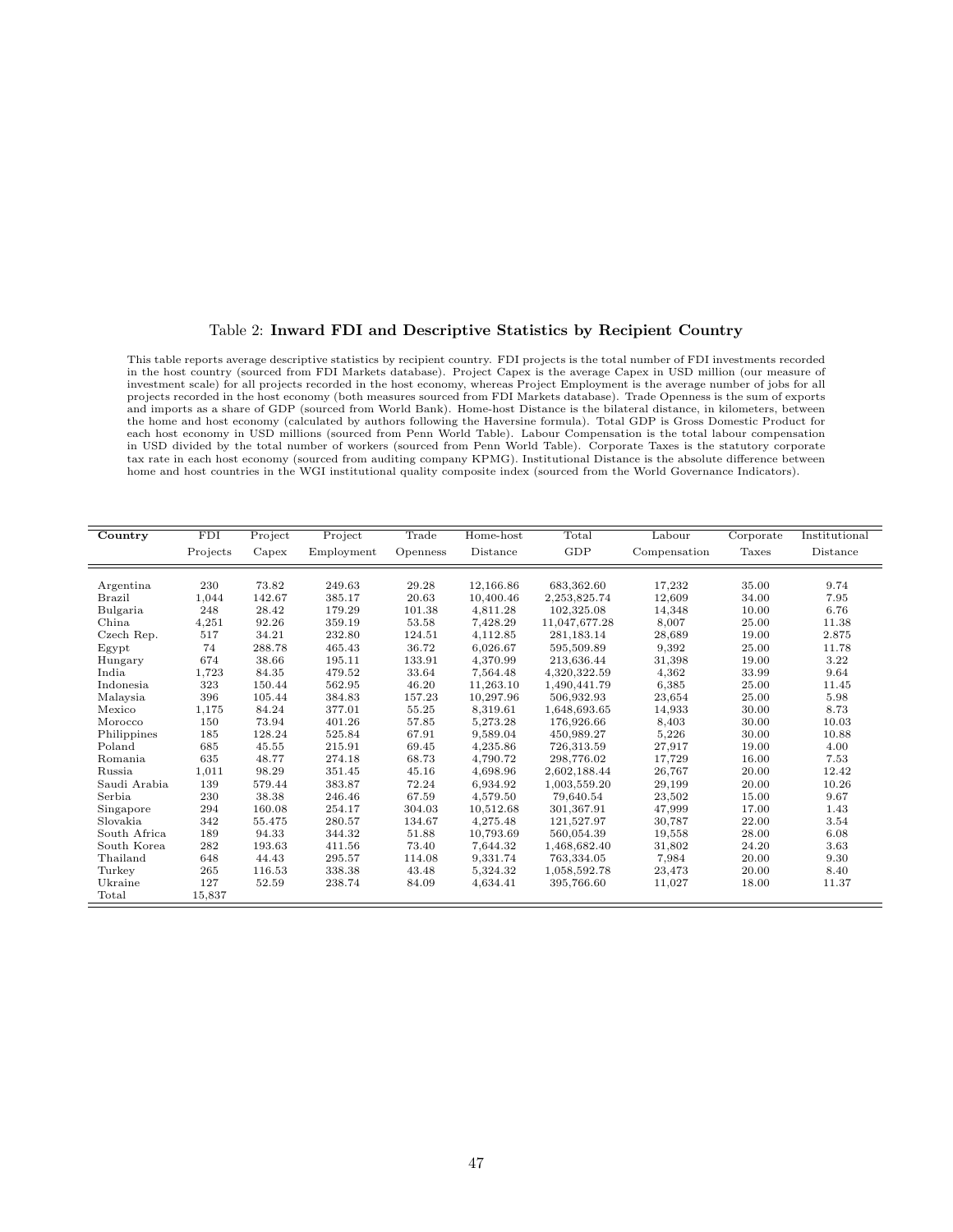#### <span id="page-47-0"></span>Table 3: FDI location choice and the effects of project scale (Capex)

This table reports the regression results, estimated via conditional logistic regressions. The dependent variable is location choice, a dummy variable taking the value of 1 if the country is chosen, and zero otherwise. The country-level explanatory variables are: in model (1) market size proxied by the natural log of total GDP  $(gdp_{jt})$ ; in model (2) labour costs proxied by the natural log of labour compensation per worker (labcom $p_{jt}$ ); in model (3) taxation (tax<sub>jt</sub>), proxied by corporate tax rates; and in model (4) institutional quality distance proxied by the absolute difference between home and host country in the WGI institutional quality index  $(instdist_{it})$ . We further include an interaction between the investment's Capex scale  $(capex scale_{pt})$ , a dummy equal to 1 if the project's Capex exceeds the sample's median, and equal to zero otherwise, with the four main explanatory variables. The models include control variables: trade openness which is measured as exports plus imports as a share of GDP (tradeopen<sub>it</sub>), home-host distance  $(dist_{hj})$ , a dummy variable absorbing economic integration  $(integration_{hj})$  equal to 1 if there are regional economic schemes in place between home and host country and equal to 0 otherwise, a dummy for common language  $(language_{hj})$ <br>and a dummy for colonial ties  $(colonia_{hj})$ . The models are estimated with robust standard errors. Panel output with raw logit coefficients reported, whereas Panel B reports the marginal effects (elasticity) of the interacting variables. ∗∗∗ Significant at 0.01 level; ∗∗ Significant at 0.05 level; ∗ Significant at 0.1 level.

| Dependent Variable: Location Choice $(0/1)$    | (1)                               | $\overline{(2)}$                  | $\overline{(3)}$                 | (4)                              |
|------------------------------------------------|-----------------------------------|-----------------------------------|----------------------------------|----------------------------------|
| Panel A: Model output                          |                                   |                                   |                                  |                                  |
| GDP                                            | $0.706***$                        | $0.863***$                        | $0.866***$                       | $0.859***$                       |
| GDP x Capex scale $(0/1)$                      | (0.011)<br>$0.309***$<br>(0.013)  | (0.009)                           | (0.009)                          | (0.009)                          |
| Labour compensation p.w.                       | $-0.334***$                       | $-0.292***$                       | $-0.346***$                      | $-0.354***$                      |
| Labour compensation p.w. x Capex scale $(0/1)$ | (0.018)                           | (0.020)<br>$-0.119***$<br>(0.021) | (0.018)                          | (0.018)                          |
| Corporate taxes                                | $-0.673***$<br>(0.219)            | $-0.899***$<br>(0.221)            | $-2.920***$<br>(0.276)           | $-0.840***$<br>(0.221)           |
| Corporate taxes x Capex scale $(0/1)$          |                                   |                                   | $4.110***$<br>(0.296)            |                                  |
| Institutional Distance                         | $-0.034***$<br>(0.004)            | $-0.033***$<br>(0.004)            | $-0.033***$<br>(0.004)           | $-0.075***$<br>(0.005)           |
| Institutional Distance x Capex scale $(0/1)$   |                                   |                                   |                                  | $0.087***$<br>(0.005)            |
| $\text{Trade}/\text{GDP}$                      | $0.484***$                        | $0.502***$                        | $0.506***$                       | $0.493***$                       |
| Distance                                       | (0.022)<br>$-0.084***$            | (0.021)<br>$-0.084***$            | (0.021)<br>$-0.084***$           | (0.022)<br>$-0.084***$           |
| Economic Integration $(0/1)$                   | (0.003)<br>$0.921***$             | (0.003)<br>$0.936***$             | (0.003)<br>$0.927***$            | (0.003)<br>$0.929***$            |
| Common Language $(0/1)$                        | (0.033)<br>$0.324***$             | (0.033)<br>$0.331***$             | (0.033)<br>$0.328***$            | (0.033)<br>$0.337***$            |
| Colonial Ties $(0/1)$                          | (0.072)<br>$0.551***$<br>(0.074)  | (0.072)<br>$0.543***$<br>(0.074)  | (0.073)<br>$0.547***$<br>(0.075) | (0.072)<br>$0.535***$<br>(0.074) |
|                                                |                                   |                                   |                                  |                                  |
| Wald chi <sub>2</sub><br>Pseudo $R^2$          | 16434.91***<br>0.170              | 16359.63***<br>0.162              | 16559.51***<br>0.164             | 16288.43***<br>0.165             |
| Number of obs.                                 | 392,799                           | 392,799                           | 392,799                          | 392,799                          |
| Panel B: Marginal effects of interactions      | Capex Scale $(=1)$                | Capex Scale $(=0)$                |                                  |                                  |
|                                                | (High)                            | (Low)                             |                                  |                                  |
| GDP                                            | $0.242***$                        | $0.222***$                        |                                  |                                  |
| Labour compensation p.w.                       | (0.012)<br>$-0.134***$<br>(0.018) | (0.011)<br>$-0.070***$<br>(0.013) |                                  |                                  |
| Corporate Taxes                                | $0.145***$                        | $-0.227***$                       |                                  |                                  |
| Institutional Distance                         | (0.014)<br>$0.064***$<br>(0.013)  | (0.038)<br>$-0.291***$<br>(0.031) |                                  |                                  |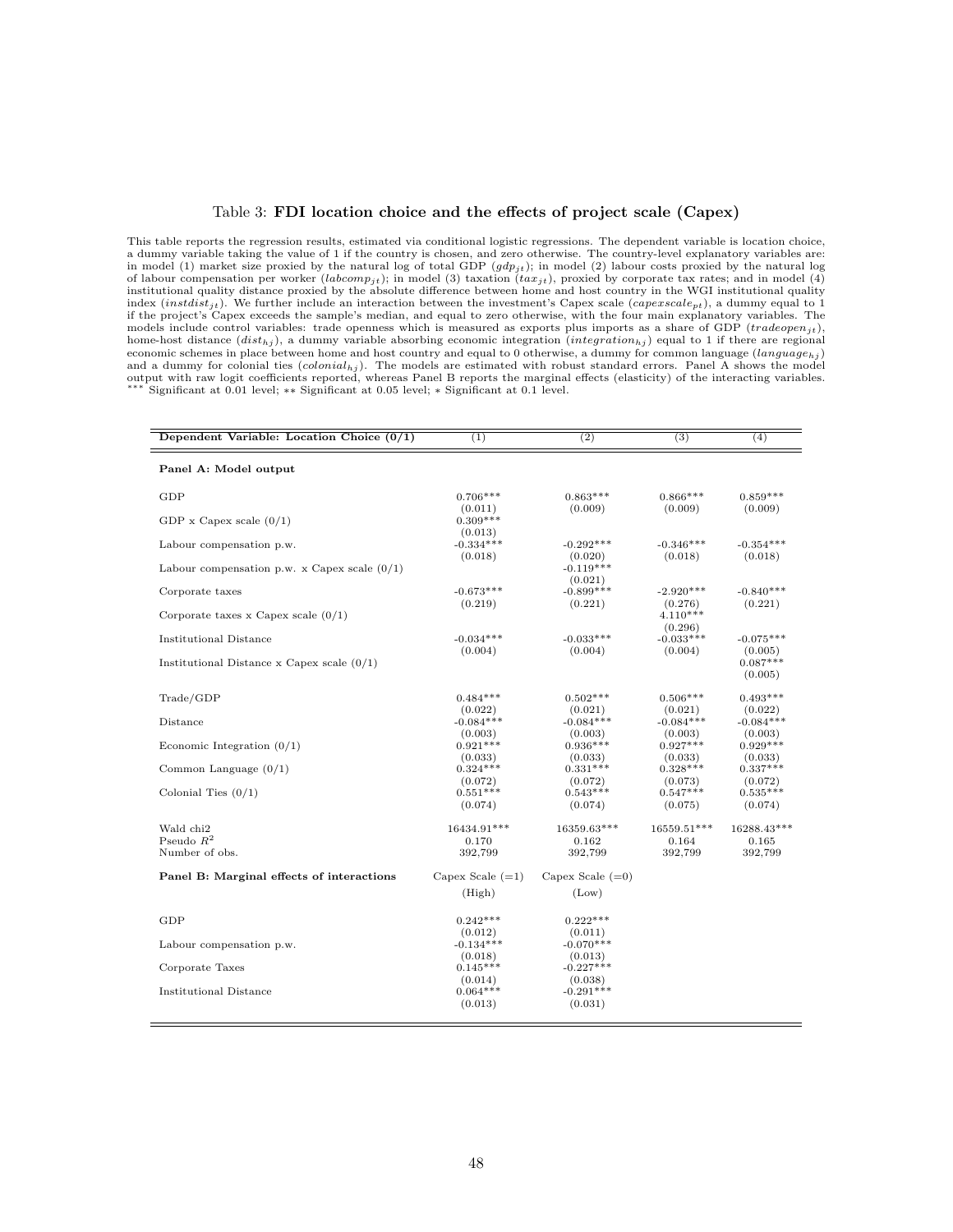#### <span id="page-48-0"></span>Table 4: FDI location choice and the effects of project scale (Capex continuous)

This table reports the regression results, estimated via conditional logistic regressions. The dependent variable is location choice, a dummy variable taking the value of 1 if the country is chosen, and zero otherwise. The country-level explanatory variables are: in model (1) market size proxied by the natural log of total GDP  $(gdp_{jt})$ ; in model (2) labour costs proxied by the natural log of labour compensation per worker (labcomp<sub>jt</sub>); in model (3) taxation (tax<sub>jt</sub>), proxied by corporate tax rates; and in model (4) institutional quality distance proxied by the absolute difference between home and host country in the WGI institutional quality index  $(instdist_{jt})$ . We further include an interaction between the natural log of the investment's Capex scale  $(capexscale_{pt})$ continuously measured with the four main explanatory variables. The models include control variables: trade openness which is measured as exports plus imports as a share of GDP (*tradeopen<sub>jt</sub>*), home-host distance ( $dist_{hj}$ ), a dummy variable absorbing<br>economic integration (*integration<sub>hj</sub>*) equal to 1 if there are regional economic schemes in and equal to 0 otherwise, a dummy for common language  $(language_{hj})$  and a dummy for colonial ties  $(colonial_{hj})$ . The models are estimated with robust standard errors. Panel A shows the model output with raw logit coefficients reported, whereas Panel<br>B reports the marginal effects (elasticity) of the interacting variables. \*\*\* Significant at 0.0 Significant at 0.1 level.

| Panel A: Model output<br>$0.860***$<br>GDP<br>$0.501***$<br>$0.863***$<br>$0.866***$<br>(0.009)<br>(0.009)<br>(0.009)<br>(0.019)<br>$0.104***$<br>GDP x Capex scale<br>(0.005)<br>$-0.338***$<br>$-0.354***$<br>$-0.219***$<br>$-0.347***$<br>Labour compensation p.w.<br>(0.018)<br>(0.018)<br>(0.018)<br>(0.030)<br>$-0.038***$<br>Labour compensation p.w. x Capex scale<br>(0.007)<br>$-0.702***$<br>$-0.901***$<br>$-0.864***$<br>$-5.899***$<br>Corporate taxes<br>(0.219)<br>(0.221)<br>(0.220)<br>(0.449)<br>$1.454***$<br>Corporate taxes x Capex scale<br>(0.108)<br>$-0.034***$<br>$-0.033***$<br>$-0.033***$<br>Institutional Distance<br>$-0.115***$<br>(0.004)<br>(0.004)<br>(0.004)<br>(0.007)<br>$0.024***$<br>Institutional Distance x Capex scale<br>(0.002)<br>$0.497***$<br>Trade/GDP<br>$0.487***$<br>$0.503***$<br>$0.506***$<br>(0.021)<br>(0.022)<br>(0.021)<br>(0.022)<br>$-0.084***$<br>$-0.084***$<br>$-0.084***$<br>$-0.084***$<br>Distance<br>(0.003)<br>(0.003)<br>(0.003)<br>(0.003)<br>$0.920***$<br>$0.937***$<br>$0.926***$<br>$0.930***$<br>Economic Integration $(0/1)$<br>(0.033)<br>(0.033)<br>(0.033)<br>(0.033)<br>$0.325***$<br>$0.331***$<br>$0.329***$<br>$0.337***$<br>Common Language $(0/1)$<br>(0.072)<br>(0.072)<br>(0.072)<br>(0.072)<br>$0.550***$<br>$0.544***$<br>$0.548***$<br>$0.536***$<br>Colonial Ties $(0/1)$<br>(0.074)<br>(0.074)<br>(0.074)<br>(0.074) | Dependent Variable: Location Choice $(0/1)$ | $\overline{(1)}$ | $\overline{(2)}$ | $\overline{(3)}$ | (4) |
|---------------------------------------------------------------------------------------------------------------------------------------------------------------------------------------------------------------------------------------------------------------------------------------------------------------------------------------------------------------------------------------------------------------------------------------------------------------------------------------------------------------------------------------------------------------------------------------------------------------------------------------------------------------------------------------------------------------------------------------------------------------------------------------------------------------------------------------------------------------------------------------------------------------------------------------------------------------------------------------------------------------------------------------------------------------------------------------------------------------------------------------------------------------------------------------------------------------------------------------------------------------------------------------------------------------------------------------------------------------------------------------------------------------------|---------------------------------------------|------------------|------------------|------------------|-----|
|                                                                                                                                                                                                                                                                                                                                                                                                                                                                                                                                                                                                                                                                                                                                                                                                                                                                                                                                                                                                                                                                                                                                                                                                                                                                                                                                                                                                                     |                                             |                  |                  |                  |     |
|                                                                                                                                                                                                                                                                                                                                                                                                                                                                                                                                                                                                                                                                                                                                                                                                                                                                                                                                                                                                                                                                                                                                                                                                                                                                                                                                                                                                                     |                                             |                  |                  |                  |     |
|                                                                                                                                                                                                                                                                                                                                                                                                                                                                                                                                                                                                                                                                                                                                                                                                                                                                                                                                                                                                                                                                                                                                                                                                                                                                                                                                                                                                                     |                                             |                  |                  |                  |     |
|                                                                                                                                                                                                                                                                                                                                                                                                                                                                                                                                                                                                                                                                                                                                                                                                                                                                                                                                                                                                                                                                                                                                                                                                                                                                                                                                                                                                                     |                                             |                  |                  |                  |     |
|                                                                                                                                                                                                                                                                                                                                                                                                                                                                                                                                                                                                                                                                                                                                                                                                                                                                                                                                                                                                                                                                                                                                                                                                                                                                                                                                                                                                                     |                                             |                  |                  |                  |     |
|                                                                                                                                                                                                                                                                                                                                                                                                                                                                                                                                                                                                                                                                                                                                                                                                                                                                                                                                                                                                                                                                                                                                                                                                                                                                                                                                                                                                                     |                                             |                  |                  |                  |     |
|                                                                                                                                                                                                                                                                                                                                                                                                                                                                                                                                                                                                                                                                                                                                                                                                                                                                                                                                                                                                                                                                                                                                                                                                                                                                                                                                                                                                                     |                                             |                  |                  |                  |     |
|                                                                                                                                                                                                                                                                                                                                                                                                                                                                                                                                                                                                                                                                                                                                                                                                                                                                                                                                                                                                                                                                                                                                                                                                                                                                                                                                                                                                                     |                                             |                  |                  |                  |     |
|                                                                                                                                                                                                                                                                                                                                                                                                                                                                                                                                                                                                                                                                                                                                                                                                                                                                                                                                                                                                                                                                                                                                                                                                                                                                                                                                                                                                                     |                                             |                  |                  |                  |     |
|                                                                                                                                                                                                                                                                                                                                                                                                                                                                                                                                                                                                                                                                                                                                                                                                                                                                                                                                                                                                                                                                                                                                                                                                                                                                                                                                                                                                                     |                                             |                  |                  |                  |     |
|                                                                                                                                                                                                                                                                                                                                                                                                                                                                                                                                                                                                                                                                                                                                                                                                                                                                                                                                                                                                                                                                                                                                                                                                                                                                                                                                                                                                                     |                                             |                  |                  |                  |     |
|                                                                                                                                                                                                                                                                                                                                                                                                                                                                                                                                                                                                                                                                                                                                                                                                                                                                                                                                                                                                                                                                                                                                                                                                                                                                                                                                                                                                                     |                                             |                  |                  |                  |     |
|                                                                                                                                                                                                                                                                                                                                                                                                                                                                                                                                                                                                                                                                                                                                                                                                                                                                                                                                                                                                                                                                                                                                                                                                                                                                                                                                                                                                                     |                                             |                  |                  |                  |     |
|                                                                                                                                                                                                                                                                                                                                                                                                                                                                                                                                                                                                                                                                                                                                                                                                                                                                                                                                                                                                                                                                                                                                                                                                                                                                                                                                                                                                                     |                                             |                  |                  |                  |     |
| 16123.25***<br>16366.68***<br>16389.97***<br>Wald chi <sub>2</sub><br>16279.17***                                                                                                                                                                                                                                                                                                                                                                                                                                                                                                                                                                                                                                                                                                                                                                                                                                                                                                                                                                                                                                                                                                                                                                                                                                                                                                                                   |                                             |                  |                  |                  |     |
| Pseudo $R^2$<br>0.170<br>0.162<br>0.164<br>0.163<br>Number of obs.<br>392,799<br>392,799<br>392,799<br>392,799                                                                                                                                                                                                                                                                                                                                                                                                                                                                                                                                                                                                                                                                                                                                                                                                                                                                                                                                                                                                                                                                                                                                                                                                                                                                                                      |                                             |                  |                  |                  |     |
| Panel B: Marginal effects of interactions                                                                                                                                                                                                                                                                                                                                                                                                                                                                                                                                                                                                                                                                                                                                                                                                                                                                                                                                                                                                                                                                                                                                                                                                                                                                                                                                                                           |                                             |                  |                  |                  |     |
| Values at Capex's distribution<br>25th percentile<br>50th percentile<br>75th percentile                                                                                                                                                                                                                                                                                                                                                                                                                                                                                                                                                                                                                                                                                                                                                                                                                                                                                                                                                                                                                                                                                                                                                                                                                                                                                                                             |                                             |                  |                  |                  |     |
| GDP<br>$0.230***$<br>$0.235***$<br>$0.240***$                                                                                                                                                                                                                                                                                                                                                                                                                                                                                                                                                                                                                                                                                                                                                                                                                                                                                                                                                                                                                                                                                                                                                                                                                                                                                                                                                                       |                                             |                  |                  |                  |     |
| (0.011)<br>(0.012)<br>(0.012)<br>$-0.101***$<br>$-0.111***$<br>$-0.090***$<br>Labour compensation p.w.                                                                                                                                                                                                                                                                                                                                                                                                                                                                                                                                                                                                                                                                                                                                                                                                                                                                                                                                                                                                                                                                                                                                                                                                                                                                                                              |                                             |                  |                  |                  |     |
| (0.014)<br>(0.013)<br>(0.015)<br>$-0.124***$<br>$0.093***$<br>0.002<br>Corporate Taxes                                                                                                                                                                                                                                                                                                                                                                                                                                                                                                                                                                                                                                                                                                                                                                                                                                                                                                                                                                                                                                                                                                                                                                                                                                                                                                                              |                                             |                  |                  |                  |     |
| (0.021)<br>(0.030)<br>(0.016)<br>$-0.169***$<br>$-0.078***$<br>Institutional Distance<br>$-0.007$<br>(0.023)<br>(0.018)<br>(0.015)                                                                                                                                                                                                                                                                                                                                                                                                                                                                                                                                                                                                                                                                                                                                                                                                                                                                                                                                                                                                                                                                                                                                                                                                                                                                                  |                                             |                  |                  |                  |     |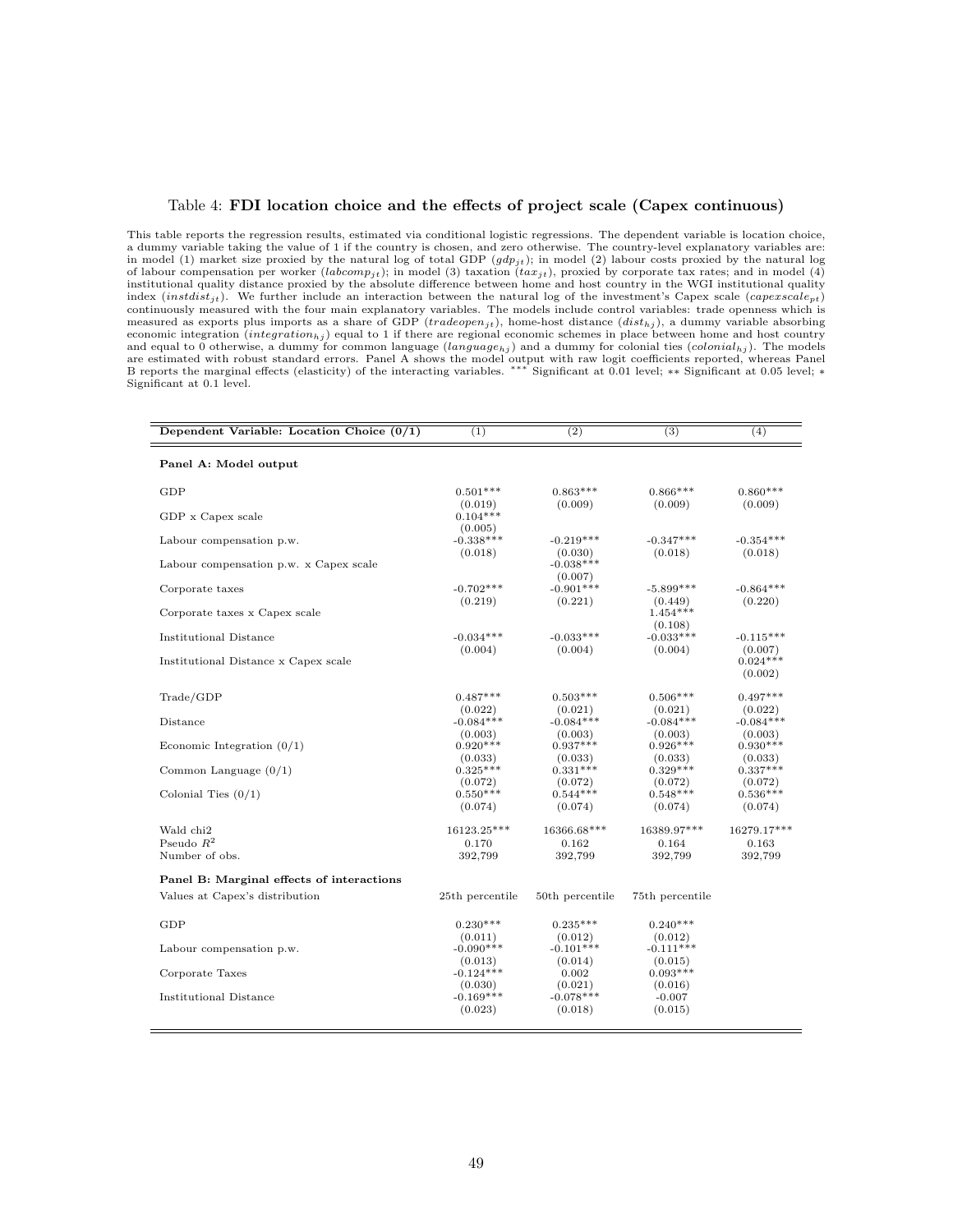#### <span id="page-49-0"></span>Table 5: FDI location choice and the effects of project scale (Industry-adjusted Capex)

This table reports the regression results, estimated via conditional logistic regressions. The dependent variable is location choice, a dummy variable taking the value of 1 if the country is chosen, and zero otherwise. The country-level explanatory variables are: in model (1) market size proxied by the natural log of total GDP  $(gdp_{it})$ ; in model (2) labour costs proxied by the natural log of labour compensation per worker (labcomp<sub>jt</sub>); in model (3) taxation  $(tax_{jt})$ , proxied by corporate tax rates; and in model (4) institutional quality distance proxied by the absolute difference between home and host country in the WGI institutional quality index (*instdist<sub>it</sub>*). We further include an interaction between the investment's Capex scale (*capexscale<sub>pt</sub>*), a dummy equal to 1 if the project's Capex exceeds the sample's median (adjusted for the industry's average Capex scale), and equal to zero otherwise, with the four main explanatory variables. The models include control variables: trade openness which is measured as exports plus imports as a share of GDP (tradeopen<sub>jt</sub>), home-host distance  $(dist_{hj})$ , a dummy variable absorbing economic integration (integration<sub>hj</sub>) equal to 1 if there are regional economic schemes in place between home and host country and equal to 0 otherwise, a dummy for common language (language<sub>hj</sub>) and a dummy for colonial ties (colonial<sub>hj</sub>). The models are estimated with robust standard errors. Panel A shows the model output with raw logit coefficients reported, whereas Panel B reports the<br>marginal effects (elasticity) of the interacting variables. \*\*\* Significant at 0.01 level; \*\* Si 0.1 level.

| Dependent Variable: Location Choice $(0/1)$              | (1)                               | (2)                               | (3)                              | (4)                              |
|----------------------------------------------------------|-----------------------------------|-----------------------------------|----------------------------------|----------------------------------|
| Panel A: Model output                                    |                                   |                                   |                                  |                                  |
| GDP                                                      | $0.676***$                        | $0.863***$                        | $0.865***$                       | $0.860***$                       |
| GDP x Ind. Adj. Capex scale $(0/1)$                      | (0.011)<br>$0.367***$             | (0.009)                           | (0.009)                          | (0.009)                          |
| Labour compensation p.w.                                 | (0.013)<br>$-0.331***$<br>(0.018) | $-0.252***$<br>(0.021)            | $-0.348***$<br>(0.018)           | $-0.354***$<br>(0.018)           |
| Labour compensation p.w. x Ind. Adj. Capex scale $(0/1)$ |                                   | $-0.198***$<br>(0.021)            |                                  |                                  |
| Corporate taxes                                          | $-0.638***$<br>(0.219)            | $-0.897***$<br>(0.221)            | $-2.681***$<br>(0.282)           | $-0.859***$<br>(0.221)           |
| Corporate taxes x Ind. Adj. Capex scale $(0/1)$          |                                   |                                   | $3.593***$<br>(0.297)            |                                  |
| <b>Institutional Distance</b>                            | $-0.034***$<br>(0.004)            | $-0.033***$<br>(0.004)            | $-0.033***$<br>(0.004)           | $-0.074***$<br>(0.005)           |
| Institutional Distance x Ind. Adj. Capex scale $(0/1)$   |                                   |                                   |                                  | $0.084***$<br>(0.005)            |
| Trade/GDP                                                | $0.476***$                        | $0.501***$                        | $0.505***$                       | $0.493***$                       |
| Distance                                                 | (0.022)<br>$-0.085***$            | (0.021)<br>$-0.084***$            | (0.021)<br>$-0.084***$           | (0.022)<br>$-0.084***$           |
| Economic Integration $(0/1)$                             | (0.003)<br>$0.915***$<br>(0.033)  | (0.003)<br>$0.936***$<br>(0.033)  | (0.003)<br>$0.929***$<br>(0.033) | (0.003)<br>$0.931***$<br>(0.033) |
| Common Language $(0/1)$                                  | $0.312***$<br>(0.073)             | $0.326***$<br>(0.072)             | $0.325***$<br>(0.072)            | $0.332***$<br>(0.072)            |
| Colonial Ties $(0/1)$                                    | $0.560***$<br>(0.075)             | $0.544***$<br>(0.074)             | $0.545***$<br>(0.075)            | $0.540***$<br>(0.074)            |
| Wald chi <sub>2</sub>                                    | 16390.89***                       | $16395.62***$                     | 16456.94***                      | 16312.06***                      |
| Pseudo $R^2$<br>Number of obs.                           | 0.171<br>392,799                  | 0.163<br>392,799                  | 0.164<br>392,799                 | 0.165<br>392,799                 |
| Panel B: Marginal effects of interactions                | Capex Scale $(=1)$                | Capex Scale $(=0)$                |                                  |                                  |
|                                                          | (High)                            | (Low)                             |                                  |                                  |
| GDP                                                      | $0.250***$                        | $0.220***$                        |                                  |                                  |
| Labour compensation p.w.                                 | (0.013)<br>$-0.153***$            | (0.011)<br>$-0.060***$            |                                  |                                  |
| Corporate Taxes                                          | (0.019)<br>$0.132***$<br>(0.015)  | (0.013)<br>$-0.204***$<br>(0.038) |                                  |                                  |
| Institutional Distance                                   | $0.060***$<br>(0.013)             | $-0.287***$<br>(0.031)            |                                  |                                  |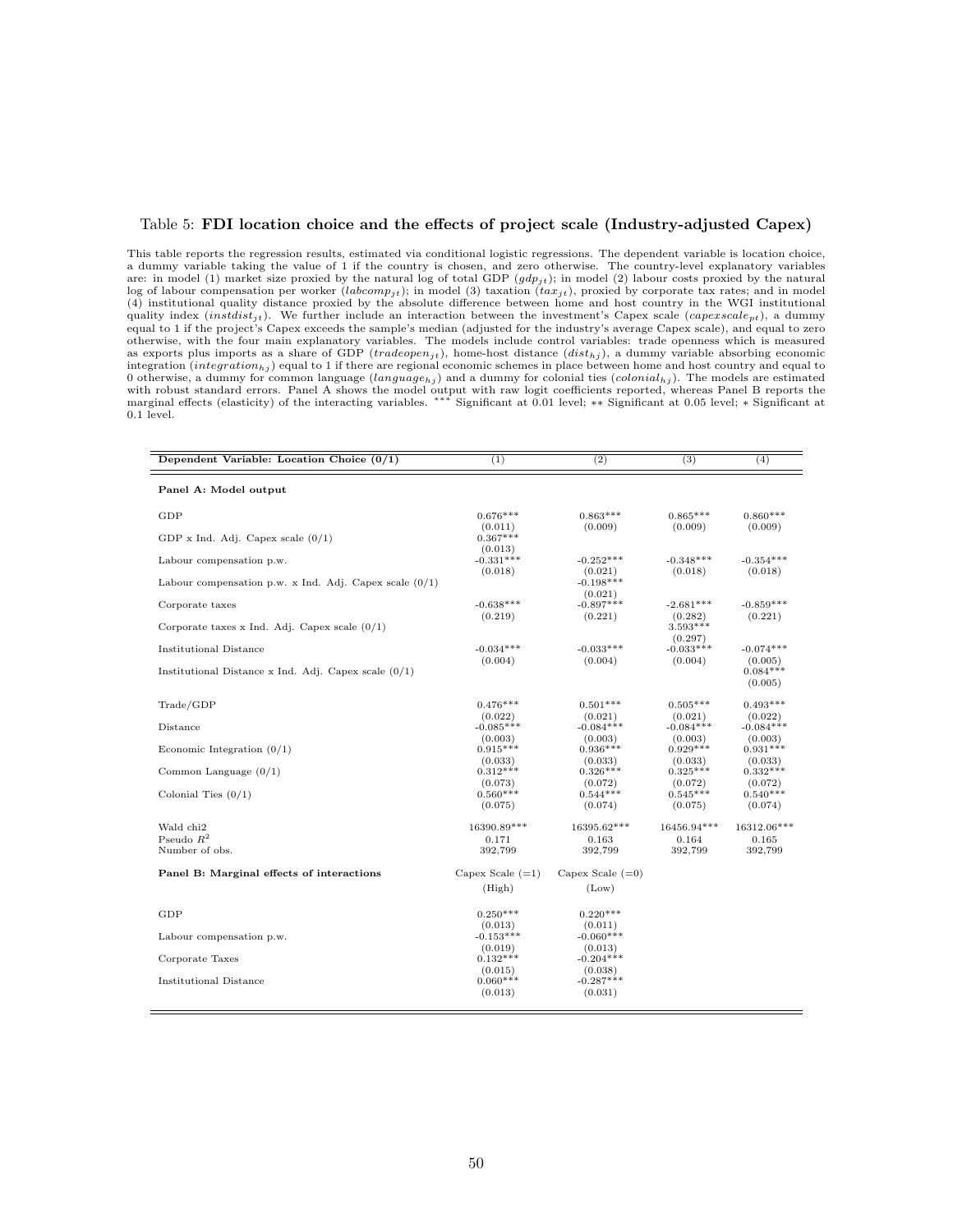#### <span id="page-50-0"></span>Table 6: FDI location choice and the effects of project scale (Dyad-adjusted Capex)

This table reports the regression results, estimated via conditional logistic regressions. The dependent variable is location choice, a dummy variable taking the value of 1 if the country is chosen, and zero otherwise. The country-level explanatory variables are: in model (1) market size proxied by the natural log of total GDP  $(gdp_{jt})$ ; in model (2) labour costs proxied by the natural log of labour compensation per worker (labcomp<sub>jt</sub>); in model (3) taxation  $(tax_{jt})$ , proxied by corporate tax rates; and in model (4) institutional quality distance proxied by the absolute difference between home and host country in the WGI institutional quality index  $(instdist_{it})$ . We further include an interaction between the investment's Capex scale ( $capexscale_{pt}$ ), a dummy equal to 1 if the project's Capex exceeds the sample's median (adjusted for the home-host dyad average Capex scale), and equal to zero<br>otherwise, with the four main explanatory variables. The models include control variables: trade as exports plus imports as a share of GDP (tradeopen<sub>it</sub>), home-host distance  $(dist_{hj})$ , a dummy variable absorbing economic integration  $(integration_{hj})$  equal to 1 if there are regional economic schemes in place between home and host country and equal to 0 otherwise, a dummy for common language  $(language_{hj})$  and a dummy for colonial ties  $(colonial_{hj})$ . The models are estimated with robust standard errors. Panel A shows the model output with raw logit coefficients reported, whereas Panel B reports the<br>marginal effects (elasticity) of the interacting variables. \*\*\* Significant at 0.01 level; \*\* Si 0.1 level.

| Dependent Variable: Location Choice $(0/1)$              | $\overline{(1)}$                  | (2)                               | $\overline{(3)}$                 | (4)                              |
|----------------------------------------------------------|-----------------------------------|-----------------------------------|----------------------------------|----------------------------------|
| Panel A: Model output                                    |                                   |                                   |                                  |                                  |
| GDP                                                      | $0.730***$                        | $0.863***$                        | $0.865***$                       | $0.861***$                       |
| GDP x Dyad Adj. Capex scale $(0/1)$                      | (0.011)<br>$0.261***$             | (0.009)                           | (0.009)                          | (0.009)                          |
| Labour compensation p.w.                                 | (0.013)<br>$-0.342***$<br>(0.018) | $-0.300***$<br>(0.021)            | $-0.349***$<br>(0.018)           | $-0.354***$<br>(0.018)           |
| Labour compensation p.w. x Dyad Adj. Capex scale $(0/1)$ |                                   | $-0.103***$<br>(0.021)            |                                  |                                  |
| Corporate taxes                                          | $-0.772***$<br>(0.219)            | $-0.905***$<br>(0.221)            | $-2.490***$<br>(0.275)           | $-0.877***$<br>(0.221)           |
| Corporate taxes x Dyad Adj. Capex scale $(0/1)$          |                                   |                                   | $3.210***$<br>(0.297)            |                                  |
| <b>Institutional Distance</b>                            | $-0.034***$<br>(0.004)            | $-0.033***$<br>(0.004)            | $-0.033***$<br>(0.004)           | $-0.067***$<br>(0.005)           |
| Institutional Distance x Dyad Adj. Capex scale $(0/1)$   |                                   |                                   |                                  | $0.070***$<br>(0.005)            |
| Trade/GDP                                                | $0.490***$                        | $0.502***$                        | $0.505***$                       | $0.495***$                       |
| Distance                                                 | (0.022)<br>$-0.084***$            | (0.021)<br>$-0.084***$            | (0.021)<br>$-0.084***$           | (0.021)<br>$-0.084***$           |
| Economic Integration $(0/1)$                             | (0.003)<br>$0.933***$             | (0.003)<br>$0.938***$             | (0.003)<br>$0.937***$            | (0.003)<br>$0.939***$            |
| Common Language $(0/1)$                                  | (0.033)<br>$0.326***$             | (0.033)<br>$0.329***$             | (0.033)<br>$0.322***$            | (0.033)<br>$0.332***$            |
| Colonial Ties $(0/1)$                                    | (0.072)<br>$0.551***$<br>(0.075)  | (0.072)<br>$0.546***$<br>(0.074)  | (0.072)<br>$0.549***$<br>(0.074) | (0.072)<br>$0.541***$<br>(0.074) |
| Wald chi <sub>2</sub>                                    | 16526.83***                       | 16372.69***                       | 16546.94***                      | 16341.75***                      |
| Pseudo $R^2$<br>Number of obs.                           | 0.170<br>392,799                  | 0.162<br>392,799                  | 0.163<br>392,799                 | 0.164<br>392,799                 |
| Panel B: Marginal effects of interactions                | Capex Scale $(=1)$                | Capex Scale $(=0)$                |                                  |                                  |
|                                                          | (High)                            | (Low)                             |                                  |                                  |
| GDP                                                      | $0.243***$                        | $0.225***$                        |                                  |                                  |
| Labour compensation p.w.                                 | (0.012)<br>$-0.131***$            | (0.011)<br>$-0.072***$            |                                  |                                  |
| Corporate Taxes                                          | (0.018)<br>$0.119***$             | (0.013)<br>$-0.177***$            |                                  |                                  |
| Institutional Distance                                   | (0.017)<br>$0.039***$<br>(0.015)  | (0.036)<br>$-0.248***$<br>(0.029) |                                  |                                  |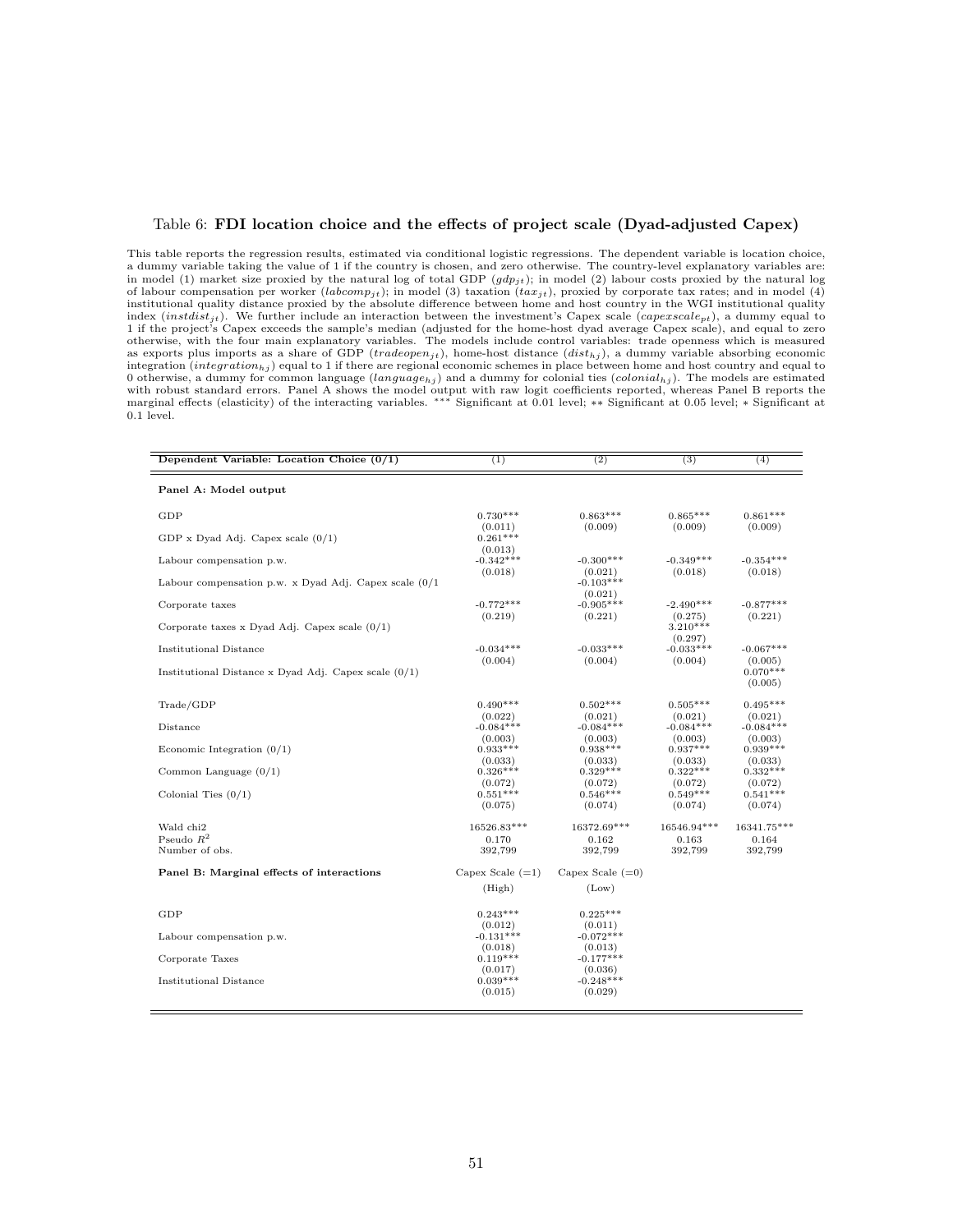#### <span id="page-51-0"></span>Table 7: FDI location choice and the effects of project scale (Employment)

This table reports the regression results, estimated via conditional logistic regressions. The dependent variable is location choice, a dummy variable taking the value of 1 if the country is chosen, and zero otherwise. The country-level explanatory variables are: in model (1) market size proxied by the natural log of total GDP  $(gdp_{it})$ ; in model (2) labour costs proxied by the natural log of labour compensation per worker (*labcomp<sub>it</sub>*); in model (3) taxation ( $tax_{jt}$ ), proxied by corporate tax rates; and in model (4) institutional quality distance proxied by the absolute difference between home and ho quality index  $(instdist_{jt})$ . We further include an interaction between the investment's Employment scale  $(empscale_{pt})$ , a dummy equal to 1 if the project's Employment exceeds the sample's median, and equal to zero otherwise, with variables. The models include control variables: trade openness which is measured as exports plus imports as a share of GDP  $(tradeopen_{jt})$ , home-host distance  $(distr_{hj})$ , a dummy variable absorbing economic integration  $(integration_{hj})$  equal to 1 if there are regional economic schemes in place between home and host country and equal to 0 otherwise, a dummy for common language  $(language_{hj})$  and a dummy for colonial ties  $(colonial_{hj})$ . The models are estimated with robust standard errors. Panel A shows the model output with raw low logit coefficients reported, whereas are estimated with robust standard effects (elasticity) of the interacting variables. \*\*\* Significant at 0.01 level; \* Significant at 0.05 level; \* Signif Significant at 0.01 level; \*\* Significant at 0.05 level; \* Significant at 0.1 level.

| Dependent Variable: Location Choice $(0/1)$      | (1)                              | (2)                               | (3)                              | (4)                              |
|--------------------------------------------------|----------------------------------|-----------------------------------|----------------------------------|----------------------------------|
| Panel A: Model output                            |                                  |                                   |                                  |                                  |
| GDP                                              | $0.778***$                       | $0.862***$                        | $0.865***$                       | $0.861***$                       |
| GDP x Employ. scale $(0/1)$                      | (0.011)<br>$0.171***$<br>(0.013) | (0.009)                           | (0.009)                          | (0.009)                          |
| Labour compensation p.w.                         | $-0.346***$<br>(0.018)           | $-0.221***$<br>(0.021)            | $-0.347***$<br>(0.018)           | $-0.353***$<br>(0.018)           |
| Labour compensation p.w. x Employ. scale $(0/1)$ |                                  | $-0.261***$<br>(0.021)            |                                  |                                  |
| Corporate taxes                                  | $-0.824***$<br>(0.221)           | $-0.898***$<br>(0.221)            | $-2.677***$<br>(0.268)           | $-0.868***$<br>(0.221)           |
| Corporate taxes x Employ. scale $(0/1)$          |                                  |                                   | $3.659***$<br>(0.299)            |                                  |
| Institutional Distance                           | $-0.033***$<br>(0.004)           | $-0.032***$<br>(0.004)            | $-0.032***$<br>(0.004)           | $-0.063***$<br>(0.005)           |
| Institutional Distance x Employ. scale $(0/1)$   |                                  |                                   |                                  | $0.062***$<br>(0.005)            |
| Trade/GDP                                        | $0.497***$                       | $0.501***$                        | $0.506***$                       | $0.497***$                       |
| Distance                                         | (0.021)<br>$-0.084***$           | (0.021)<br>$-0.084***$            | (0.021)<br>$-0.084***$           | (0.021)<br>$-0.084***$           |
| Economic Integration $(0/1)$                     | (0.003)<br>$0.934***$            | (0.003)<br>$0.939***$             | (0.003)<br>$0.933***$            | (0.003)<br>$0.935***$            |
| Common Language $(0/1)$                          | (0.033)<br>$0.330***$            | (0.033)<br>$0.333***$             | (0.033)<br>$0.334***$            | (0.033)<br>$0.335***$            |
| Colonial Ties $(0/1)$                            | (0.072)<br>$0.545***$<br>(0.074) | (0.072)<br>$0.545***$<br>(0.074)  | (0.072)<br>$0.547***$<br>(0.074) | (0.072)<br>$0.539***$<br>(0.074) |
| Wald chi <sub>2</sub>                            | 16259.31***                      | 16288.17***                       | 16283.15***                      | 16311.04***                      |
| Pseudo $R^2$<br>Number of obs.                   | 0.164<br>392,799                 | 0.163<br>392,799                  | 0.164<br>392,799                 | 0.163<br>392,799                 |
| Panel B: Marginal effects of interactions        | Employ. Scale $(=1)$             | Employ. Scale $(=0)$              |                                  |                                  |
|                                                  | (High)                           | (Low)                             |                                  |                                  |
| GDP                                              | $0.240***$                       | $0.227***$                        |                                  |                                  |
| Labour compensation p.w.                         | (0.012)<br>$-0.191***$           | (0.011)<br>$-0.028***$            |                                  |                                  |
| Corporate Taxes                                  | (0.020)<br>$0.132***$            | (0.012)<br>$-0.197***$            |                                  |                                  |
| Institutional Distance                           | (0.016)<br>$0.028*$<br>(0.014)   | (0.036)<br>$-0.223***$<br>(0.028) |                                  |                                  |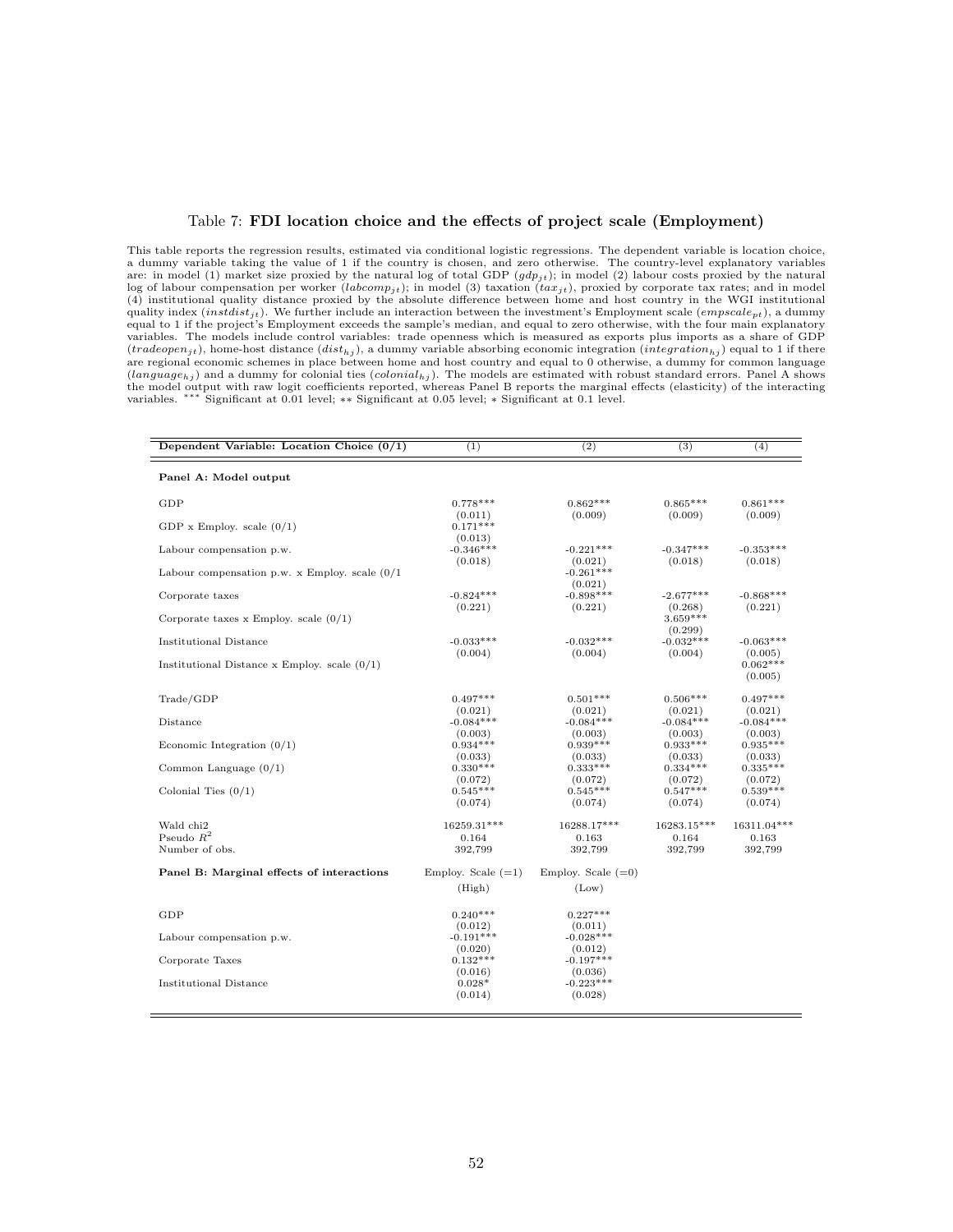#### <span id="page-52-0"></span>Table 8: FDI location choice and the effects of project scale (Country risk)

This table reports regression results, estimated via conditional logistic regressions. The dependent variable is location choice, a dummy equal to 1 if the country is chosen, and 0 otherwise. The country risk explanatory variables are: in model (1) political<br>risk (polrisk<sub>it</sub>), in model (2) financial risk (finrisk<sub>it</sub>), in model (3) economic risk (eco Risk Guide (higher scores in each country risk index indicate lower risk), in model (4) Credit Default Swaps Spreads - CDSS  $(cdss_{jt})$ , from Capital IQ. We include an interaction between the investment's Capex scale  $(capex scale_{pt})$ , a dummy equal to 1 if the project's Capex exceeds the sample's median, and equal to zero otherwise, with the four countr models include controls: market size proxied by the natural log of total GDP  $(gdp_{jt})$ , labour costs proxied by the natural log of<br>labour compensation per worker  $(labcomp_{jt})$ , taxation  $(tax_{jt})$ , proxied by corporate tax rates, i economic integration  $(integration_{hj})$  equal to 1 if there are regional economic schemes in place between home and host country and equal to 0 otherwise, a dummy for common language  $(language_{hj})$  and a dummy for colonial ties  $(colonial_{hj})$ . The models<br>are estimated with robust standard errors. Panel A shows the model output with raw logit coefficients, level.

| Dependent Variable: Location Choice $(0/1)$ | (1)                               | (2)                              | (3)                              | (4)                              |
|---------------------------------------------|-----------------------------------|----------------------------------|----------------------------------|----------------------------------|
| Panel A: Model output                       |                                   |                                  |                                  |                                  |
|                                             |                                   |                                  |                                  |                                  |
| Political risk                              | $0.026***$                        |                                  |                                  |                                  |
| Political risk x Capex scale $(0/1)$        | (0.003)<br>$-0.013***$<br>(0.002) |                                  |                                  |                                  |
| Financial risk                              |                                   | $-0.000$<br>(0.002)              |                                  |                                  |
| Financial risk x Capex scale $(0/1)$        |                                   | $0.020***$<br>(0.003)            |                                  |                                  |
| Economic risk                               |                                   |                                  | $-0.008***$<br>(0.002)           |                                  |
| Economic risk x Capex scale $(0/1)$         |                                   |                                  | $0.015***$<br>(0.003)            |                                  |
| Credit Default Swaps Spreads (CDSS)         |                                   |                                  |                                  | 0.004<br>(0.006)                 |
| $CDSS$ x Capex scale $(0/1)$                |                                   |                                  |                                  | $-0.037***$<br>(0.013)           |
| GDP                                         | $0.833***$                        | $0.824***$                       | $0.843***$                       | $0.832***$                       |
| Labour compensation p.w.                    | (0.009)<br>$-0.421***$            | (0.010)<br>$-0.343***$           | (0.009)<br>$-0.341***$           | (0.010)<br>$-0.336***$           |
| Corporate taxes                             | (0.020)<br>$-1.013***$            | (0.019)<br>$-0.422*$             | (0.020)<br>$-0.463**$            | (0.019)<br>$-0.354$              |
| Institutional Distance                      | (0.222)<br>$-0.012***$            | (0.228)<br>$-0.032***$           | (0.228)<br>$-0.027***$           | (0.231)<br>$-0.024***$           |
| Trade/GDP                                   | (0.005)<br>$0.433***$<br>(0.024)  | (0.004)<br>$0.543***$<br>(0.029) | (0.004)<br>$0.478***$<br>(0.030) | (0.004)<br>$0.482***$<br>(0.023) |
| Distance                                    | $-0.083***$<br>(0.003)            | $-0.079***$<br>(0.003)           | $-0.079***$                      | $-0.079***$<br>(0.003)           |
| Economic Integration $(0/1)$                | $0.884***$<br>(0.033)             | $0.974***$<br>(0.035)            | (0.003)<br>$0.991***$<br>(0.035) | $0.984***$<br>(0.035)            |
| Common Language $(0/1)$                     | $0.308***$<br>(0.072)             | $0.353***$<br>(0.074)            | $0.359***$<br>(0.073)            | $0.352***$<br>(0.073)            |
| Colonial Ties $(0/1)$                       | $0.556***$<br>(0.074)             | $0.539***$<br>(0.077)            | $0.524***$<br>(0.077)            | $0.528***$<br>(0.076)            |
| Wald chi <sub>2</sub>                       | 16918.40***                       | 14696.29***                      | 14665.07***                      | 14634.70***                      |
| Pseudo $R^2$                                | 0.163                             | 0.160                            | 0.160                            | 0.160                            |
| Number of obs.                              | 390,831                           | 357,207                          | 357,207                          | 357,207                          |
| Panel B: Marginal effects of interactions   | Capex Scale $(=1)$                | Capex Scale $(=0)$               |                                  |                                  |
|                                             | (High)                            | (Low)                            |                                  |                                  |
| Political risk                              | $0.277***$                        | $0.244***$                       |                                  |                                  |
| Financial risk                              | (0.018)<br>$0.197***$             | (0.024)<br>0.007                 |                                  |                                  |
|                                             | (0.017)                           | (0.027)                          |                                  |                                  |
| Economic risk                               | $0.187***$<br>(0.018)             | 0.031<br>(0.024)                 |                                  |                                  |
| Credit default swaps spreads                | $-0.048***$                       | 0.000                            |                                  |                                  |
|                                             | (0.017)                           | (0.005)                          |                                  |                                  |